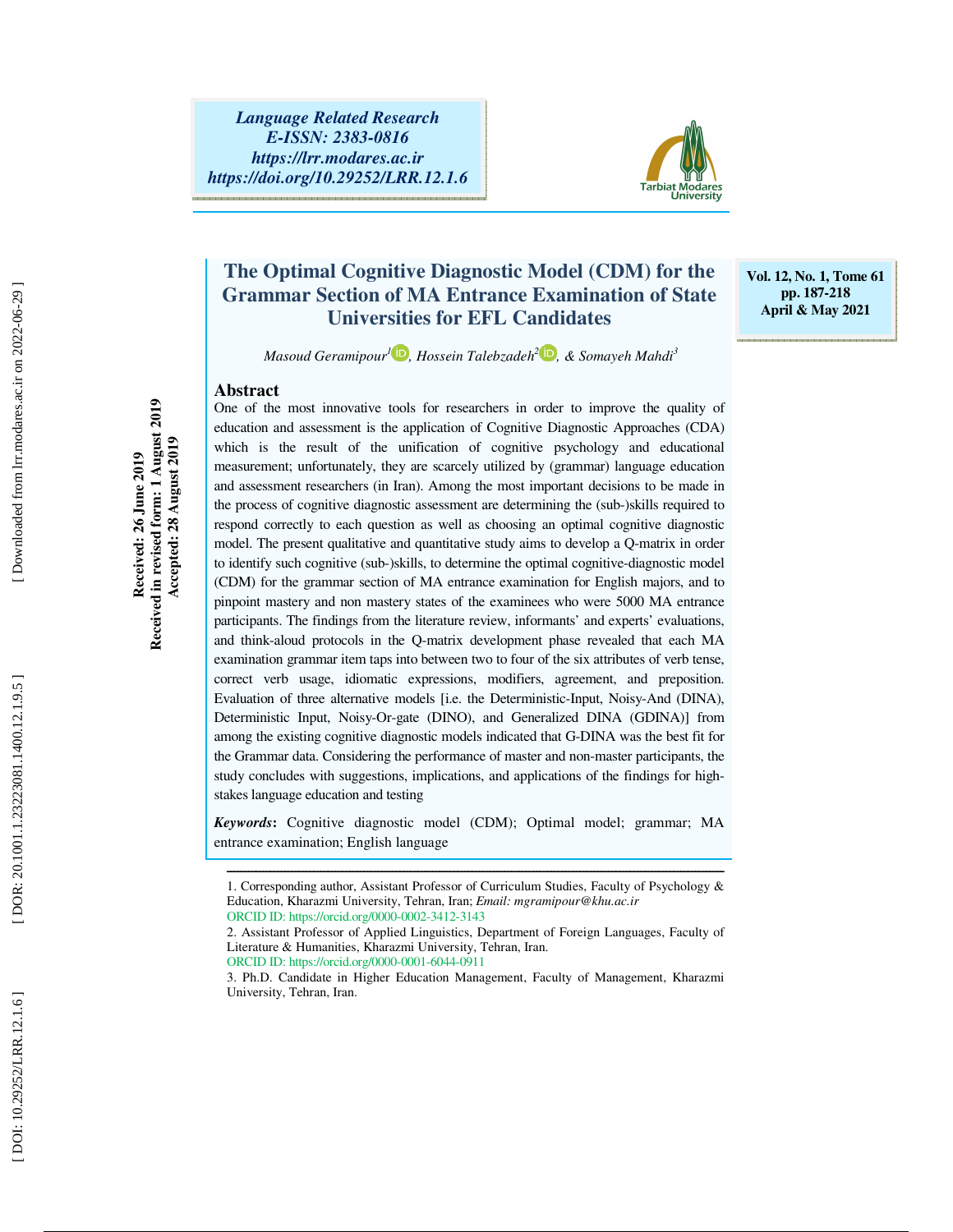### **1. Introduction**

Cognitive diagnostic assessment (CDA) is designed to measure specific cognitive skills of students, so as to provide information about their cognitive strengths and weaknesses (Leighton & Gierl, 2007). Previous research on CDA in language testing mostly focused on reading comprehension and listening sections, whereas less attention has been paid to grammar. Moreover, in most of the previous studies (Baghaie & Ravand, 2015; Clarck, 2013; Jang, 2009; Lee & Sawaki, 2009; Ravand, 2015; Ravand, Barati & Widhiarso, 2013) just a specified cognitive diagnostic model (CDM) was fitted to the language test data while searching for an optimum CDM was generally overlooked.

Given the importance of high-stakes tests such as university entrance examinations, the current research aims to apply CDA to an Iranian highstakes English grammar test to specify the underlying skills required to answer the test items correctly; furthermore, it intends to detect strengths and weaknesses of the students based on the identified skills. In doing so, searching for an optimum CDM was adopted to find the best fitting model to the second language grammar test data.

#### **2. Literature Review**

Cognitive diagnostic models are confirmatory multidimensional latent variable models with complex structures. These models let researchers propose exact hypotheses about the nature of cognitive processes that students use in response to test items (Rupp et al., 2010). Three classes of saturated, compensatory, and non-compensatory models of CDA are available to researchers. That is, a- the saturated model titled generalized deterministic inputs, noisy "and" gate (G-DINA), b-compensatory models (e.g., the Deterministic Input Noisy Output "OR" gate (DINO) and the additive CDM (ACDM)) which allow for other skills to contribute to the chance of responding to an item correctly, and c- the non-compensatory models (e.g.,

**188**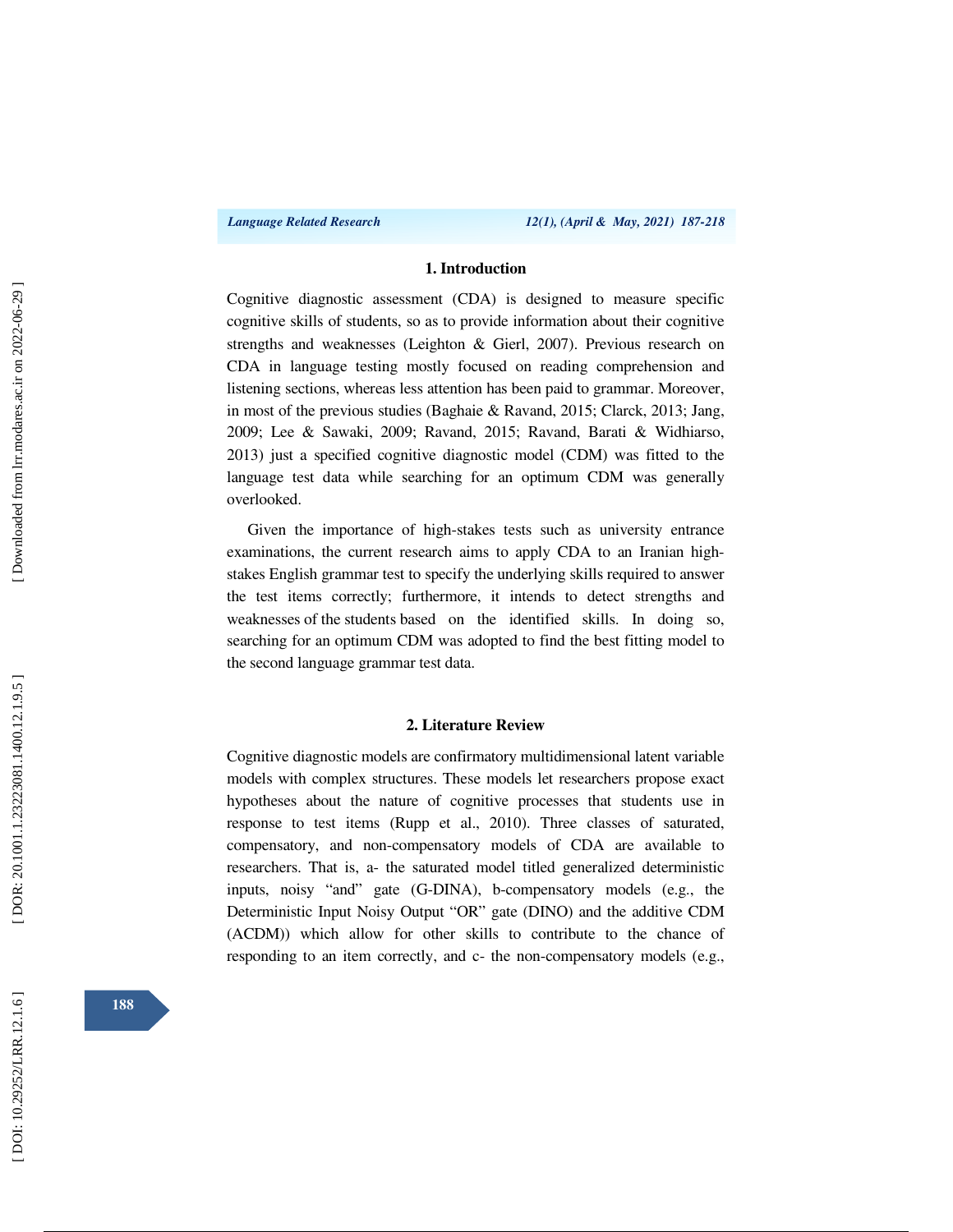The Deterministic Input Noisy Output "AND" gate (DINA) and the reduced reparametrized unified model (RRUM)), where possessing all cognitive skills is necessary to answer a test item correctly (de la Torre, 2011).

In recent years, many CDM studies were conducted on data from different fields of studies including language assessment (Alavai & Ranjbaran, 2018; Alderson et al., 2015; Baghaie & Ravand, 2015; Clarck, 2013; Jang, 2009; Li, 2011; Lee & Sawaki, 2009; Minaei et al., 2014; Moghadam et al., 2015; Park & Cho, 2011; Ranjbaran & Alavi, 2016; Ravand, 2015; Ravand et al., 2013; Yie, 2016, 2017). Although Park and Cho (2011) applied CDA on the English grammar for Korean EFL learners, only Yie (2017) searched for an Optimal Cognitive diagnostic model in a second language grammar test data. The latter study is very similar to the present study in many respects but the eventual cognitive diagnostic model.

### **3. Methodology**

A retrofitting approach (Jang, 2009) to CDA was adopted to reach the cognitive diagnostic model. In doing so, at the first stage of the CDM, a Q matrix (de la Torre, 2011) was qualitatively developed based on the findings from the literature review, the viewpoints of an English language expert panel, and the cognitive processes extracted from college students' think-aloud protocols. The resulting Q-matrix provided all of the required skills needed to answer all of the grammar test items of the Iranian MA entrance examination for English majors. Then, DINA, DINO, and the G-DINA models were empirically fitted to the grammar test data of 5000 participants through the CDM package of R (George et al., 2016).

#### **4. Conclusion**

The findings of this study showed that the saturated G-DINA model was the

**189**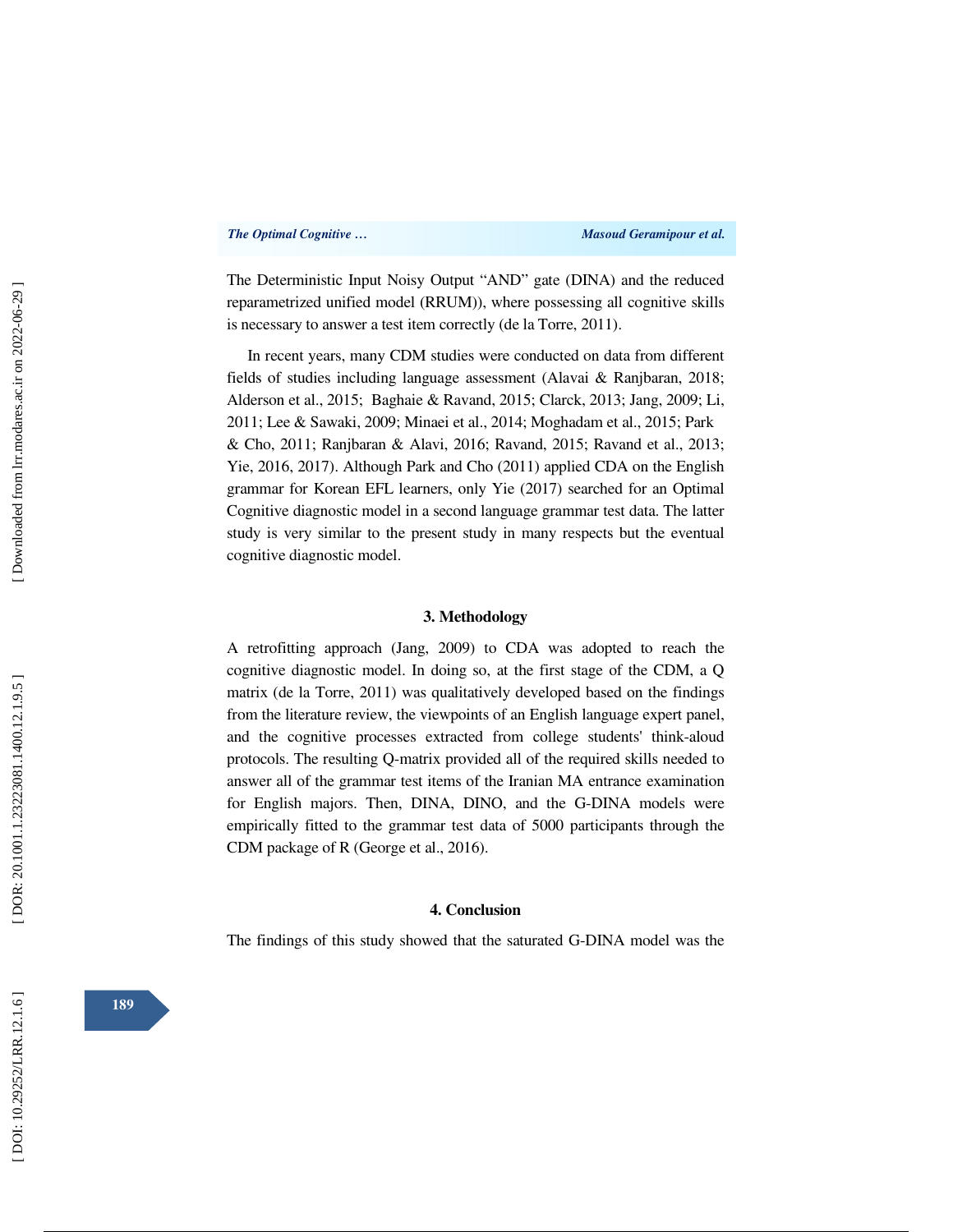best fitting model for the grammar data. The compensatory DINO model also fitted the data, yet the non-compensatory DINA model did not fit the grammar item response data based on the absolute model fit indices.

In line with the results of Park and Cho (2011), this study also confirms that the six underlying skills including 1-verb tense, 2- correct verb usage, 3 idiomatic expressions, 4- modifiers, 5- agreement, and 6- preposition encompass almost all of the required grammar skills. Moreover, verb tense skill was identified as the weakness of the students, while idiomatic expressions skill was a strength point. Altogether, in a second language context, it seems that even the students majoring in the English language do not master all of the required skills of grammar. The study concludes with suggestions, implications, and applications of the findings for high-stakes language education and testing.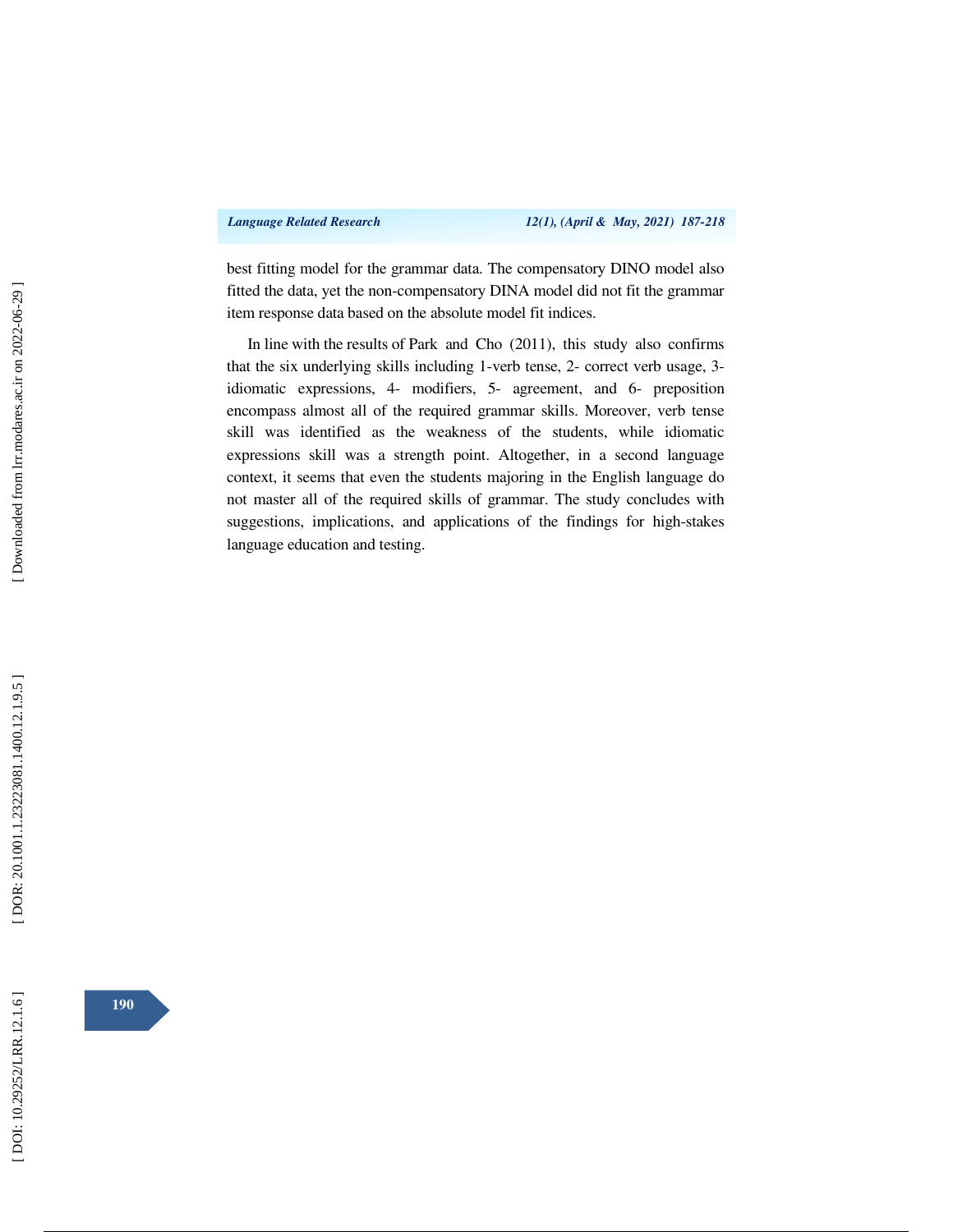دوماهنامة علمي- پژوهشي د،12 ش 1 (پياپي ) 61 فروردين و ارديبهشت ،1400 صص187 - 218

# تعيين مدل بهينة تشخيصي شناختي (CDM) بخش دستور زبان مجموعهٔ زبان انگلیسی كنكور سراسری كارشناسی ارشد

مسعود گرامیپور <sup>(\*</sup>، حسين طالبزاده <sup>۲</sup>، سميه مهدی *"* 

1. استاديار گروه مطالعات برنامة درسي، دانشكدة روانشناسي و علوم تربيتي، دانشگاه خوارزمي، تهران، ايران. 2. استاديار گروه زبانهاي خارجي، دانشكدة ادبيات و علوم انساني، دانشگاه خوارزمي، تهران، ايران. 3. دانشجوي دكتري گروه مديريت آموزش عالي، دانشكدة مديريت، دانشگاه خوارزمي، تهران، ايران.

دريافت: 05/ 04/ 98 پذيرش: 06/ 06/ 98

### چكيده

يكي از نوآورانهترين ابزارهاي محققان براي بهبود آموزش و ارزشيابي بهخصوص درمورد آموزش-هاي سرنوشتساز كه حاصل اتحاد روانشناسي شناختي و سنجش آموزشي است استفاده از رويكردهاي تشخيصي شناختي است، اما متأسفانه اين رويكردها مورد توجه و استفادة اندك پژوهشگران حيطة آموزش و ارزشيابي زبان، بهخصوص دستور زبان، در ايران قرار گرفته است. از مسائل اساسی در جریان سنجش تشخیصی شناختی، تعیین مهارتها و ریزمهارتهای شناختی لازم برای پاسخ به پرسشها و همچنین، انتخاب مدلی بهینه است. اهداف اصلی پژوهش کیفی و کمی حاضر تعيين اين مهارتهاي شناختي از طريق تدوين ماتريس كيو، تعيين مدل بهينهٔ تشخيصي شناختي (CDM) برای آزمون دستور زبان کنکور کارشناسی ارشد مجموعهٔ زبان انگلیسی و درنهایت، شناسايي نقاط قوت و ضعف آزمودني هاست كه ٥٠٠٠ نفر از شركتكنندگان سال ١٣٩٦ بودند. يافته-هاي حاصل از بررسي ادبيات موجود، ارزيابي متخصصان و پروتكلهاي تفكر با صداي بلند در فاز تدوین ماتریس کیو نشان میدهد، هر کدام از پرسشهای آزمون دستور زبان به بررسی دو تا چهار مهارت از شش خردهمهارت تصريف زمان فعل، كاربرد فعل صحيح، كاربرد عبارات اصطلاحي، كاربرد تعديل كنندهها، توافق و كاربرد حروف اضافه ميپردازند. بررسي مدلهاي , DINA, DINO DINA-G از ميان مدلهاي تشخيصي شناختي موجود نشان داد كه مدل DINA-G با دادهها برازش مطلوبتري دارد و درنتيجه، تحليلهاي تكميلي بر روي عملكردهاي اين مدل انجام شد . درنهايت، با توجه به تحليل عملكرد آزموندهندگان مسلط و غيرمسلط، كاربردها و پيشنهاداتي براي آموزش و سنجش زبان براي آزمونهاي سرنوشتساز همچون كنكور كارشناسي ارشد و همچنين، پژوهشهاي

ــــــــــــــــــــــــــــــــــــــــــــــــــــــــــــــــــــــــــــــــــــــــــــــــــــــــــــــــــــــــــــــــــــــــــ

E-mail: mgramipour@khu.ac.ir :مقاله مسئول نويسندة\*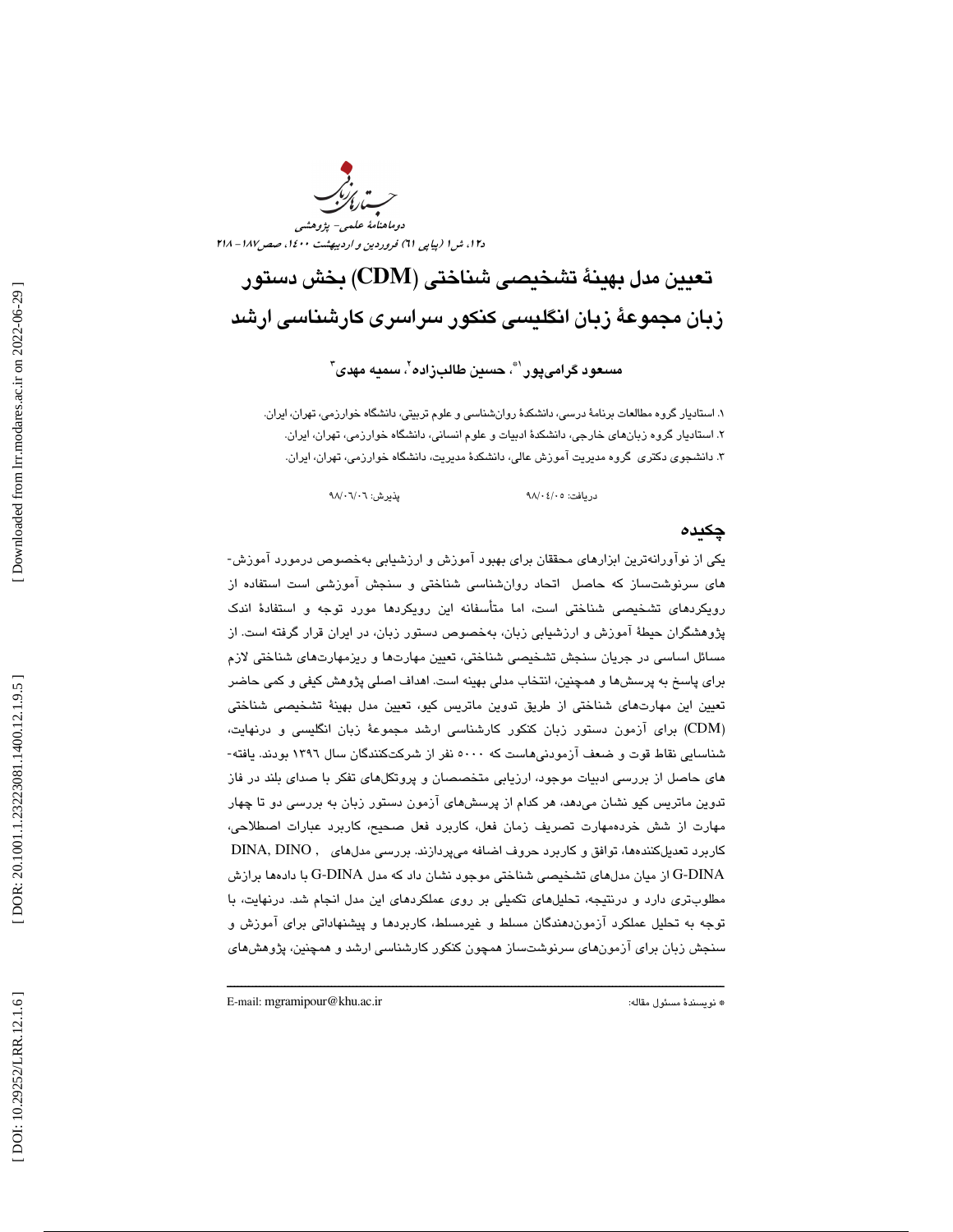مسعود گراميپور و همكاران نييتع مدل به ةني تشخ صي ي ...

مشابه ارائه شده است.

واژههاي كليدي: ماتريس كيو، مدل بهينة تشخيصي شناختي، دستور زبان، كنكور كارشناسي ارشد، زبان انگليسي.

#### . 1 مقدمه

آزمونهای سرنوشتساز همچون كنكورهای سراسری ـــ كه در مقیاس وسیع اجرا میشود و بر اساس نتايج آنها تصميمهايي بزرگ درمورد افراد اتخاذ ميشود ــ تبعات مهم شخصي، اجتماعي و سياسي دارند. از سوي ديگر، در ديدگاه آموزشي، سنجش بايد يادگيري دانشجويان و خدمات آموزشي را ارتقا دهد. حال آنكه رويكردهاي سنتي و جاري سنجش در بازنمايي قابليتهاي افراد ازجمله تواناييهاي زباني افراد با چالشهاي عملي و نظري همراه بودهاند و توانايي آنها در سنجش و گزينش داوطلبان ترديد شده است؛ بهگونهاي كه متخصصان حوزة اندازهگيري آموزشي، با اتكا به پژوهشهاي صورتگرفته در حوزة روانشناسي يادگيري و با بهرهگيري از مدلهاي آماري، به استفاده از روشهاي جديدتر و كارآمدتر، ازجمله رويكرد سنجش تشخيصى شناختى` (CDA)، متمايل شدهاند ( Leighton . (& Gierl, 2007

ازجمله فرايندها و دستاوردهای پژوهش تشخيصی شناختی، تدوين و اعتبارسنجی ماتريس كيو<sup>۲</sup> است (ماتريس كيو ماتريسى با ارزشهاى صفر و يک است که مجموعهٔ صفتها يا مهارتهاي پنهان مورد اندازهگيري در هر پرسش را نشان ميدهد. به توضيحات ۱ ـ ۳ و ۱ ـ ٤ و جدولهاى ۱ و ۳ مراجعه شود). در نتيجهٔ اين فرايند و با توجه به مدل بهينهٔ انتخابي، امكان تعيين مؤلفهها و خردهمهارتهاي مهارت مورد آزمون (مثلاً دستور زبان) و اهميت نسبي هر كدام از خردهمهارتها در پاسخگويي به هر پرسش فراهم است.

از آنجا كه دستور (گرامر) زبان انگلیسی بخش جدانشدنی زبان انگلیسی است، اهمیت آن همواره كانون مباحثه در ميان متخصصان آموزش زبان بوده است. با اين حال، مروري بر پيشينة پژوهش در اين حوزه حاكي از آن است كه بيشتر پژوهشهاي تشخيصي شناختي در حوزهٔ آموزش زبان بر مهارتهای خواندن، درک مطلب و شنیداری متمرکز شدهاند، در حالی

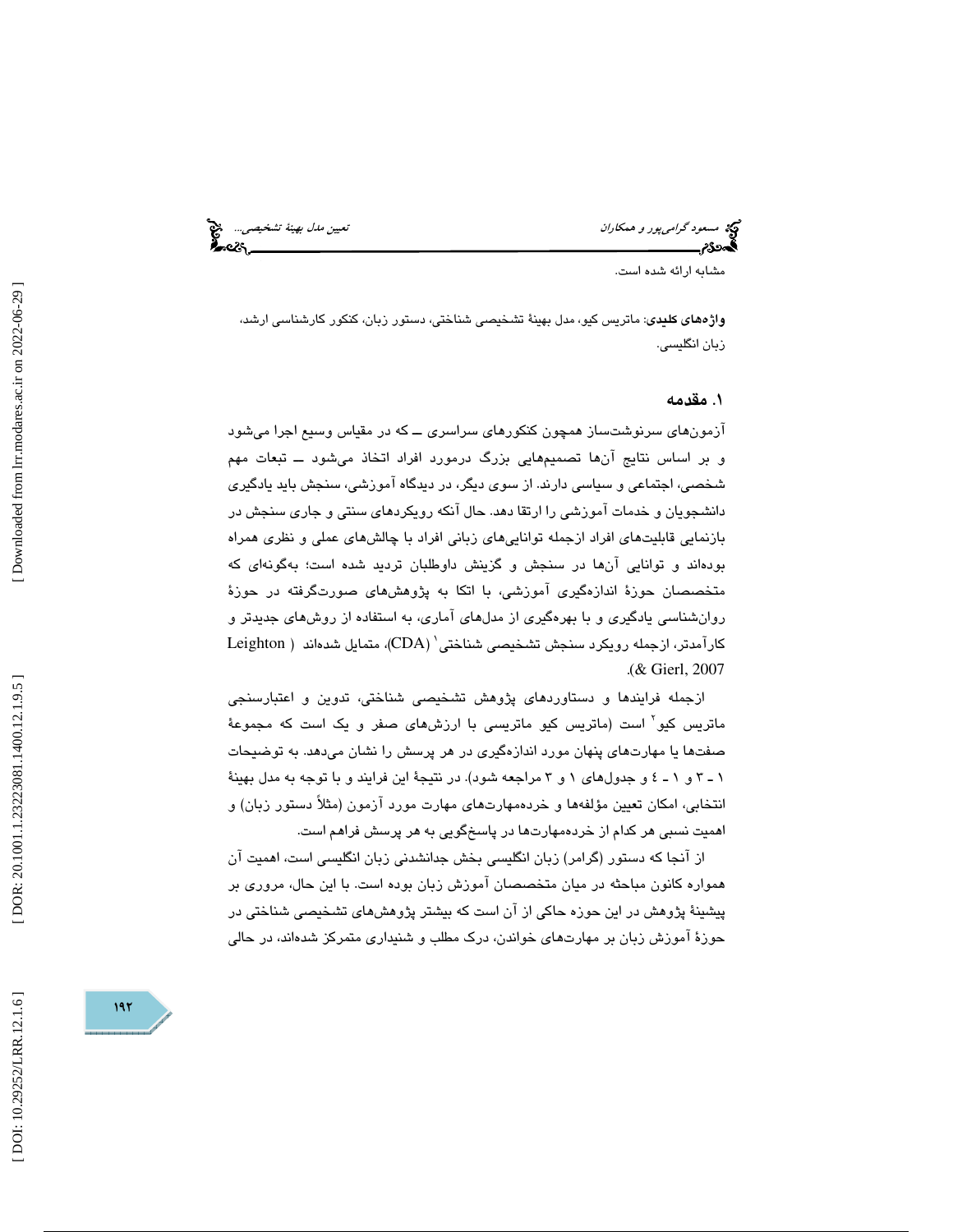جستار*هاي زباني هي المرديبهشت 1400 ه*ورو 11، شمارة 1 (پياپي 71)، فر*وردين و ارديبهشت 14*00 هج

كه كمتر به مهارت دستور زبان پرداخته شده است.

از سوی ديگر، بيشتر مطالعات پيشين در حوزهٔ تشخيص شناختي آزمونهاي زبان، براي تحليل فقط از يک مدل "CDM استفاده كردهاند، بدون آنكه مدلهای مختلف CDM را مقايسه كنند يا توجيهي براي انتخاب آن مدل از ميان دهها مدل CDM ارائه دهند ( DiBello et al., 2007). در حالي كه شناسايي مدل بهينة CDM براي دادهها بهويژه در حيطة دانش سبب میشود که خطاهای اندازهگیری در برآورد پروفایلهای تسلط مهارت آزمودنی و احتمال تسلط بر هر ویژگی موردنیاز برای حل پرسش به حداقل برسد كه بازخورد دقیقتری برای آموزش بهتر فراهم میکند.

با توجه به كاستيهاي پژوهشهاي قبلي و اهميت سنجش تشخيصي شناختي براي بررسي آزمونهاي سرنوشتساز مانند كنكور سراسري و همچنين، نظر به ضرورت روشهاي نوين سنجش و آموزش زبان انگليسي مبتني بر نظريههاي شناختي، پژوهش كيفي و كمي حاضر داراي سه هدف عمده است. هدف اول، تدوين ماتريس كيو بخش دستور زبان كنكور سراسري كارشناسي ارشد رشتة آموزش زبان انگليسي به منظور بررسي اين پرسش است كه آزمون دستور زبان انگلیسی كنكور سراسری كارشناسی ارشد چه مهارتهایی را ميسنجد و تكرارپذيري آنها براي هر پرسش آزمون چگونه است. اهداف عمده و پرسشهای بعدی شامل بررسی و تعیین مدل بهینهٔ تشخیصی شناختی (CDM) و درنهایت، ارزيابي كيفيت و نيز عملكرد آزموندهندگان در پرسشهاي مربوط و ارائة پيشنهادات و راهكارهاي مرتبط است.

روش پژوهش تركيبي از روش،اى پژوهش كيفي و كمي است و طي چندين گام مختلف به انجام رسید (نمودار ۱). این مطالعه از نظر هدف جزو تحقیقات كاربردي و از نظر روش در زمرهٔ تحلیلهای در چارچوب مدلپردازی تشخیصی شناختی (رویکرد ریتروفیت ٔ) محسوب ميشود. پژوهش حاضر يكي از معدود تحقيقات تشخيصي شناختي تعيين مدل بهينه با استفاده از دادههاي واقعي بخش دستور زبان آزمون سرنوشتساز كارشناسي ارشد است. با توجه به روش و فرايندهاي منحصربهفرد پژوهشهايي از اين قبيل، نتايج حاصل داراي کاربردهای ملموس مستقیم و غیرمستقیم در فرایندهای آموزش و تدریس از یکسو و طراحی آزمونهای دقیقتر و جامعتر از دیگر سو است.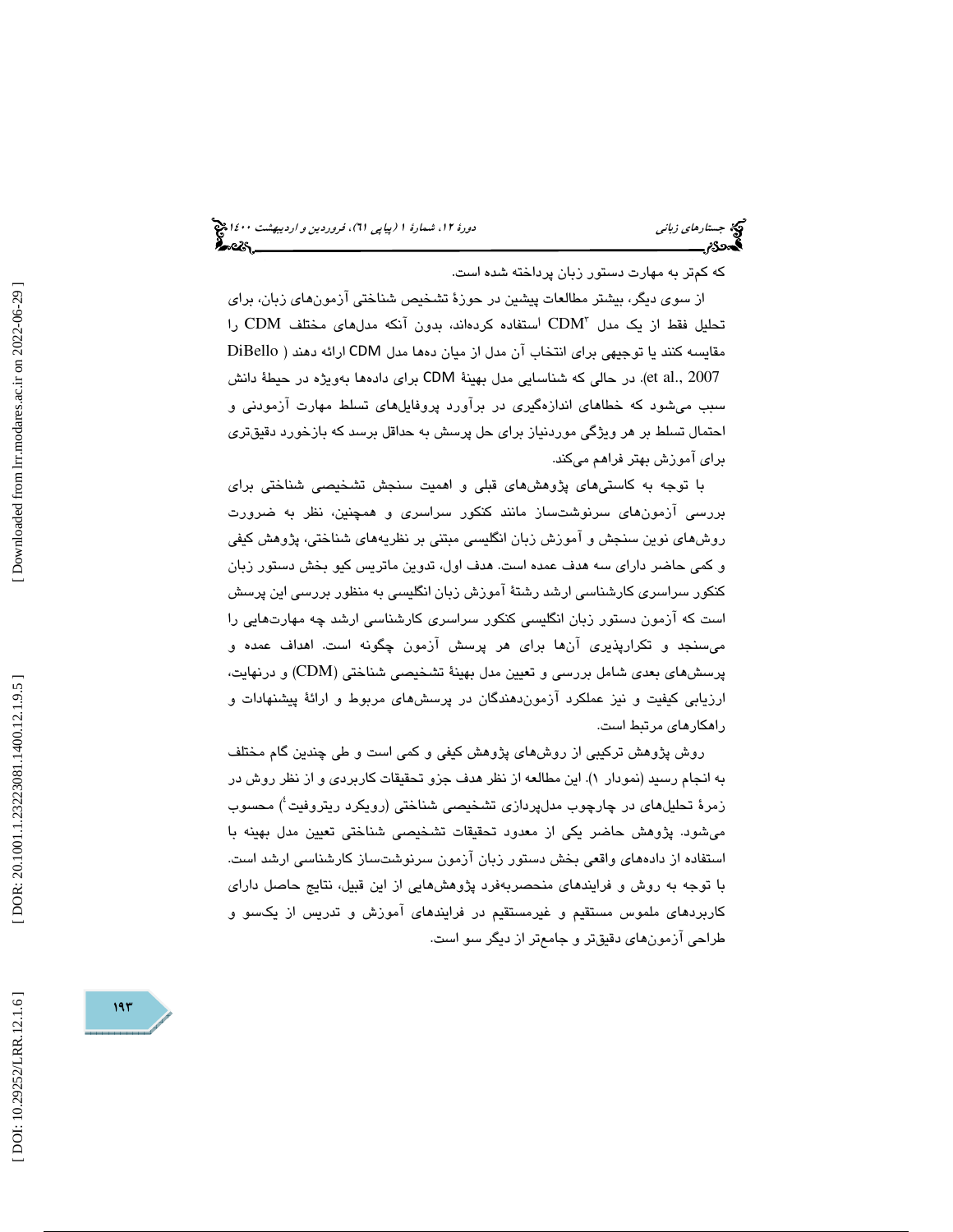مسعود گراميپور و همكاران نييتع مدل به ةني تشخ صي ي ...

### . پيشينة تحقيق 2

همانگونه كه در مقدمه ذكر شد، بهدليل اهميت آزمونهاي سرنوشتساز همچون كنكورهاي كارشناسي، كارشناسي ارشد و دكتري و جايگزينهاي آنها همچون آزمونهاي نهايي سراسري (كياني و همكاران، 1392) و يا آزمونهاي بسندگي زبان ( ,Ranjbaran & Alavi 2018)، ويژگيهاي روانسنجي ازجمله روايي و پايايي اين آزمونها و نيز منصفانه بودن آنها از شیوههای مختلف بررسی شدهاند (استاجی و بابانژاد کفشگر، ۱۳۹۷؛ استارمی و قدوسي شاهنشين، ۱۳۹۲؛ گرامي $\mu$ ر و همكاران، ۱۳۹۱، ۱۳۹۰، ۲۹۹۲؛ هماوندي و همكاران، ۱۳۹۰).

از اين ميان، با توجه به نقاط مثبت و كاربردهاى فراوان رويكرد تشخيصى شناختى، در سال های اخیر پژوهش های مختلفی در حیطههای گوناگون ازجمله آموزش و سنجش زبان از اين روش استفاده كرده و يا به استفاده از اين رويكرد توصيه كردهاند (مقدم و همكاران، ١٣٩٤؛ مينايي و همكاران، ١٣٩٣ مقدم و همكاران، ١٣٩٤؛ رنجبران و علوى، ١٣٩٥؛ Alderson et al., 2015; Alavai & Ranjbaran, 2018Li, 2011; Ravand, 2015; ;2016, 2017). با اين حال بيشتر تحقيقات پيشين در اين زمينه، دادههاي خواندن يا شنيدن آزمون هاي زبان را مورد بررسي قرار دادهاند ( Ravand, 2015; Clarck, 2013; & (و Jang, 2009; Lee & Sawaki, 2009; Ravand, 2015; Ravand et al., 2013 دادههای دستور زبان آزمونهای زبان معمولاً نادیده گرفته شدهاند. پارک و چو $(2011)$  در زمرهٔ معدود پژوهش،ای تشخیصی شناختی آزمون دستور زبان است و برای تدوین ماتريس كيو پژوهش حاضر استفاده شده است. اين پژوهشگران دادههای ۳۰۰۰ زبانآموز كرهاي زبان انگليسي در آزمون دستور زبان شامل ٤٠ پرسش چندگزينهاي تحليل كردند و  $\mathrm{DINA}^{\chi}$  بر اساس شش مهارت دستور زبان، ماتریس کیو را تدوین و با استفاده از فقط مدل پروفایل مهارت برای همهٔ آزمودنیها تهیه کردند.

اين كمتوجهي به مدلهای شناختی گرامر در حالی است كه كه شناسايی مدل بهينهٔ CDM برای دادهها بهویژه در حیطهٔ دانش منجر میشود تا خطاهای اندازهگیری در برآورد پروفایلهای تسلط مهارت آزمودنی و احتمال تسلط بر هر ویژگی مورد نیاز برای حل پرسش به حداقل برسد كه بازخورد دقیقتری برای آموزش بهتر فراهم میكند (Yi, 2017).

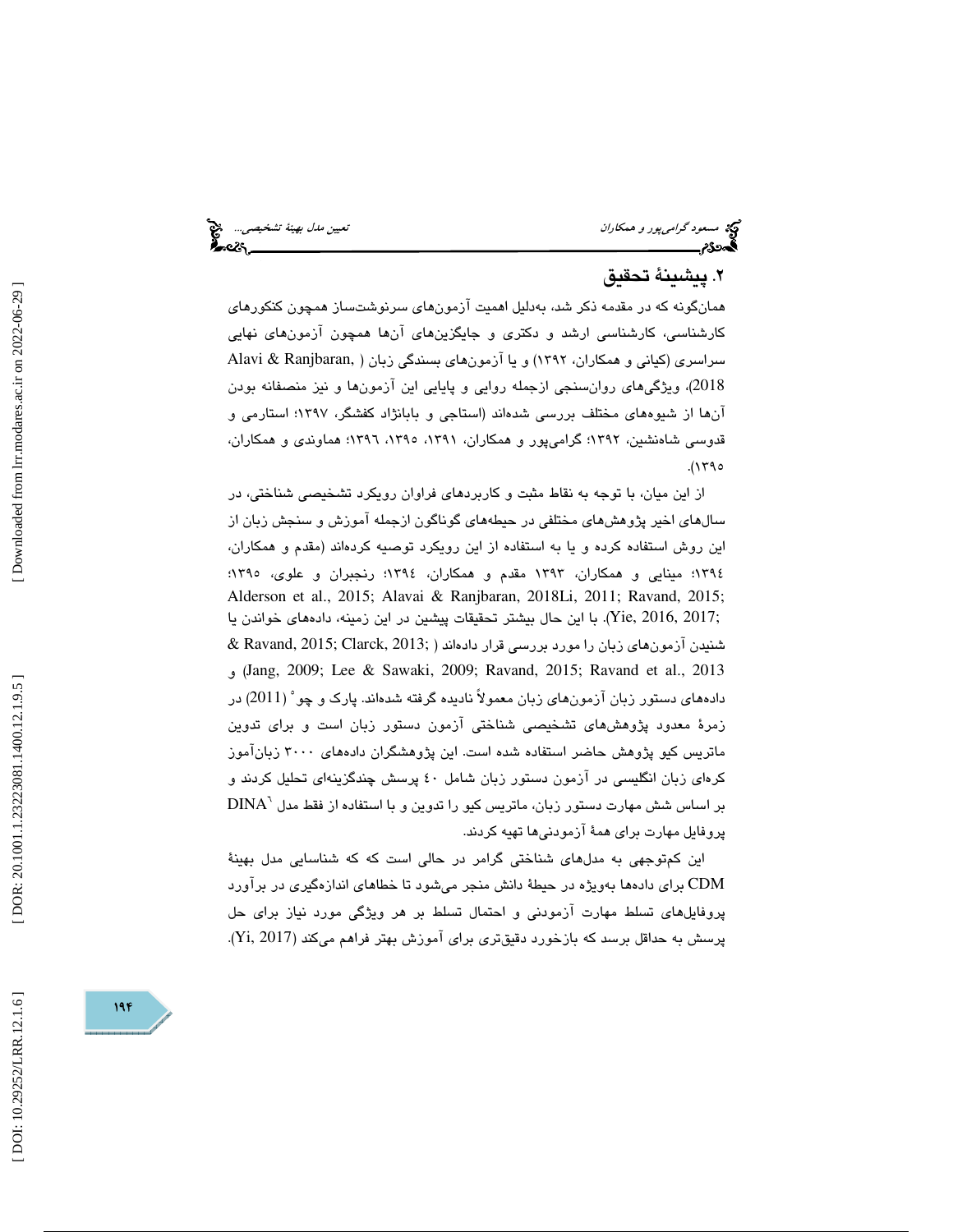از ديگر سو، دانش دستور زبان ميتواند براي ارزيابي تشخيصي شناختي (CDA) مناسبتر باشد، زيرا تقسيمبندي زيرمقياس مهارتها نسبتاً سادهتر است و يافتههاي تاريخچهٔ طولاني تحقيقات دستور زبان در عرصهٔ كسب زبان دوم ميتواند مطالعات CDA با دادههای دستور زبان دوم را تسهيل كند (ibid).

عدم اجرای پژوهشهای مقایسهای مدل یکی دیگر از محدودیتهای اصلی در تحقیقات مدلپردازی تشخیصی و شناختی محسوب میشود که بهنظر میرسد تا حدودی از عدم دسترسی به نرمافزار یا کدهای برآورد و همچنین، این حقیقت که ارزیابی برازش مدل در مدلپردازی تشخیصی شناختی هنوز زمینهای در حال تکامل است، ناشی میشود. لی و ساواكي٧ (2009) و يي (2017) به اين نقصان در تحقيقات تشخيصي شناختي اشاره كرده و در گامی پیش رو به ترتیب به مقایسهٔ سه مدل و پنج مدل پرداختهاند. جانگ (2009) و لی (2011) تأكيد كردند يک مدل خاص CDM (مدل فيوژن^) با دادههای آزمون خواندن قابليت سازگاری بیشتری دارد. در همین راستا، لی<sup>۰</sup> و همکاران (2015) عملکرد پنج CDMs را در آزمون خواندن زبان انگليسي ميشيگان (MELAB ّ ) با استفاده از پكيج R مقايسه كردند. با مقايسة يک مدل اشباع شده (G-DINA 1 )، دو مدل جبراني (``C-RUM'' ،'DINO) و دو G-DINA مدل غیرعددی  $\mathrm{RRUM}^{\mathrm{t}} ,\ \mathrm{DINA}$ )، آنها دریافتند كه در مقایسه با مدل اشباعشده، مدل C-RUM برازش مدل مناسب و نتايج طبقهبندي مهارت مشابهي را نشان میدهد، در حالی که RRUM نتايج ضعيفتری نسبتبه G-DINA و C-RUM دارد. همچنین، مدلهای محدودکنندهتر DINA و DINO عملکرد بسیار بدتری نسبتبه سه مدل يد گر داشتند .

با لحاظ كردن كمبودهاي پژوهشهاي پيشين و چارچوب نظري (بخش بعدي)، يكي از اهداف اصلي پژوهش حاضر تدوين و ارزيابي مدل بهينهٔ تشخيصي شناختي (CDM) براي آزمون دستور زبان كنكور كارشناسي ارشد مجموعة زبان انگليسي است. با اجراي اين نوع سنجش و شناسايي افراد ضعيف، ميتوان براي آنها برنامههاي آموزشي جبراني برگزار کرد و یا با انجام اصلاحات در کتابهای درسی و آموزشی، بر آن دسته از مفاهیم، مهارتها و موضوعاتي كه بيشتر دانشجويان در آنها مشكل دارند، تأكيد بيشتري كرد (مينايي و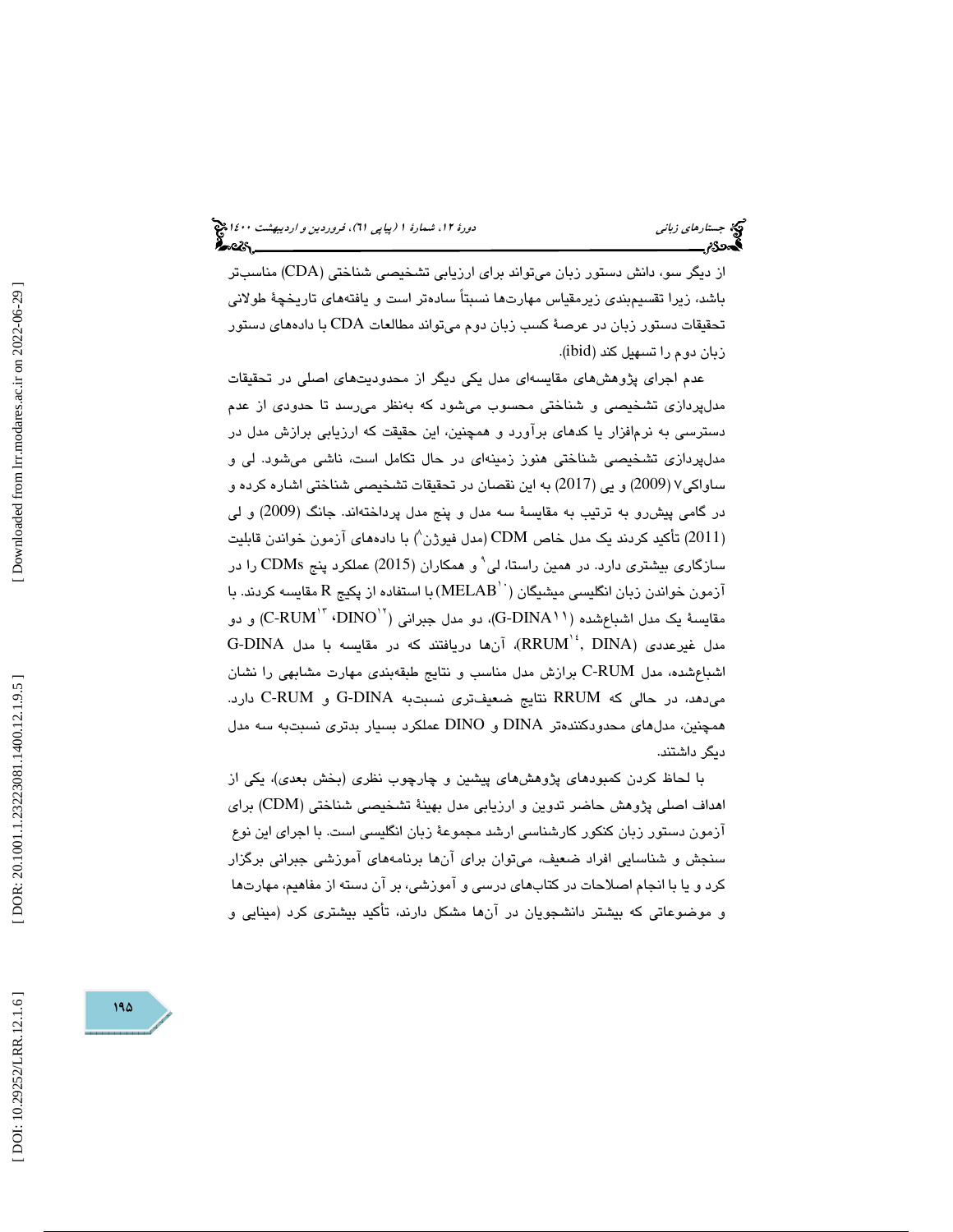مسعود گراميپور و همكاران نييتع مدل به ةني تشخ صي ي ...

همكاران، ١٣٩٣).

### . 3 چارچوب نظري

سنجش تشخيصی شناختی (CDA) یک چارچوب نظری است که هدف آن تشخیص مهارتهای آزمودنی است و برای اندازهگیری ساختارهای خاص دانش و مهارتهای پردازش شناختی در حوزهای مشخص طراحی شده است. محققان در حوزهٔ اندازهگیری آموزشي و روانشناسي شناختي بەدنبال تدوين آزمون،هايي هستند كه اطلاعات مفيدي درمورد نقاط قوت و ضعف\$ای شناختی فراگیران در ساختار دانش خاص و مهارتهای پردازش ارائه میدهند (راوند، ۱۳۹۷). درمجموع، CDA روشی نوآورانه و مبتنی بر دیدگاه شناختی از یادگیری است که میتواند بنیان نظری مناسبی برای ارزیابی مبتنی بر استانداردها باشد و در شرايط مختلف ارزيابي مانند آزمون هاي زبان قابل اجرا است ( Lim, .( 2015

### ۳ ــ ۱. ماتريس كيو

بخش اصلي طراحي سنجش تشخيصي شناختي، مجموعه مهارتها يا صفتهاي پنهاني است كه با هر پرسش اندازهگيری میشوند. رابطهٔ پرسش ـ مهارت در ماتريسي بهنام ماتريس كيو بيان ميشود (1995 ,Tatsuoka) كه مجموعهٔ فرضيههای آزمونپذير است كه متخصص دربارهٔ مهارتهای زیربنایی هر آزمون با توجه به ساختار آزمون، آزمودنیها و دادهها ارائه<br>میدهد (DiBello et al., 2007). درایههای صفر و یک در این ماتریس، یعنی اگر پرسش i داشته باشد، به دراية ia عدد يك و در غير اين صورت عدد صفر اختصاص نياز به صفت a داده ميشود (جدول ۳). درواقع، ترسيم پرسشهاي يک آزمون در قالب مهارتهاي زيربنايي آن، ماتريس كيو را تشكيل ميدهد.

در تدوین ماتریس کیو تعداد پرسشها و مهارتها و میزان پیچیدگی ماتریس کیو اهمیت زیادی دارد. پیچیدگی ماتریس کیو با افزایش تعداد خانههای غیرصفر افزایش می،ابد. پیچیدگی با توجه به تعداد پرسشهایی که هر مهارت را اندازهگیری میکند، تعداد مهارتهایی كه در هر پرسش اندازهگیری میشود و تعداد مهارتهایی كه بهطور مشترک با مهارتهای

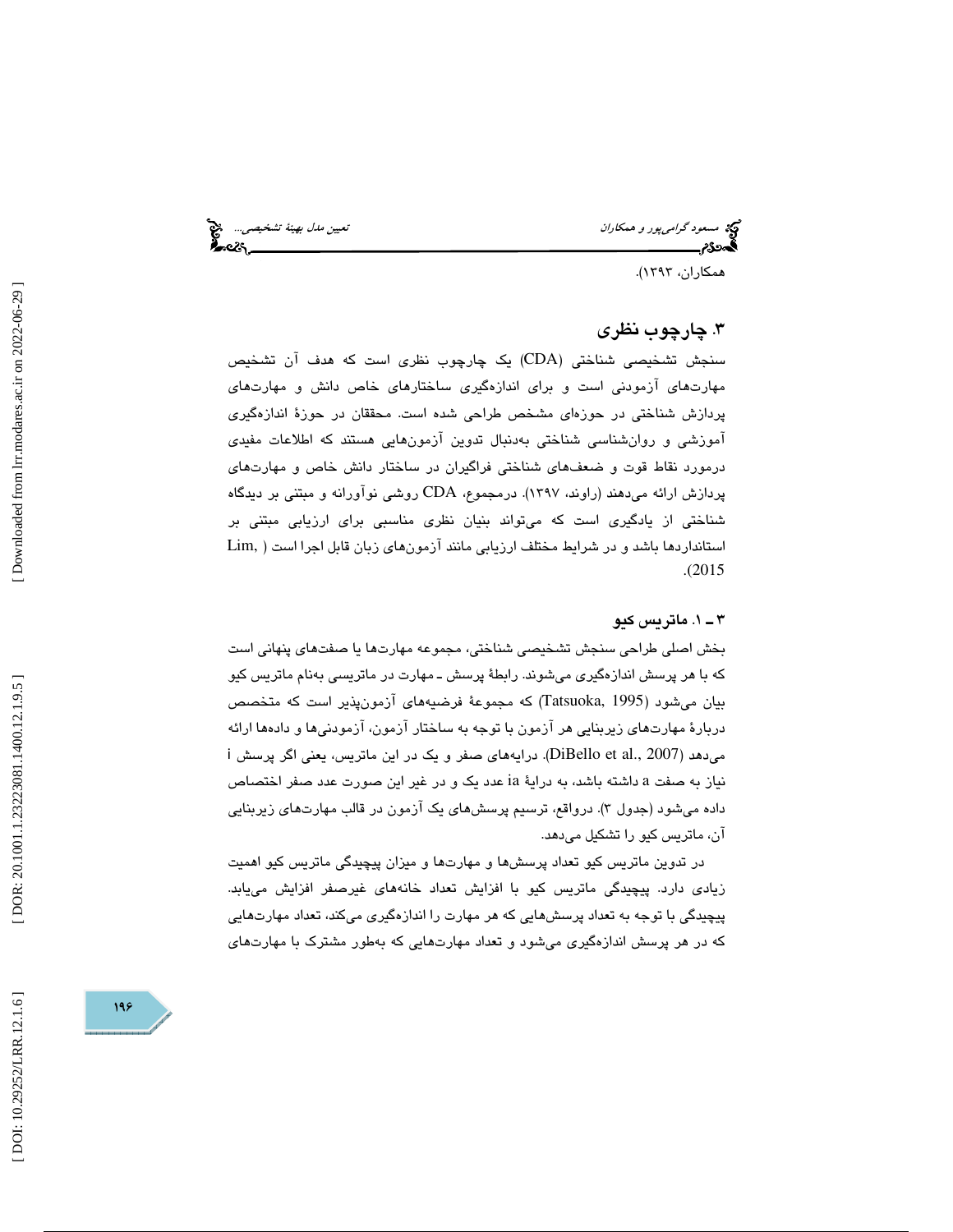ديگر اندازهگيری میشوند، متفاوت خواهد بود. تدوين درست ماتريس کيو فرايند مهمی است كه میتواند بر دقت طبقهبندی كه هدف مدلهای تشخیصی شناختی است اثر بگذارد (Madison & Bradshaw, 2013). ماتريس كيو نشاندهندهٔ فرضيهاي دربارهٔ مهارتهاي لازم برای پاسخدهی به هر پرسش در آزمون است. بنابراین، هر پرسش نیازمند داشتن بیش از يك مهارت براي پاسخدهي صحيح است.

### 2ـ 3 . سنجش تشخيصي شناختي

در سنجش تشخيصی شناختی، علاوه بر برآورد توانايی فرد در سازه يا سازههای مورد اندازهگيري، نيمرخي براي هر فرد فراهم ميآيد كه تسلط يا عدم تسلط وي را در مجموعهاي از مهارتهاي اساسي يا صفات شناختي خُرد ازپيش تعيينشده كه براي پاسخگويي به پرسشهای آزمون لازم و ضروری هستند، مشخص میسازد. به عبارت دقیقتر، در این مدلها با توجه به تسلط يا عدم تسلط فرد بر مهارتها و صفاتی که برای پاسخگویی درست به پرسش، مورد نياز هستند احتمال پاسخ درست فرد به پرسش برآورد ميشود. در اين مدلها میتوان بر اساس وضعیت تسلطی افراد در هر یک از مهارتها و صفات زیربنایی مورد نياز پرسشها، آنها را به دو گروه مسلط و غي مسلط و در صورت لزوم به سه گروه مسلط، غیرمسلط و نامعین تقسیمبندی کرد و از این طریق مشخص کرد که افراد یا فراگیران در كدام يک از مهارتها و صفات زيربنايي مشكل دارند (مينايي و همكاران، ۱۳۹۳).

### 3ـ 3 . مدلهاي تشخيصي شناختي

مدلهاي تشخيصي شناختي (CDM) مدلهاي متغير مكنون چندبعدي تأييدي با ساختاري پيچيده هستند. اين مدلها به پژوهشگران اجازه ميدهد كه بهصورت تجربي فرضيات نسبتاً دقيقي را دربار ة طبيعت فرايندهاي پاسخدهي ــ كه آزمودنيها در زمان پاسخگويي به يك سنجش يا پرسش های يک پرسشنامه استفاده میکنند ـــ آزمون کنند (Rupp et al., 2010). انواع مختلفي از مدلهاي تشخيصي ـ شناختي در ادبيات وجود دارد و در عمل نيز از آن استفاده شده است. اين مدلهای روانسنجی بر اساس سه ويژگی متغير پاسخهای دو ارزشی و چندارزشی (مقیاس اندازهگیری متغیرهای پاسخ مشاهدهشدهٔ آزمودنیها)، متغیر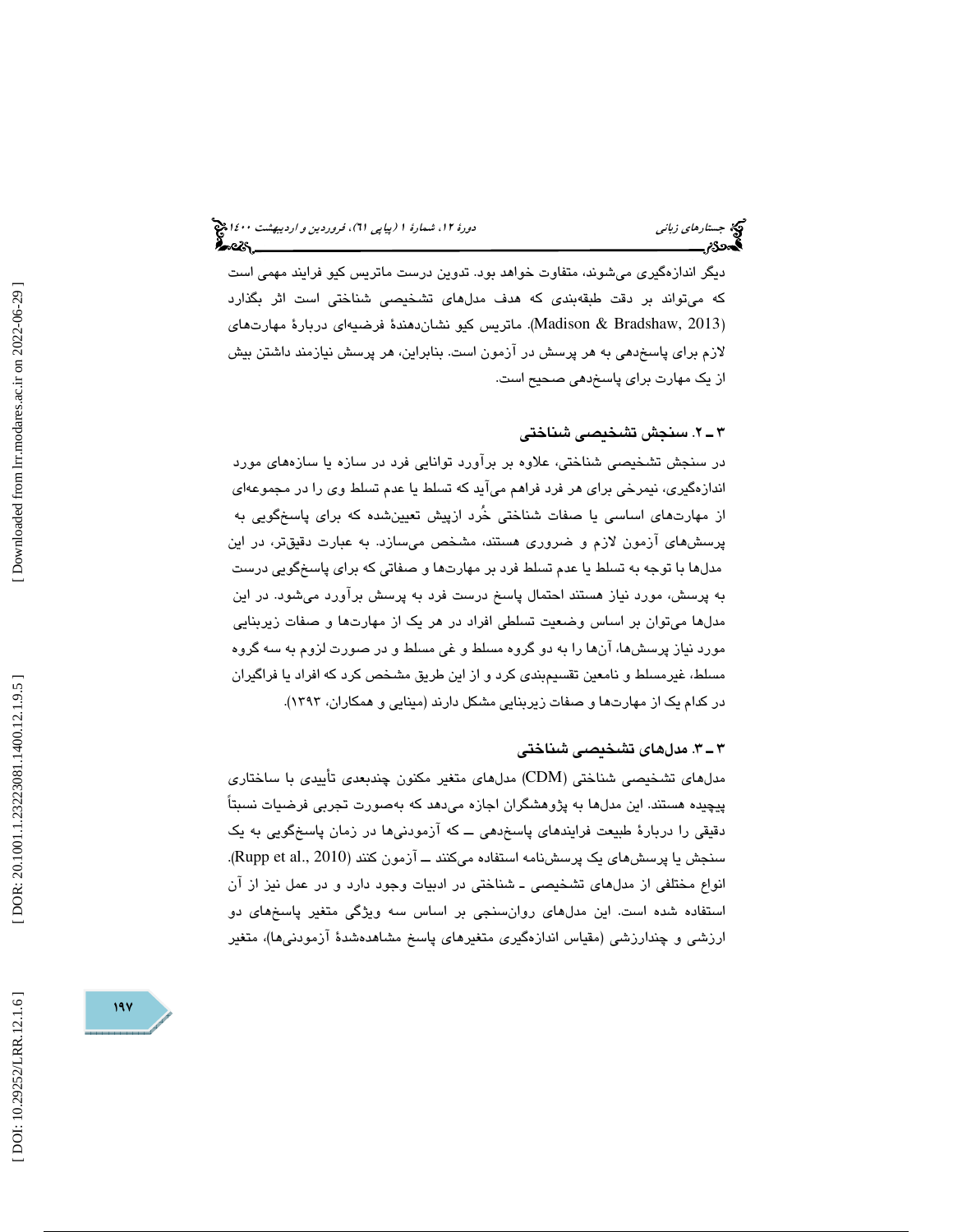مکنون دوارزشی و چندارزشی (مقیاس اندازهگیری متغیرهای پنهان) و متغیر گروهبندی جبراني/ غيرعطفي يا غيرجبراني يا عطفي صفت مكنون (شيوهٔ تركيب متغيرهاي پنهان) تقسيمبندي ميشوند (ibid).

در مدلهای جبرانی°`، تسلط آزمودنی در یکی از مهارتهای موردنیاز برای ارائهٔ پاسخ پرسش، عدم تسلط او را در مهارتهای دیگر جبران میکند، ولی در مدلهای درست به یک پرسش، عدم تسلط او را در مهارتهای دیگر جبران میکند، ولی در مدلهای<br>غیرجبرانی<sup>۱</sup>'، عدم تسلط در یک مهارت، تسلط در مهارت دیگر را جبران نمیکند (مقدم و همکاران، ۱۳۹۰). در مدلهای غیرجبرانی عدم تسلط بر یک ویژگی، نمیتواند بهطور کامل توسط ويژگىهاى ديگر از لحاظ عملكرد آيتم جبران شود؛ اين بدان معناست كه تمام ویژگیها میباید با یکدیگر همکاری کنند تا پاسخ صحیح ارائه شود (  $\&$  ,Ravand Robitzsch, 2015 ). ازجمله مدلهاي معروف غيرجبراني ميتوان به مدلهاي فضا قاعده<sup>٧٧</sup>، نوش سلسلهمراتبی مهارت (AHM'<sup>^</sup>, DINA, NIDA) و مدل يكپارچهٔ پارامتربندى شدهٔ  $($ de la Torre, 2011; Rupp et al., 2010).

### ۴. روش

ازجمله وجوه تمایز پژوهش،ایی از این قبیل، شیوهٔ انجام پژوهش است كه تركیبی از روشهای پژوهش كيفي و كمي است و طي چندين گام مختلف، ازجمله تدوين و اعتباريابي ماتريس كيو، تعيين و شناسايي مدل بهينة CDMs براي سنجش تشخيصي شناختي دادههاي زبان از میان مدلهای ذکرشده و با توجه به نتايج پژوهشهای مشابه، مدلهای DINA، DINA-G انتخاب شدند و از طريق بررسي برازش هر يك از اين مدلها با دادههاي ،DINO بخش دستور زبان كنكور سراسرى كارشناسى ارشد مجموعهٔ زبان انگليسى و تشخيص نقاط قوت و ضعف آزمودنيها، به انجام رسيد (نمودار )1.

[Downloaded from lrr.modares.ac.ir on 2022-06-29]

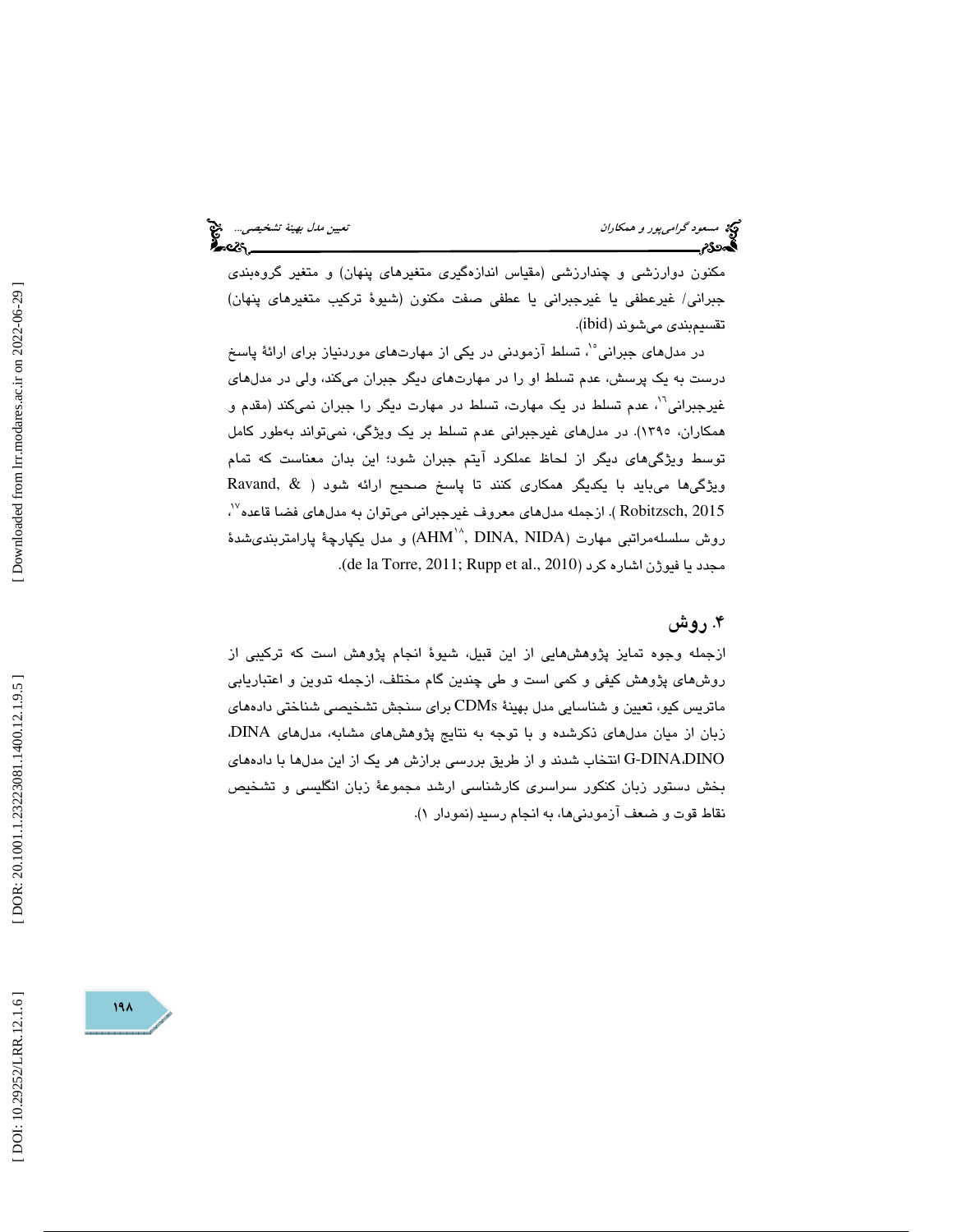

<sup>(</sup>Ravand, & Robitzsch, 2015 ) CDM نمودار : 1 فرايند اجراي

**Diagram 1:** The process of CDM implementation (Adapted from Ravand, & Robitzsch, 2015)

از آنجا كه يكي از اهداف اين پژوهش شناسايي و تعيين نقاط قوت و ضعف متقاضيان ورود به مقطع كارشناسي ارشد رشتههاي مجموعهٔ زبان انگليسي است، ميتوان اين مطالعه را از نظر هدف جزو تحقيقات كاربردى و از نظر روش در زمرهٔ تحليلهاى در چارچوب مدلپردازی تشخیصی شناختی (رویکرد ریتروفیت) محسوب کرد (Jang, 2009). همچنین، جامعهٔ مورد بررسی شامل تمام داوطلبان آزمون سراسری مقطع کارشناسی ارشد در مجموعهٔ زبان انگلیسی در سال ۱۳۹۲ است (تعداد داوطلبان ۱۸۲۰۱ نفر گزارش شده است) كه از ميان داوطلبان ٥٠٠٠ نفر (٧٥ درصد دختر و ٢٥ درصد پسر) به شيوهٔ تصادفي بهعنوان نمونة پژوهش انتخاب شدند.

ابزار اندازهگيري در اين مطالعه، پرسشهاي عمومي آزمون ورودي دورة كارشناسي ارشد رشتة زبان انگليسي (گرايشهاي مترجمي، ادبيات و آموزش زبان انگليسي) در سال 1396 است. بخش عمومي آزمون درمجموع 60 پرسش دارد كه از اين ميان 10 سؤال چهارگزينهاي مربوط به دستور زبان است.

برای پاسخ به پرسش اول پژوهش، يعنی تعيين مهارتهای احتمالی زيربنايی مؤثر بر پاسخ به هر يک از پرسشهای آزمون و تدوين ماتريس کيو اوليه، از روشهای کيفي شامل بررسی پیشینه، تحلیل تکلیف از سوی متخصصان، تفکر با صدای بلند<sup>۱۹</sup> و کدگذاری از سوی متخصص استفاده شد. بدین منظور علاوه بر کتابهای مربوط به دستور زبان (  $\&$  Azar

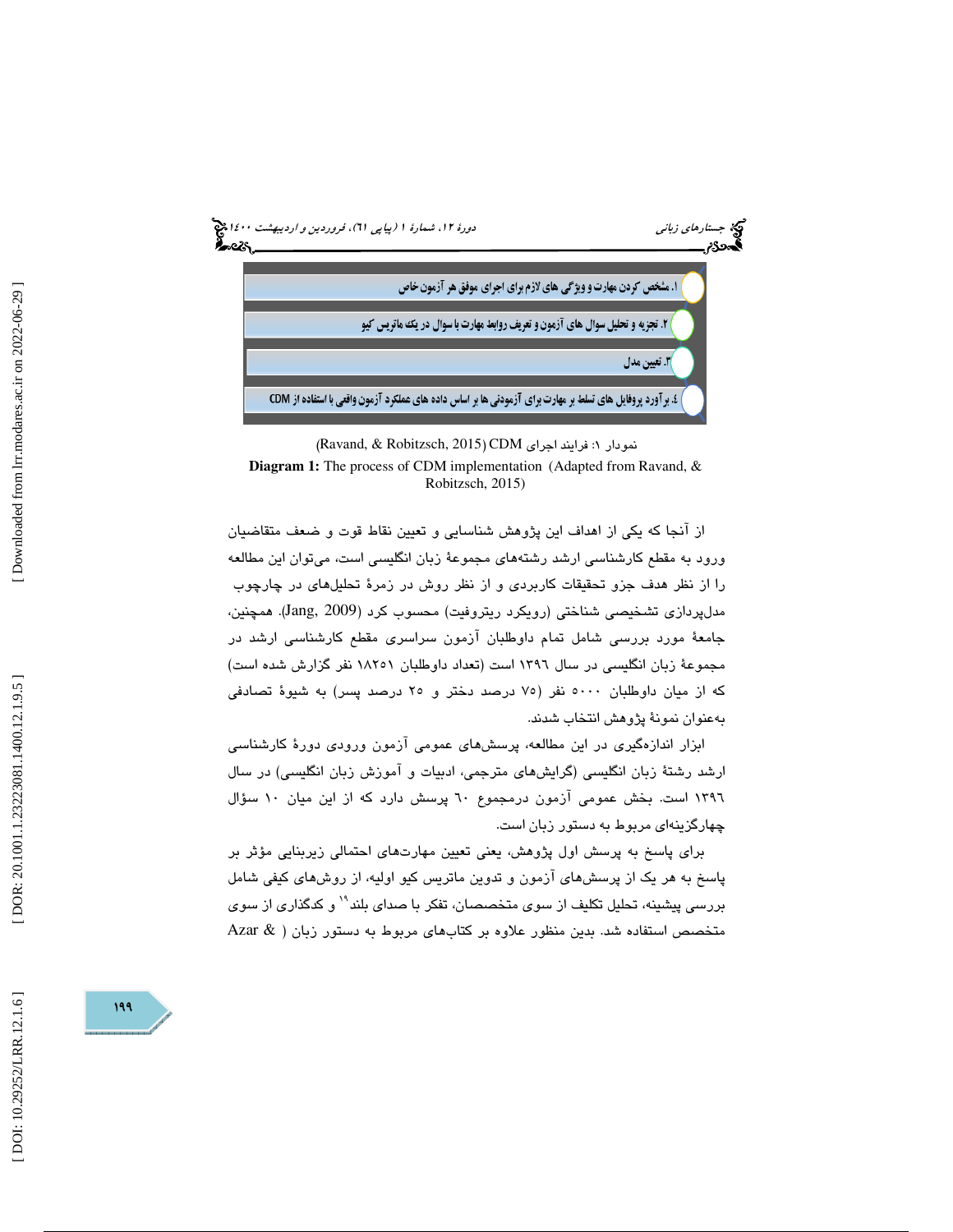يۋوهش های ( Hagen, 2017; Murphy, 2015; Thomson & Martinet, 2012 انجامشده با موضوع كاربرد مدلهاى CDMs در آزمونهاى دستو زبان انگليسى كه مهارتها و ماتريس كيو در اين پژوهشها شناسايي و تدوين شده بود، بررسي و استفاده .شد

پس از مطالعه و بررسي پيشينة تحقيقات در زمينة مهارت دستور زبان ( ;2017 ,Liao ) تمامي پرسشهاي آزمون از سوي پنل 6 نفري متخصصان زبان , Park & Cho, 2011 انگليسي ( 3 نفر تحليلگر و 3 نفر كدگذار) و داراي تجربة تدريس، تحليل محتوا و كدگذاري شدند. همچنين، 6 نفر از دانشجويان كارشناسي زبان انگليسي ( 3 دختر و 3 پسر) براي انجام پروتكل كلامي تفكر با صداي بلند دعوت به مشاركت شدند تا فرايند تفكر خود را هنگام پاسخدهي به پرسشهاي دستور زبان بهشكل شفاهي بازگو كنند. آنگاه در چارچوب مهارتهای تعریفشده و بر اساس نظر متخصصان و نتایج فرایند تفکر با صدای بلند،<br>فهرست مهارتهای زیربنایی دستور زبان بر مبنای پژوهش پارک و چو (2011) تهیه شد و هر پرسش بر اساس مهارت(های) مورد نیاز برای ارائهٔ پاسخ درست کدگذاری و ماتریس كيو مربوط به آزمون تدوين شد. اين مهارتها عبارتاند از: ۱. تصريف زمان فعل، ۲. كاربرد فعل صحيح، ٣. كاربرد عبارات اصطلاحي، ٤. كاربرد تعديلكنندهها، ٥. توافق و ٦. كاربرد حروف اضافه. بعد از آن دادهها با استفاده از مدلهای تشخیصی شناختی ( ,DINA, DINO DINA-G (با ماتريس كيو اولية تدوينشده از گام قبل تحليل شد. درنهايت، ماتريس كيو اوليه بر اساس نتايج آماري بهدست آمده در چارچوب اهميت مهارت بر اساس نظر متخصصان تعديل و در گامهاي بعدي تا رسيدن به ماتريس كيو مناسب تكرار شد.

> جدول 1: مهارتهاي ماتريس كيو اوليه براي دادههاي دستور زبان **Table 1:** The intial Q-matrix for the grammar section data

| تعريف                        | مهارتها                 |
|------------------------------|-------------------------|
| Tense                        | تصريف زمان فعل          |
| Verb Usage                   | كاربرد فعل صحيح         |
| <b>Idiomatic Expressions</b> | كاربرد عبارات اصطلاحاتى |

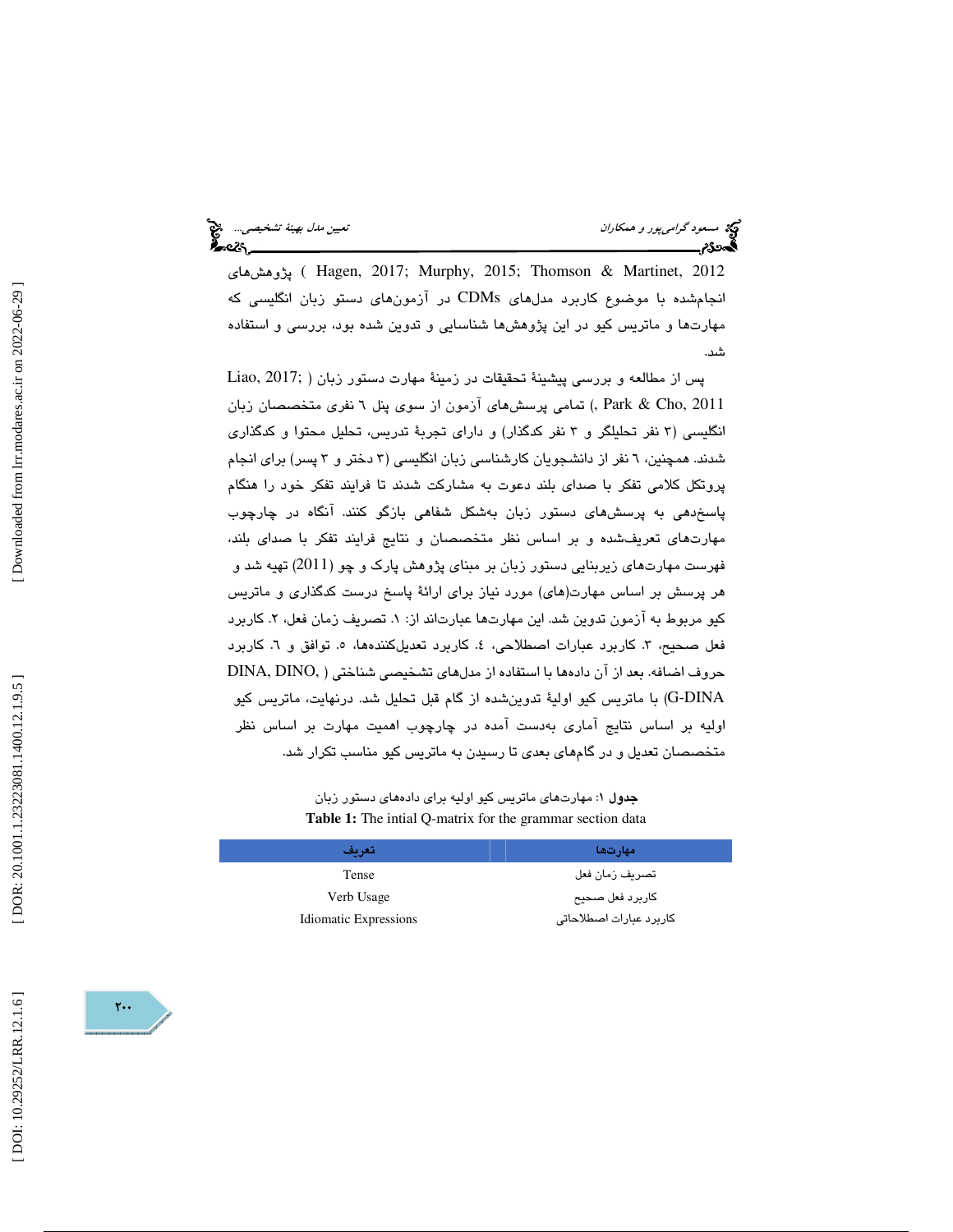| دورهٔ ۱۲، شمارهٔ ۱ (پیاپی ۲۱)، فروردین و <i>ا</i> ردیبهشت ۱٤۰۰ چ | مچکه جست <i>ارهای زبانی</i>               |
|------------------------------------------------------------------|-------------------------------------------|
| تعريف                                                            | مهار تها                                  |
| . Adjectival Phrases Modifier: use Adjectives                    | کاربرد تعدیلکنندهها (صفات، عبارتهای صفتی، |
| , Relative Clauses, Adverbial Phrases, Adverbs                   | قید و عبارتهای قیدی، بندهای نسبی و …)     |
| Modifier- Agreement: Subject-Verb Agreement                      |                                           |
| Modified Agreement                                               | توافق (توافق فعل و فاعل، صفت و موصوف و)   |
| Preposition                                                      | كاربرد حروف اضافه                         |

پس از تدوين ماتريسهاي كيو، اعتبار درون ـ درجهبندي كننده با استفاده از آمارة كاپاي فلیس با ( Fleiss, 1971) برای مهارت مربوط به هر یک از پرسش ها محاسبه شد. برای تفسیر مقادير كمتر از 0.20 توافق كم، بين 0.21 تا 0.40 توافق مناسب، بين 0.41 تا 0.60 توافق متوسط، بين 0.61 تا 0.80 توافق زياد و بين 0.81 تا 1 توافق تقريباً كامل تفسير ميشود (Landis & Koch, 1977). همان طور كه در جدول شمارهٔ ۲ مشاهده می شود میزان توافق سه كدگذار در مهارت دستور زبان مناسب ارزيابي ميشود. بيشترين توافق در مهارت كاربرد حروف اضافه و كمترين توافق در مهارت كاربرد فعل صحيح مشاهده ميشود.

**جدول ۲**: ضریب کاپا فلیس برای آزمون اعتبار درون ـ درجهبندی کنندهها در مهارتهای آزمون دستور زبان **Table 2:** The Fleiss' kappa coefficient to test interrater reliability in the grammar test skills

| توافق | P Value                           | مقدار آمارۂ<br>Z          | ضريب كاپا              | مهارتهای دستور زبان   |
|-------|-----------------------------------|---------------------------|------------------------|-----------------------|
| متوسط | $\cdot \cdot \circ \wedge$        | $\lambda$ ۹۷              | $\cdot$                | تصريف زمان فعل        |
| متوسط | $\cdot \cdot \mathsf{A} \wedge$   | ۶۰۲.۱                     | .072                   | كاربرد فعل صحيح       |
| زياد  | $\cdot \cdot \cdot \cdot \cdot$   | Y.510                     | $\cdot$ . $VYV$        | كاربرد عبارات اصطلاحى |
| زياد  | $\cdots$ $\mathsf{Y}$             | ۳.۱٦٢                     | .710                   | كاربرد تعديلكنندهها   |
| زياد  | $\cdot \cdot \cdot \cdot$ $\circ$ | $Y.\lambda \cdot \Lambda$ | .710                   | توافق                 |
| زىاد  | $\cdots$                          | Y.0Y0                     | $\cdot$ . $V \wedge V$ | كاربرد حروف اضافه     |

سپس، سه ماتريس بر اساس همپوشانيهايي كه داشتند، در يكديگر ادغام شدند و

 $\mathsf{Y}\cdot\mathsf{I}$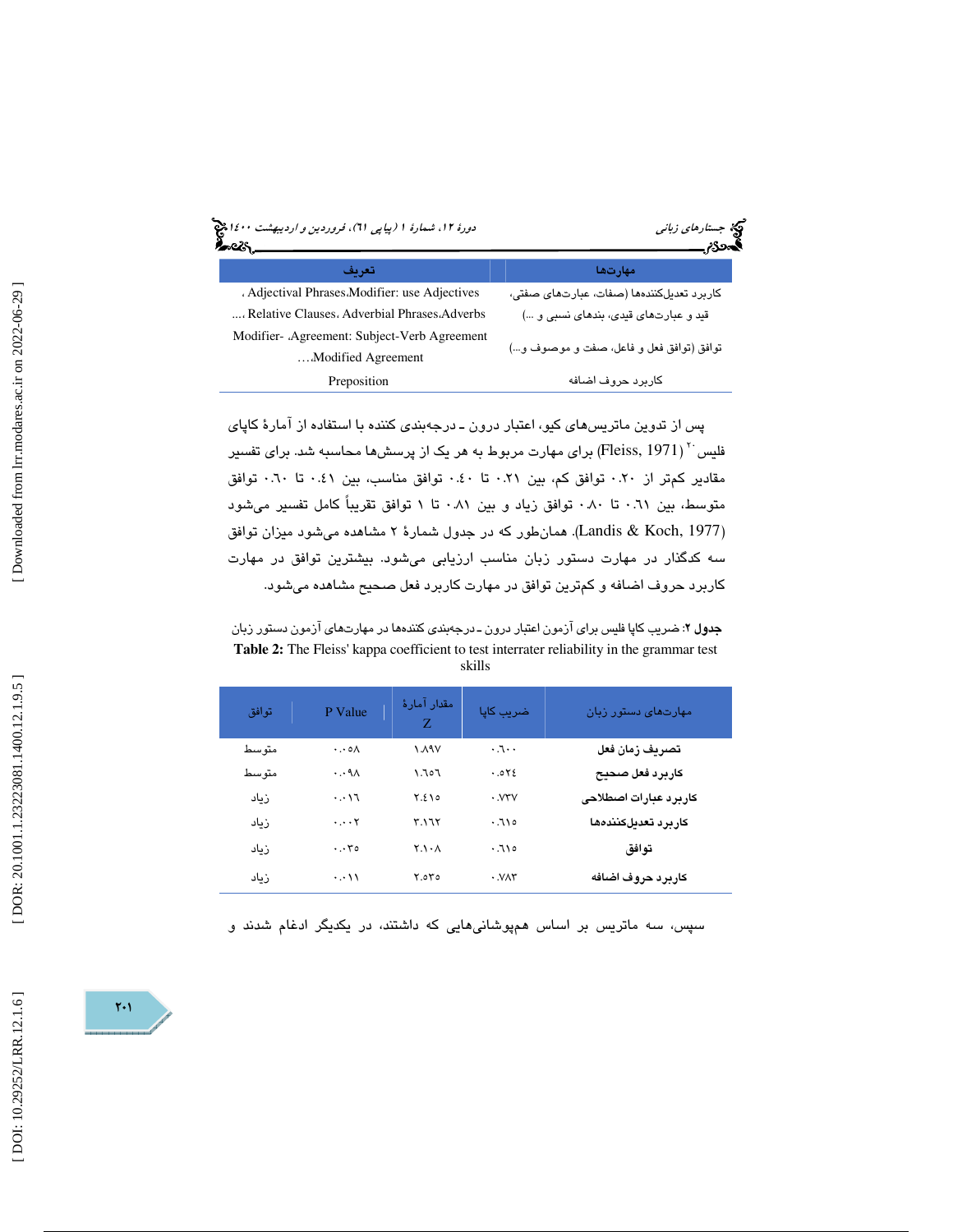ماتريسي نهايي بهدست آمد. ماتريس كيو نهايي به هر يك از شش متخصص داده شد و از سوي آنها تأييد شد. با توجه به اينكه هر مهارت حداقل به بيش از سه پرسش مرتبط Hartz et al., )، اطلاعات تشخيصي اين ماتريس ميتواند قابل اعتماد باشد ( ميشود (جدول 3 .( 2002

سپس بهمنظور تعيين مدل بهينهٔ دادهما در مدلهای تشخيصی شناختی جبرانی، غیرجبرانی و کلی (DINA, GDINA, DINO) بهمنظور تعیین مدل بهینهٔ آماری با ماتریس كيو نهايي تدوينشده تحليل شد. به اين منظور، شاخصهاى برازش مطلق براى بررسى برازش مدل با دادهها و شاخصهاي برازش نسبي براي مقايسة بين دو مدل با استفاده از به( منزلة تنها ةتبس R آماري تحليل نرمافزار) George et al., 2016 ) CDM بستة نرمافزاری موجود كه قادر به اجرای آزمونهای فوق بود) محاسبه شدند.

### . يافته ها 5

### 1ـ 5 . ماتريس كيو نهايي

پس از بررسی، تدوین و اعتبارسنجی، ماتریس کیو نهایی (جدول ۳) برای نشان دادن رابطهٔ پرسش و مهارت ارائه شد. در ماتريس نهايي كيو به منظور نشان دادن لزوم وجود يك مهارت براي پاسخگويي به يك پرسش از عدد 1 و در غير اين صورت از عدد 0 استفاده شده است. برای نمونه، پرسش شمارهٔ ۱، از چهار مهارت تصریف فعل (S1)، کاربرد عبارات اصطلاحی (S3)، کاربرد تعدیلکنندهها (S4) و توافق (S5) بهره برده است.

> جدول 3: ماتريس كيو نهايي براي آزمون دستور زبان **Table 3:** The final Q-matrix for the grammar test

| ا تعداد مهارت | S6        | S <sub>5</sub> | S <sub>4</sub> | S <sub>3</sub>       | S <sub>2</sub> | S <sub>1</sub> | رپرسش |
|---------------|-----------|----------------|----------------|----------------------|----------------|----------------|-------|
|               | $\bullet$ |                |                |                      | $\bullet$      |                |       |
| ٤             |           |                |                | 1                    | $\sim$         | ٠              |       |
| ۲             | $\bullet$ | A.             | $\bullet$      | $\sim$               | $\sqrt{2}$     | $\bullet$      | ٣     |
| ٣             | $\bullet$ | $\sim$         | ١              | $\sim$               | $\Delta$       |                |       |
| ٣             |           |                |                | $\ddot{\phantom{1}}$ | $\cdot$        |                | ٥     |

 $\mathsf{r} \cdot \mathsf{r}$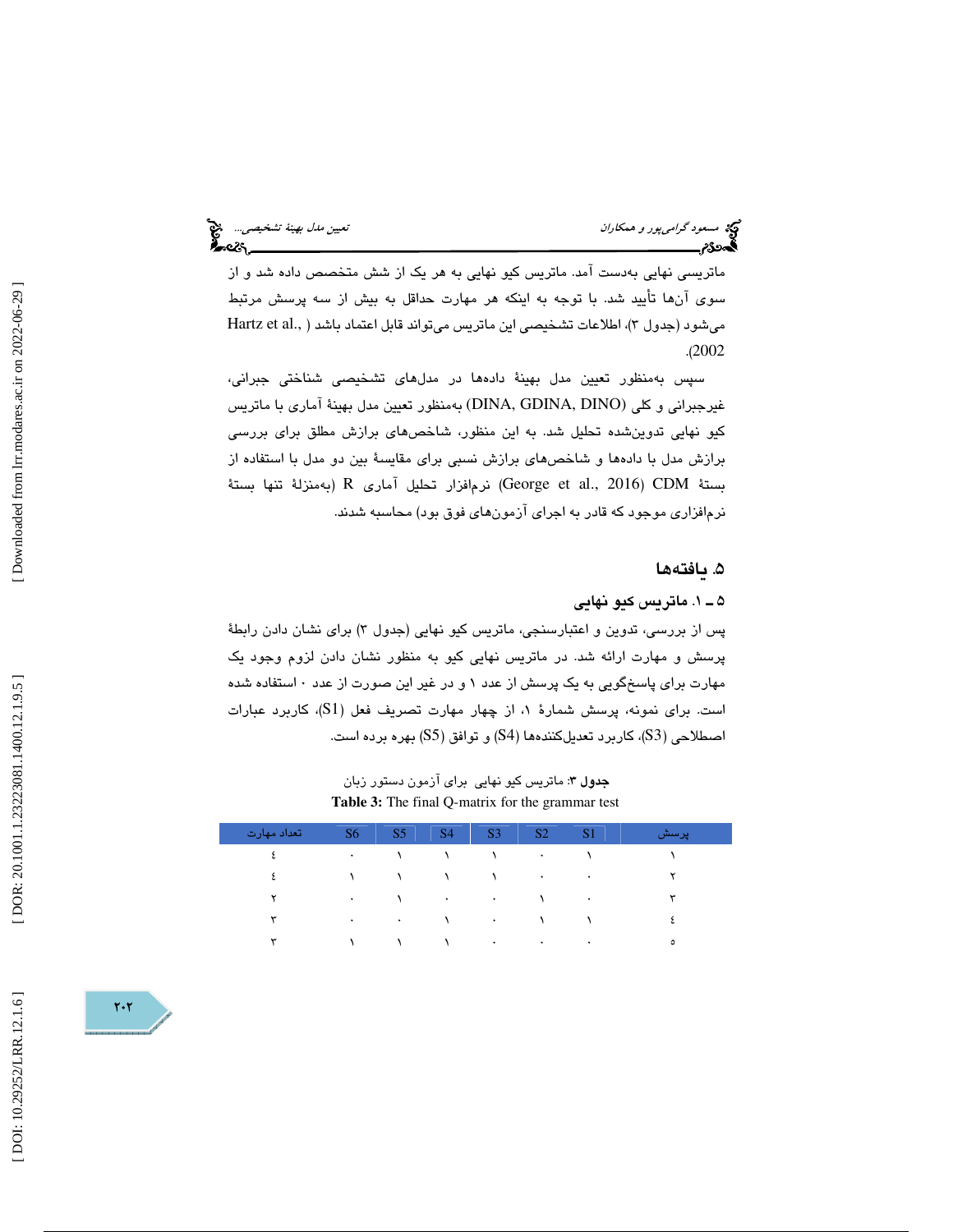| دورهٔ ۱۲، شمارهٔ ۱ (بیا پی ۲۱)، فروردین و <i>ا</i> ردیبهشت ۱۶۰۰ پیچ |                |                |           |                |                | ویکا جست <i>ارهای زبانی</i><br>المحدرم |                |
|---------------------------------------------------------------------|----------------|----------------|-----------|----------------|----------------|----------------------------------------|----------------|
| اتعداد مهارت                                                        | S <sub>6</sub> | S <sub>5</sub> | <b>S4</b> | S <sub>3</sub> | S <sub>2</sub> | S <sub>1</sub>                         | . <b>پ</b> رسش |
|                                                                     |                |                |           | ۰              |                | ٠                                      |                |
|                                                                     | ۰              |                |           | ٠              | ۰              |                                        |                |
|                                                                     |                | ۰              |           |                | ۰              |                                        | ٨              |
|                                                                     | ۰              |                | ٠         | ۰              | ۰              |                                        |                |
|                                                                     | ۰              |                |           |                |                |                                        | ١.             |
|                                                                     | ٤              | $\lambda$      | ٨         | ٤              | ٤              | $\circ$                                | تعداد سؤالها   |

### . 2ـ 5 انتخاب مدل

در راستای تحقق دیگر هدف عمدهٔ پژوهش حاضر، یکی از مهمترین تصمیمهایی که در جريان سنجش تشخيصي شناختي بايد گرفت انتخاب مدل است. با وجود اين، تصميمگيري در اين مورد بسيار دشوار است، زيرا درمورد اينكه مهارتهاى پايهٔ دستور زبان جبراني هستند يا غيرجبراني، اختلاف نظر وجود دارد. در اين پژوهش بهمنظور تعيين مدل بهينهٔ G- CDMs براي سنجش تشخيصي شناختي دادههاي زبان مدلهاي DINA، DINO، DINA انتخاب شدند تا برازش هر يك از اين مدلها با دادههاي پژوهش بررسي شود، آن گاه بر اساس شاخصهاي برازش مدل بهينة CDMs براي بخش دستور زبان كنكور سراسری کارشناسی ارشد مجموعهٔ زبان انگلیسی تعیین و شناسایی شود. نتایج محاسبهٔ شاخصهاي برازش مطلق براي بررسي برازش مدل با دادهها و شاخصهاي برازش نسبي برای مقایسهٔ بین دو مدل با استفاده از نرمافزار تحلیل آماری R در این قسمت ارائه شده است.

 $\cdot\cdot\cdot$ در آزمون دستور زبان، برای مدل DINA سطح معناداری ماکزیمم  $\bm{x}^{\bm{2}}$  کمتر از است يعني مدل با محيط (دادهها) متجانس نيست. شاخص SRMSR براي مدلهاي DINO و DINA-G كمتر از 0.05 است و نشاندهندة برازش مطلوب مدل DINA-G و DINO با دادهها است.

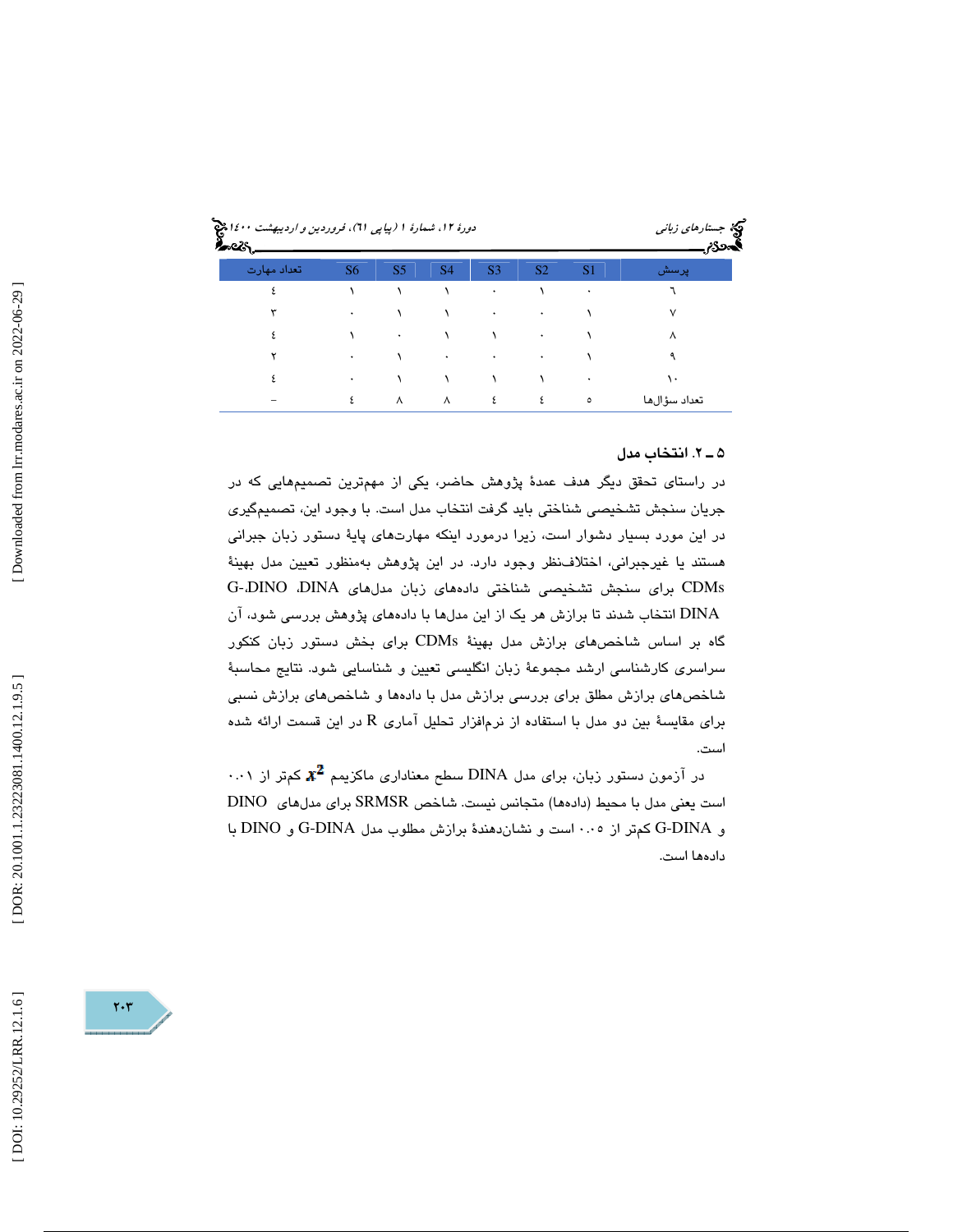| $\tilde{\phantom{a}}$ | تعسين مدل بهيئة تشخيصه |
|-----------------------|------------------------|
|                       |                        |

مسعود *گرامي پور و همكاران*<br>پيتان به تشخ مدل به است.<br>پيتان تشخ م

جدول 4: شاخصهاي برازش مطلق براي آزمون دستور زبان **Table 4:** The absolute fit indices for the grammar test

| p.       | Max $\chi^2$ | <b>SRMSR</b>                                          | MADaO3                       | MADO3                           | <b>MADcor</b>          | مدل         |
|----------|--------------|-------------------------------------------------------|------------------------------|---------------------------------|------------------------|-------------|
| .54      | ۳۵.۰٦۰       | $\cdots$ YVA                                          | $\cdot \cdot$                | $\cdot \cdot$ ۳۷٦               | $\cdots$ YYV           | <b>DINO</b> |
| المتعربة | ۳۷۲. ۱۲۸۰    | $\cdot$ . $\cdot$ $\wedge$ $\wedge$ $\wedge$ $\wedge$ | $\cdot \cdot \cdot$ 209      | $\cdot \cdot \circ \wedge \tau$ | $\cdots$ $V$ ٤٣        | <b>DINA</b> |
| .99      | 2.75         | $\cdots$ $\wedge$ $\wedge$                            | $\cdot$ . $\cdot$ Y $\wedge$ | $\cdot \cdot \cdot$ .           | $\cdot \cdot \cdot$ 00 | G-DINA      |

### جدول ۵: شاخصها*ی* برازش نسب*ی* **Table 5:** The relative fit indices

| BIC.         | AIC.            | -2 log likelihood |             |
|--------------|-----------------|-------------------|-------------|
| 11. ١٣٤ - ١٥ | ۶۵۸۹۳.۱۹        | 0.75877-          | <b>DINO</b> |
| 04107.55     | $05710.0 \cdot$ | $-57552.$         | <b>DINA</b> |
| 277AY.97     | ٤٥٥٦٢.٩٤        | $-557 - 9.21$     | G-DINA      |

براي آزمون حاضر، شاخص هاي BIC II ، AIC و log likelihood - براي مقايسه بين مدلها ارائه شده است. مدلي كه ميزان شاخص برازش AIC (معيار انتخاب مدل) و BIC (معيار رفع مشكل مدل انتخابي در رگرسيون) كمتري داشته باشد داراي برازش بهتري است (Cavanaugh, 2009). بنابراين، در اين پژوهش مدل G-DINA دارای برازش بهتری نسبتبه مدلهاي DINA و DINO است. اين در حالي است كه اساساً مدل غيرجبراني -2 log بر اساس شاخص $_{\rm x}$   $_{\rm x}^2$  فاقد برازش و اعتبار است. علاوه بر این،  $_{\rm DINA}$ likelihood براي مدل G-DINA كمتر از مدلهاي DINA و DINO است. بنابراين، مدل نرتری و برازش بهتری با دادههای پژوهش دارد.  $\operatorname{G-DINA}$ 

### . 3ـ 5 برازش پرسش

به منزلة معياري براي بررسي انطباق پرسشها با <sup>23</sup> در جدول شمارة 6 شاخص RMSEA مدل GDINA ارائه شده است.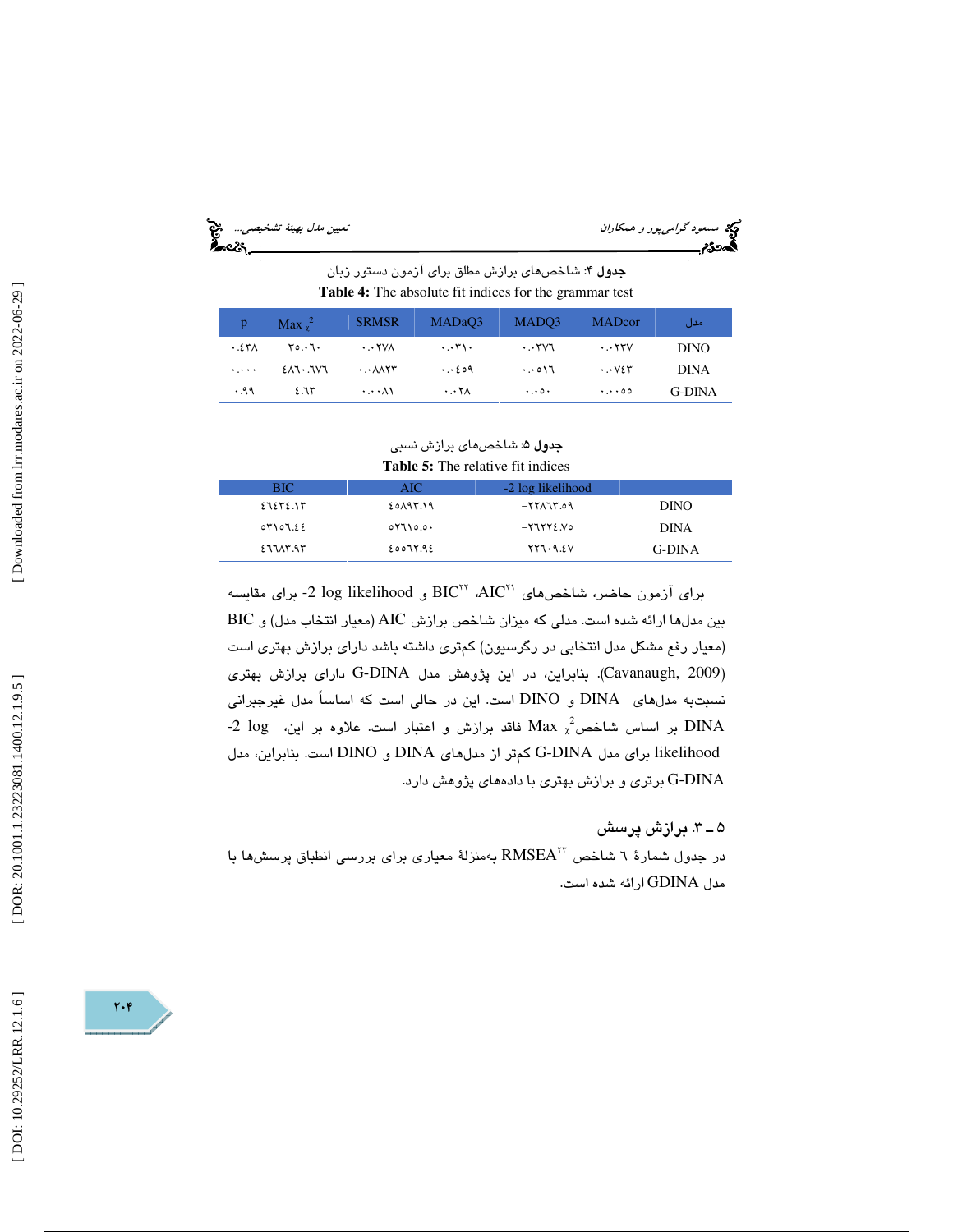جستار*هاي زباني هي المرديبهشت 1400 ه*ورو 11، شمارة 1 (پياپي 71)، فر*وردين و ارديبهشت 14*00 هج

|                                    |        | $-$ 0.000 $-$ 0.000 $-$ 0.000 $-$ 0.000 $-$ 0.000 $-$ 0.000 $-$ 0.000 $-$ 0.000 $-$ 0.000 $-$ 0.000 $-$ 0.000 $-$ 0.000 $-$ 0.000 $-$ 0.000 $-$ 0.000 $-$ 0.000 $-$ 0.000 $-$ 0.000 $-$ 0.000 $-$ 0.000 $-$ 0.000 $-$ 0.000 |         |
|------------------------------------|--------|-----------------------------------------------------------------------------------------------------------------------------------------------------------------------------------------------------------------------------|---------|
| <b>RMSEA</b>                       | سؤال   | <b>RMSEA</b>                                                                                                                                                                                                                | پرسش    |
| $\cdot \cdot \cdot \wedge$         |        | $\cdots$ Y E                                                                                                                                                                                                                |         |
| $\cdot \cdot \cdot \vee$           | $\vee$ | $\cdots$ YY                                                                                                                                                                                                                 |         |
| $\cdot \cdot \cdot \wedge$         | ٨      | $\cdots$ \ o                                                                                                                                                                                                                | ٣       |
| $\cdot \cdot \cdot \cdot \epsilon$ | ٩      | $\cdots$                                                                                                                                                                                                                    |         |
| $\cdot \cdot \cdot \wedge$         | ۰.     | $\cdots$ .                                                                                                                                                                                                                  | $\circ$ |

#### جدول 6 : شاخصهاي برازش سؤال **Table 6:** Item fit indices

پرسشهای با RMSEA>0.1 نشاندهندهٔ برازش ضعیف، پرسشهای با<br>2.0.1>RMSEA نشاندهندهٔ برازش متوسط و پرسشهای RMSEA<0.05 نشان-دهندهٔ برازش خوب با مدل است (2009 .Kunina-Habenicht et al). با توجه به اينكه RMSEA همة پرسشهاي اين آزمون كمتر از 0.05 است، پس پرسشها با مدل DINA-G برازش خوبي دارند.

### . 4ـ 5 دقت و ثبات طبقهبندي آزمودني ها

ثبات طبقهبنديها (ثبات يا پايايي طبقهبنديها) شاخصي است كه نشان ميدهد اگر يك آزمودني دوباره در همين آزمون يا در يك آزمون موازي با آن شركت كند، باز در همين طبقة فعلي قرار خواهد گرفت يا خير. براي شاخصهاي دقت و ثبات ملاك مشخصي براي قضاوت وجود ندارد. در مدلهاي كلاس DINA از شبيهسازي براي قضاوت درمورد دقت و ثبات استفاده ميشود، ولي در مدل DINA-G اين روش استفاده نميشود.

در اين پژوهش شاخصهاي ثبات و دقت همة مهارتها بالاي 0.6 است. بنابراين، وضعيت ثبات و دقت طبقهبنديها مطلوب و در حد متوسط است. بيشترين دقت مربوط به مهارت «كاربرد فعل صحيح» (٩٢٦.٠) و كمترين دقت مربوط به مهارت «كاربرد حروف اضافه» 0.734) است (جدول )7. )

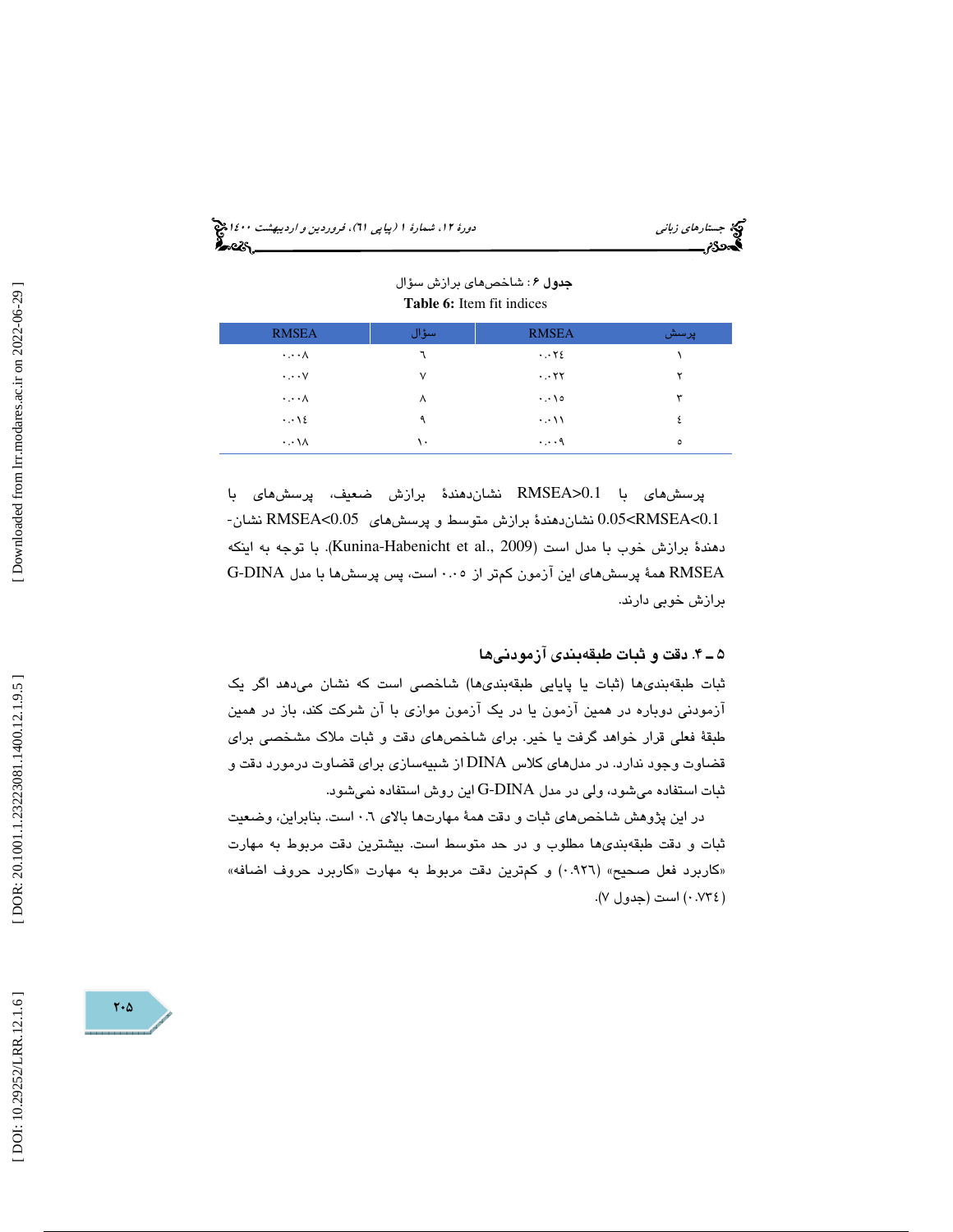مسعود گراميپور و همكاران نييتع مدل به ةني تشخ صي ي ...

: شاخصهاي دقت و ثبات طبقهبندي جدول 7 **Table 7:** Classification consistency and accuracy indices

| ثنات                      | دقت                               | مهارت                 |
|---------------------------|-----------------------------------|-----------------------|
| $\cdot$ . $VV\epsilon$    | .924                              | تصريف زمان فعل        |
| .900                      | .957                              | كاربرد فعل صحيح       |
| .921                      | $\cdot$ . $\vee \circ \cdot$      | كاربرد عبارات اصطلاحى |
| $\cdot$ $\Lambda$ $V\tau$ | .151                              | كاربرد تعديلكنندهما   |
| .180                      | $\cdot \Lambda \cdot \mathcal{A}$ | توافق                 |
| .820                      | $\cdot$ . $VY\epsilon$            | كاربرد حروف اضافه     |

### 5ـ 5 . تشخيص نقاط قوت و ضعف آزمودنيها

برای تحقق هدف دیگر این پژوهش، یعنی تشخیص اینکه آزمودنیها در چه مهارتهایی به حد تسلط رسيدهاند و در كدام مهارتها به حد تسلط نرسيدهاند، ابتدا ميبايد احتمال تسلط Embretson & ) محاسبه شود ( هر مهارت با روش پسین مورد انتظار  $\text{EAP}^{\text{Yf}}$  محاسبه شود ,Reise 2013(. اگر آزمودني در مهارتي احتمال تسلط بالاي 0.6 داشته باشد، مسلط در آن مهارت بهشمار مىرود و و در غير اين صورت (احتمال كمتر از ٠.٦) فرض بر اين است كه در آن مهارت به حد تسلط نرسيده است. بعد از طبقهبندي افراد در دو گروه مسلط و غيرمسلط، فراواني و درصد افراد در هر يك از اين دو گروه و براي هر مهارت محاسبه و در جدول شمارة 8 ارائه شده است.

### **جدول ۸:** فراوانی و درصد افراد «مسلط» و «غیرمسلط» در هر مهارت **Table 8:** The frequency and percentage of the "'master" and "non-master" persons in each skill

|               | غىر مسىلط   |                          | مسلط    |                       |
|---------------|-------------|--------------------------|---------|-----------------------|
| درصد          | فراوانی     | درصد                     | فراوانی | مهارت                 |
| $\Lambda$ ۳.۱ | ٥٥ ٤١       | ۱٦.۹                     | ۸٤٦     | تصريف زمان فعل        |
| ٦.٥٥          | <b>YVAY</b> | ٤٤.٤                     | ۲۲۱۸    | كاربرد فعل صحبح       |
| Y9.5          | ۱٤٦٣        | $V \cdot V$              | ۳٥۳۸    | كاربرد عبارات اصطلاحى |
| ٦٢.V          | ۳۱۳۷        | $\mathsf{rv}.\mathsf{r}$ | 1872    | كاربرد تعدىلكنندهها   |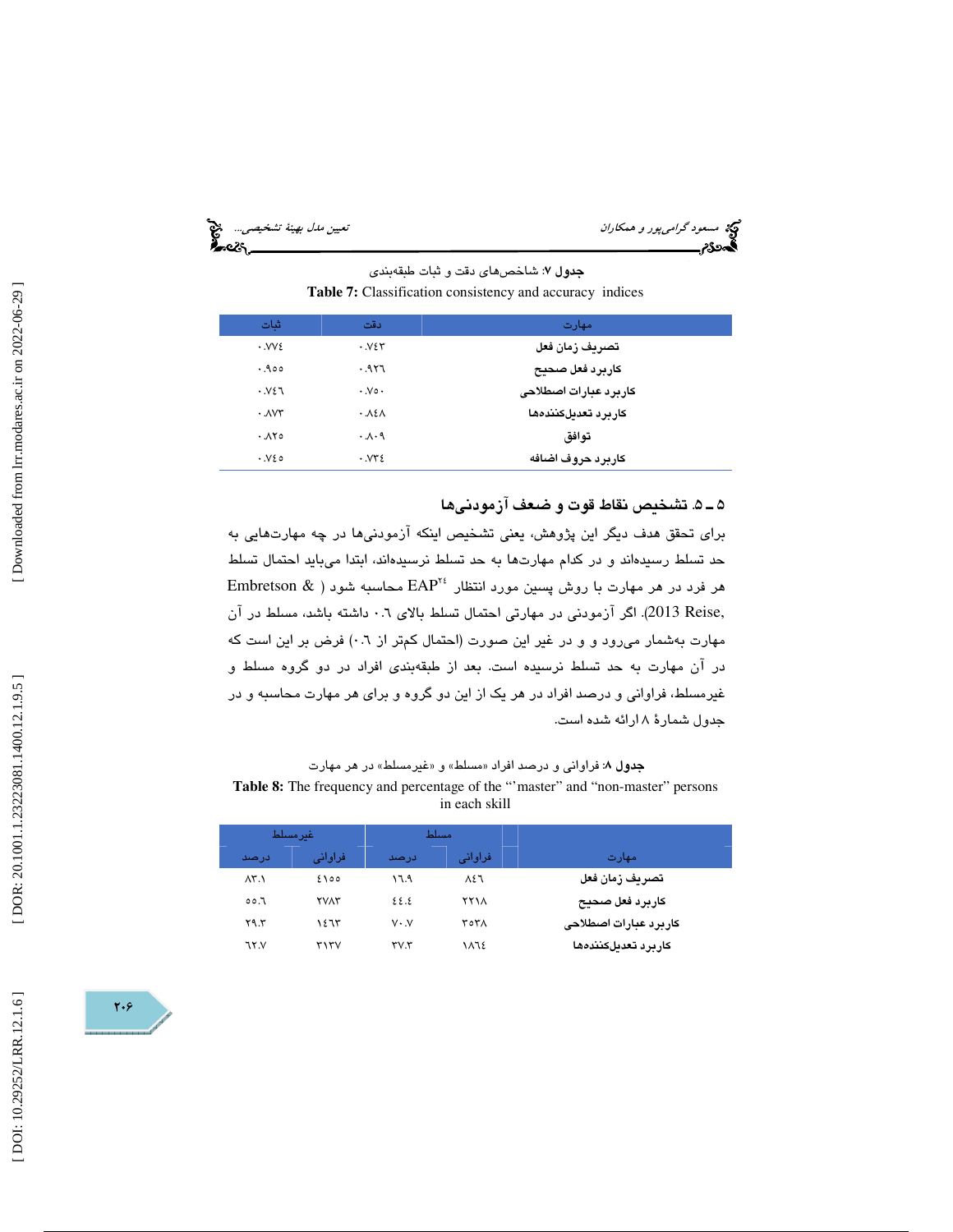|                                     |             | مچ جست <i>ارهای زبانی</i><br>فحصوته |         |                   |
|-------------------------------------|-------------|-------------------------------------|---------|-------------------|
|                                     | غير مسلط    |                                     | مسلط    |                   |
| درصد                                | فراوانى     | درصد                                | فراوانی | مهارت             |
| ٥٩.٦                                | <b>7979</b> | $2 \cdot 3$                         | ۲۰۲۲    | توافق             |
| $\circ$ $\mathsf{r}$ . $\mathsf{r}$ | ۲٦٦٨        | ۶٥.۹                                | ۲۲۹٦    | كاربرد حروف اضافه |

همان طور كه در جدول شمارة 8 و شكل شمارة 1 مشاهده ميشود، در آزمون دستور زبان 17 درصد از افراد در مهارت تصريف فعل؛ 44 درصد در مهارت كاربرد صحيح فعل؛ 71 درصد در مهارت كاربرد عبارات اصطلاحي؛ 37 درصد در مهارت كاربرد تعديلكنندهها؛ 40 درصد در مهارت توافق و 46 درصد در مهارت كاربرد حروف اضافه به تسلط رسيدهاند. بنابراين، بيشترين ضعف آزمودنيها در مهارت تصريف فعل مشاهده شده است و قوت آزمودنيها در مهارت كاربرد عبارات اصطلاحي است.



شكل : 1 نمودار خوشهاي ستوني براي مقايسة آزمودنيهاي مسلط و غيرمسلط در هر مهارت دستور زبان Figure 1: The clustered bar chart to compare the "master" and "non-master" examinees in each skill of the grammar test

### . نتيجه 6

در اين پژوهش بهمنظور تدوين و اعتبارسنجي ماتريس كيو و تعيين مدل بهينهٔ CDMs براي سنجش تشخیصی شناختی دادههای آزمون دستور زبان کنکور کارشناسی ارشد سال ١٣٩٦، مدلهاي G-DINA ،DINO ،DINA انتخاب شدند تا برازش هر يک از اين مدلها با

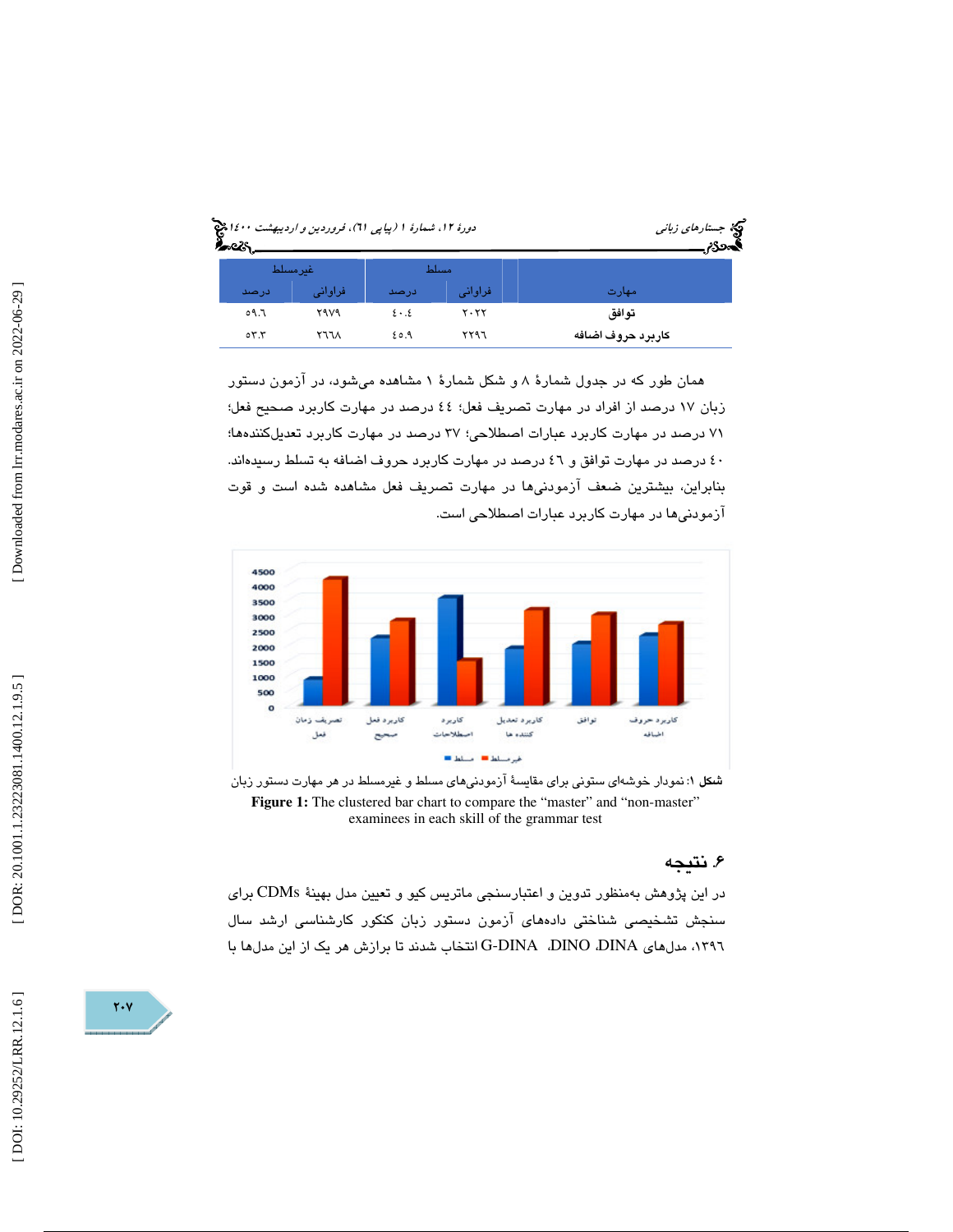مسعود گراميپور و همكاران نييتع مدل به ةني تشخ صي ي ...

دادههای پژوهش بررسی شود؛ آنگاه بر اساس شاخصهای برازش، مدل بهینهٔ CDMs برای بخش دستور زبان مجموعهٔ زبان انگلیسی انتخاب و نقاط قوت و ضعف آزمودنیها در خردهمهارتهاي دستور زبان، تعيين و شناسايي شد.

یافتههای پژوهش نشان میدهد، در آزمون دستور زبان، مدل G-DINA با دادهها دارای برازش مطلوب هست. علاوه بر اين، شاخصهاي AIC، BIC و likelihood log -2 براي مقايسة بين مدلها نشان ميدهد، براي آزمون دستور زبان، مدل DINA-G داراي برازش بهتري نسبتبه مدلهاي DINA و DINO است، در حالي كه مدل غيرجبراني DINA فاقد برازش با دادههاي آزمون دستور زبان است. يي (2017) در پژوهشي به بررسي و مقايسة 5 مدل تشخيصي شناختي بهمنظور تعيين مدل بهينة CDM براي دادههاي آزمون دستور زبان پرداخت. يافتههاي آن پژوهش نشان ميدهد از ميان مدلهاي LCDM، RUM-C، DINA، DINO و NIDA، شاخصهاي برازش مدلهاي LCDM و Rum-C بهتر بودند. در پژوهش ديگر، لي و همكاران (2015) پنج مدل با دادههاي آزمون خواندن MELAB مقايسه كردند، يافتههاي پژوهش آنها نشان داد كه مدل DINA-G و ACDM برترين شاخصهاي برازش را دارند، در حالي كه مدلهاي RRUM، DINO و DINA در رتبههاي بعدي قرار دارند و نسبتبه دو مدل اول برازش كمترى دارند. يافتههاى پژوهش راوند و روبيتش<sup>٢</sup> 2015) نيز نشان ميدهد كه مدل DINA-G در مقايسه با مدل DINA و ACDM داراي ) برازش بهتری است. تمام این یافتهها با نتایج پژوهش حاضر همخوانی دارد و تأیید میکند كه براي دادههاي دستور زبان مدل تشخيصي شناختي G-DINA در مقايسه با ساير مدلها نسبتاً برازش بهتری دارد.

نتايج تحليل يافتهها نشان داد كه ٦ مهارت شناختی پيشنهادشده در مطالعهٔ حاضر كه ملهم از تقسیمٖبندی مهارت دستور زبان پارک و چو (2011) است، مجموعهٔ نسبتاً کاملی برای مهارتهای زیربنایی دستور زبان را دربر میگیرد. لیائو (2007) سه مهارت دانش صرف ـ نحوی، دانش انسجام، دانش لغوی را برای دستور زبان پیشنهاد كرد كه با توجه به تعريف هر مهارت، با مهارتهای اين پژوهش متناظر شده است.

همچنین، یافتههای پژوهش کنونی نشان میدهد که بیشترین ضعف آزمودنیها در

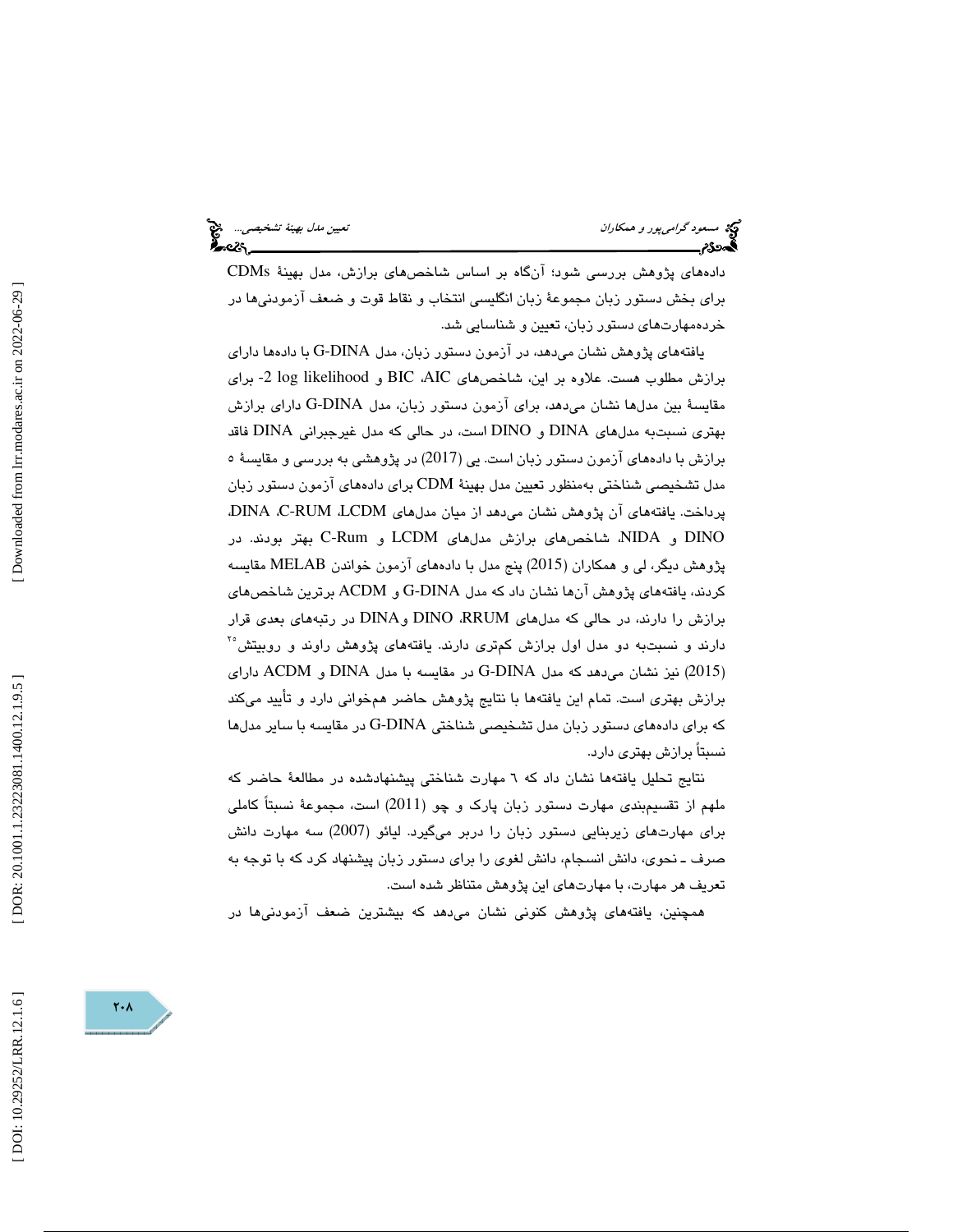مهارت تصریف فعل مشاهده شده است و قوت آزمودنیها در مهارت کاربرد اصطلاحات است. جالب است كه اين مهارت شايد كمترين ارتباط مستقيم را با مهارت دستور زبان دارد و بهنظر ميرسد كه قرابت بيشتري با دامنة لغات و خواندن و درك مطلب دارد ( & Baghaie Ravand, 2015; Ravand, 2015; Yi, 2016 Authors, 2017; Alavi & Ranjbaran, ;2018). در پژوهش يي (2017)، دانش صرف ـ نحوي بهمنزلة دشوارترين مهارت، و دانش لغوي بهمنزلة آسانترين مهارت در آزمون دستور زبان شناسايي شد. نتايج پژوهش مقدم و همكاران (1394) نيز نشان ميدهد داوطلبان در مهار تهاي مربوط به ريخت، صرف و نحو و قواعد مربوط به انسجام به تسلط نرسيدهاند، ولي در مهارت قواعد مربوط به واژگان تا حدودي به تسلط رسيدهاند. به عبارتي از آنجا كه در آزمون دستور زبان، قواعد مربوط به انسجام مستلزم ارتباط دادن جملات با هم و اتصال چند جمله به هم است، مهارت دشواري محسوب ميشود و چون پرسشهاي مربوط به واژگان در آزمونهاي دستور زبان كه هدف اصلي آن درك ساختار جمله است سادهتر طراحي ميشوند، بهمنزلة مهارت 26 آسانتر شناسايي شد. يافتههاي پژوهش فنگ ( 2013) همراستا با اين نتايج نشان ميدهد كه قواعد مربوط به انسجام سختترين مهارتها بود.

با توجه به اينكه آزمون دستور زبان موردنظر پژوهش حاضر به منظور گزينش افراد برتر از بين تعداد زيادي از داوطلبان رشتهٔ زبان انگليسي طراحي شده است، طبيعتاً آزمون دشواري است. از اين رو، كم بودن افراد مسلط در هر مهارت يا صفت امرى دور از انتظار نيست. با وجود اين، نتايح بهدست آمده با توجه به ويژگيهاي آزمون به نظر قابل قبول است و درمجموع، با نتايج ساير پژوهش ها در اين زمينه همسوست. براي نمونه، يافتههاي پژوهش ( يي (2017) نيز نشان ميدهد هيستوگرام مربوط به احتمالهاي تسلط بر هر مهارت يو (U شكل هستند؛ وجود اين توزيع يو شكل حاكي از وضعيت ايدئال با قابليت تمييز بالا است، يعني بيشتر افراد يا نزديك به صفر (عدم تسلط) يا نزديك به يك (تسلط) هستند و تعداد كمي از افراد در وسط نمودار (نزديك نقطة برش) قرار دارند كه اين وضعيت شانس طبقهبندي نامناسب را كاهش خواهد داد.

درمجموع، ارز يابي مدلهاي CDM مختلف در مجموعه از يا يها داده دستور زبان دوم بەويژه در آزمون $\bm{s}$ ماي مقياس،بزرگ، مانند آزمون كارشناسى ارشد مورد بررسى، اھميت

DOI: 10.29252/LRR.12.1.6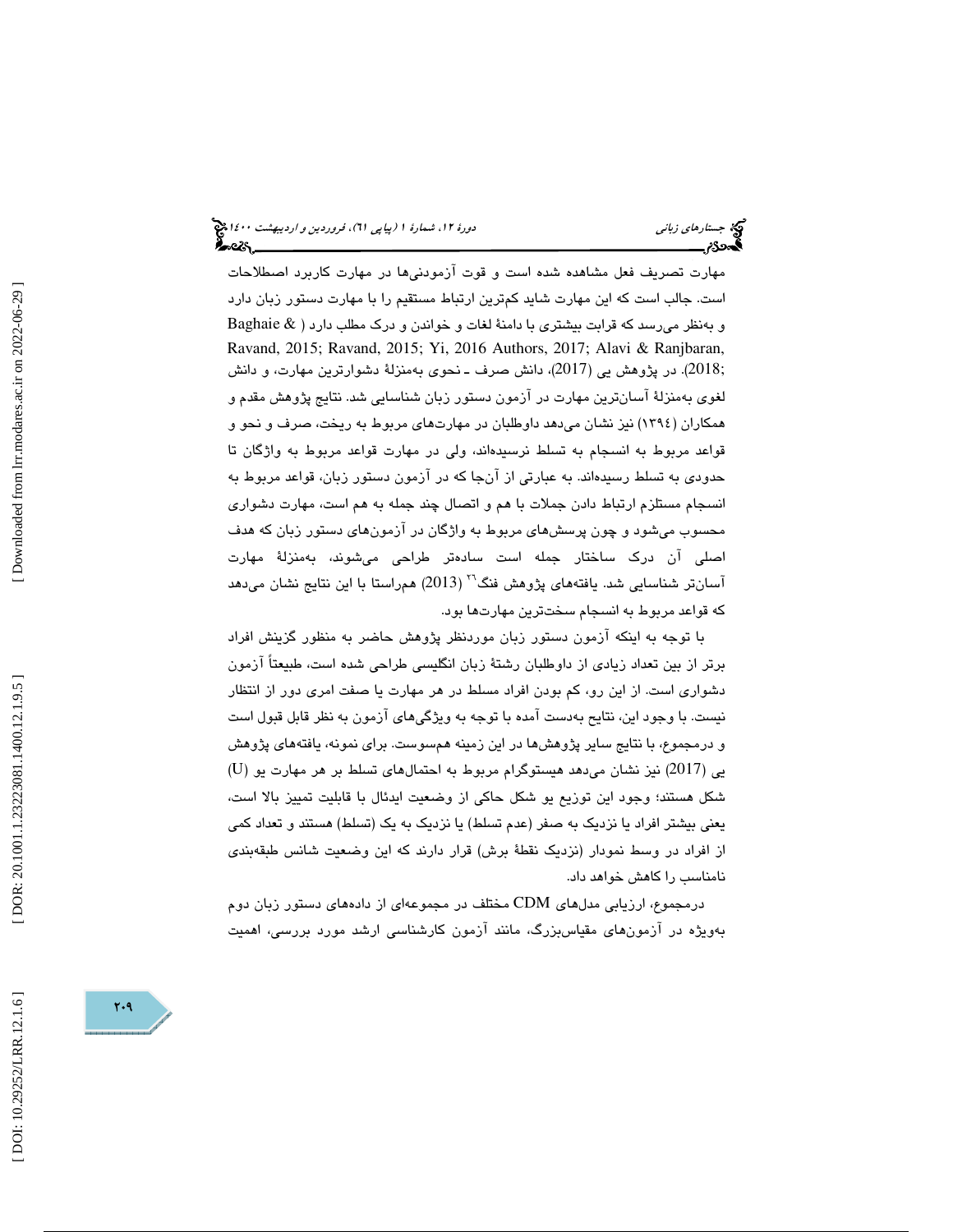ويژهاي دارد. اگرچه قوانين ساختاري هر زبان، يعني دستور زبان، يكي از بنياديترين دانشها را در كسب هر زبان تشكيل ميدهد، آزمونهاي دستور زبان در ارزيابي توانش زباني در بسياري از آزمونهاي مؤثر زبان دوم در حال حذف شدن هستند كه شايد يكي از دلايل

كمياب بودن تحقيقات مدلپردازي تشخيصي شناختي براي دادههاي مهارت دستور زبان باشد. حال اينكه دستور زبان، بهمنزلة دانشي صريح، فقط براي مهارت خواندن و شنيدن بلكه ،)Koizum, Sakai, Ido, Ota, Hayama, Sato, & Nemoto, 2011) نيست ضروري در مهارتهای تولیدی (مانند نوشتن و صحبت کردن (مکالمه) نیز ضرورت دارد. درواقع،<br>تشخیص نقاط قوت و ضعف مهارتهای دستور زبان، میتواند مبانی مفیدی را برای تدریس ديگر مهارتها و خردهمهارتهاي زبان مقصد فراهم كند.

با توجه به اينكه در اين مطالعه از رويكرد ريتروفيت استفاده شده است، بنابراين، تمامي اهداف تشخيصي شناختي لحاظ نميشوند و تا حدي چارچوب و ساختار مهارتهاي استخراجشده تحتالشعاع قرار ميگيرد كه ميبايد در تعميم نتايج اين مورد درنظر گرفته شود. در عين حال، ازجمله ديگر مشكلات براي سنجش دقيق و مناسب در رويكرد ريتروفيت، ناكافي بودن پرسشهاي مرتبط با يك مهارت و وجود تعداد زيادي پرسش براي مهارت ديگر است كه در پژوهش حاضر نيز مشاهده ميشود.

با توجه به محدوديتهای پژوهش حاضر، پيشنهاد میشود برای آزمونهای سرنوشتسازی مانند کنکور، پرسشهای دستور زبان متناسب با مهارتهای شناختی مطرحشده طراحي و تدوين شود. بدين منظور، ابتدا مدل شناختي موردنظر طراحي و سپس بر اساس آن پرسشهاي آزمون تدوين شوند (پژوهش رنجبران و علوي، 1395 گامي در اين راستاست). آشنايي آزمونسازان با نظريههاي شناختي و مهارتهاي موردنياز حيطة آزمون يا به عبارتي مبتني بر مهارت بودن آزمونها ابزار مناسبتري براي تصميمگيريهاي مبتني بر آزمون فراهم ميكند. همچنين، طراحي آزمونهايي شامل مهارتهاي مختلف با ميزان دشواري مختلف و تعداد كافي پرسش سبب ميشود برآورد دقيقتري از توانايي آزمودنيها بهدست آورد. از اين رو، پيشنهاد ميشود بهمنزلة راهنماي طراح آزمون از مشخصات آزمون مبتني بر (خرده) مهارتها استفاده شود.

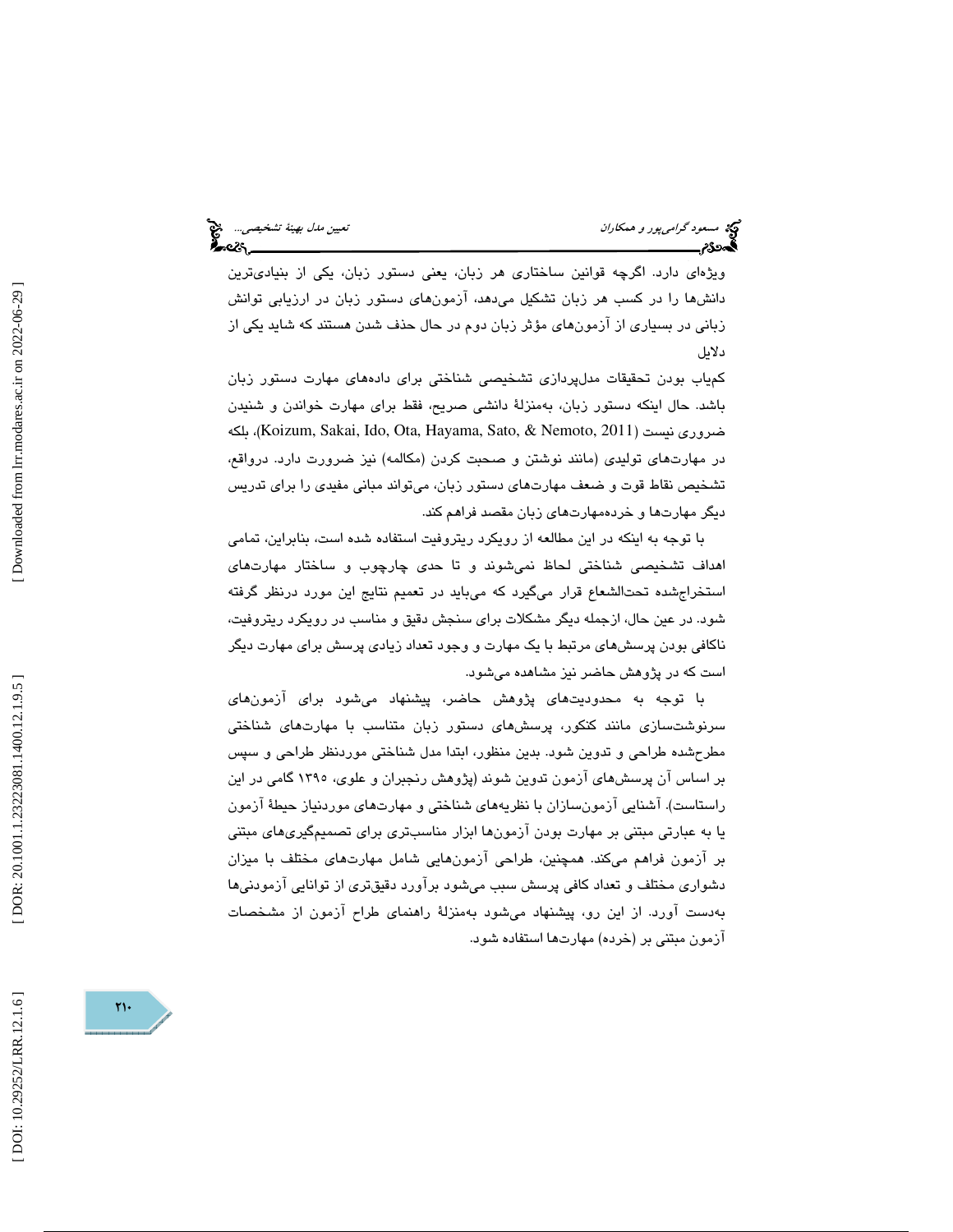جستار*هاي زباني هي المرديبهشت 1400 ه*ورو 11، شمارة 1 (پياپي 71)، فر*وردين و ارديبهشت 14*00 هج

نتايج پژوهش حاضر نشان مىدهد حتى داوطلبان گروه زبان در مهارتهاى دستور زبان مدنظر طراحان پرسشها تسلط زيادي ندارند، از اين رو، توصيه ميشود بهمنظور شناسايي نقاط قوت و ضعف فراگيران و نيز جهتدهي و همراهي مدرسان زبان، آزمونهاي تشخيصي متناسب طراحی و اجرا شوند، زیرا فراگیران بدون آگاهی از مهارتهای شناختی قادر به بهبود عملكرد خود و مدرسان بدون تسلط و شناخت نيا مهارت ها، قادر به انتقال مطالب و راهنما يي درست فراگيران نخواهند بود .

### . پينوشت ها 7

- 1. Cognitive Diagnostic Assessment (CDA)
- 2. Q-matrix
- 3. Cognitive Diagnostic Model (CDM)
- 4. Retrofit
- 5. Park & Cho
- 6. Deterministicinput, Noisy-And Gate Model (DINA)
- 7. Lee & Sawaki
- 8. Fusion
- 9. Li, Hunter, & Lei
- 10. the Michigan English Language Assessment Battery
- 11. Generalized DINA (GDINA)
- 12. Deterministicinput, Noisy-Orgate Model (DINO)
- 13. Compensatory Reparameterized Unified Model (CRUM)
- 14. Reduced Reparameterized Unified Model (RRUM)
- 15. Compesatory Models
- 16. Non-Compensatory Models
- 17. Rule-Space Model
- 18. Attribute Hierarchy Model (AHM)
- 19. Thinking Aloud Protocol
- 20. Fleiss' Kappa statistic
- 21. Akaike Information Criterion (AIC)
- 22. Bayesian Information Criterion (BIC)
- 23. Root Mean Square Error of Approximation (RMSEA)
- 24. Expected A Posteriori (EAP)
- 25. Ravand & Robitzsch
- 26. Feng

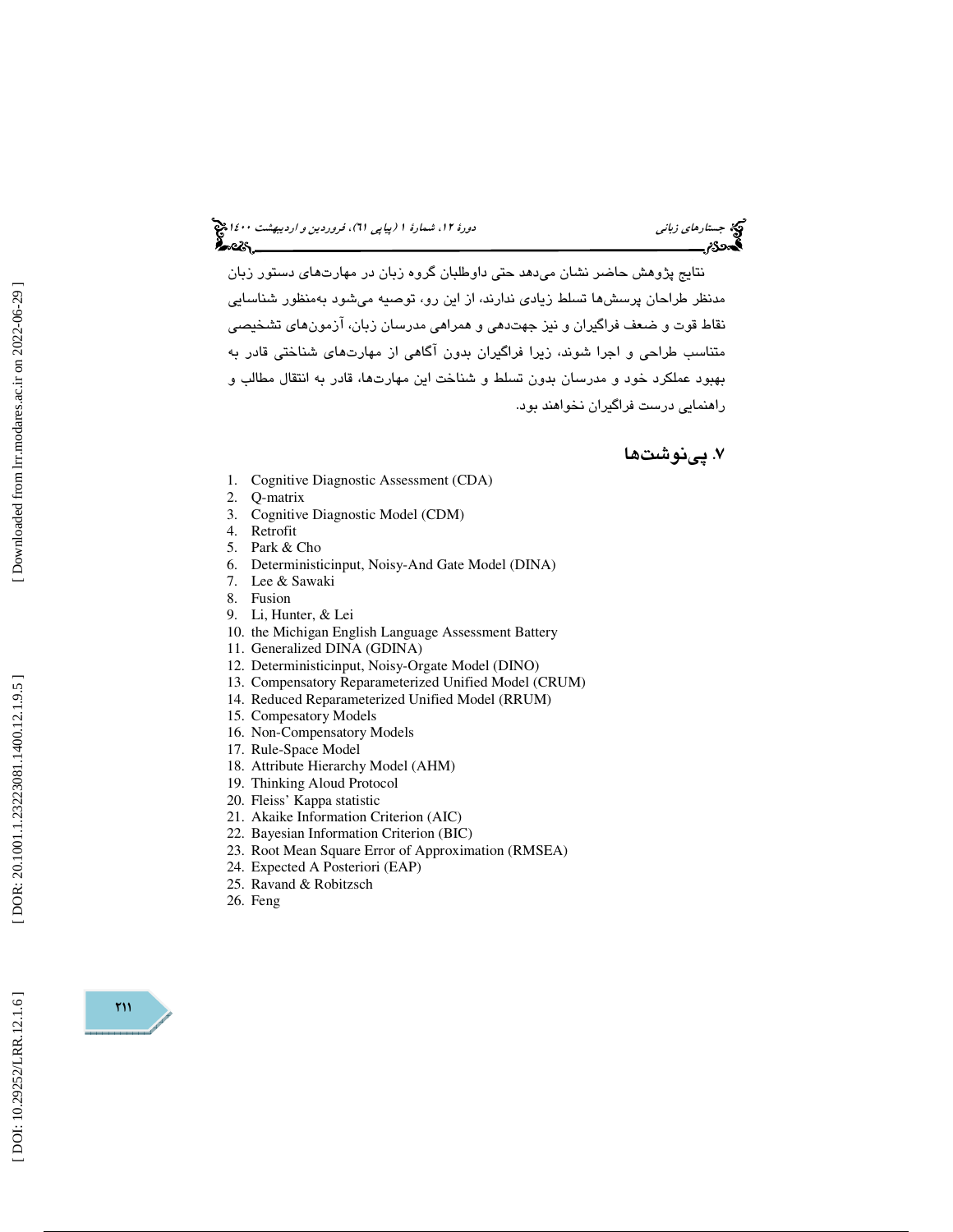مسعود گراميپور و همكاران نييتع مدل به ةني تشخ صي ي ...

### . منابع 8

- استاجي، م،. و بابانژاد كفشگر، ن. (1397). كنش افتراقي جنسيتي سؤالات آزمون كنكور سراسرس كارشناسي ارشد رشتة زبان انگليسي در ايران: مقايسة روشهاي آماري رگرسيون لجيستيك و منتل ـ هنسزل. *اندازهگيرى تربيتي،٣٢*، ٤١ ـ ٦٢.
- استارمي، ا،. و قدوسي شاهنشين، ا. (1392). نقش آزمونسازي در سنجش آموختههاي زبانآموز در آموزش زبان آلمانی. *پژوهشهای زبانشناختی در زبانهای خارجی*، ۱،  $.55 - 19$
- راوند، ح. (1397). كاركرد دوگانة سؤال بر اساس رويكرد مبتني بر نظرية تشخيصي طبقهبندی در آزمون خواندن و درک مفاهیم کنکور منحصراً زبان. . *پژوهشهای زبان-*شن*اختي در زبانهاي خارجي*، ۲، ٥٥٩ ـ ٥٨٣.
- رنجبران، ف،. و علوي، س.م. (1395). سنجش تشخيصي شناختي آزمون خواندن و درك مفاهيم براي بازخورد تشخيصي تكويني. *پژوهشهاي زبانشناختي در زبانهاي خارجي،* ۲، ۳۱۱ ـ ۳۶۲.
- كياني، غ.، مهدوى، ب.، و غفارثمر، ر. (١٣٩٢). مقايسهٔ ميزان منصفانه بودن انواع آزمونهای زبان انگلیسی در دورهٔ دبیرستان. ج*ستارهای زبانی،* ۱، ۱۸۱ ـ ۲۰۲.
- گرامۍپور، م.، فلسفۍنژاد، م.، دلاور، ع.، فرخي، ن. ع. (١٣٩١). مقايسهٔ روش،لاي تحليل عاملی تأییدی و نسبت درستنمایی مبتنی بر مدل پرسش - پاسخ در ردگیری کنش افتراقي سوالات آزمونهاي سرنوشتساز. *اندازهگيري تربيتي، ۹،* ۱۰۰ ـ ۱۲۲.
- گرامیپور، م.، رضایی، ا.، رمضانی صدر، ا.، و نوروزی، ل. (١٣٩٥). کنش افتراقی سؤال در آزمونهاي سازمان سنجش آموزش كشور بر حسب ويژگيهاي جمعيتشناختي داوطلبان كنكور سراسر*ی. اندازهگیری تر*بی<u>ت</u>ی،77، ۱۰۱ ـ ۲۲.
- گرامیپور، م.، رمضانی صدر، ا.، رضایی، ا.، نوروزی، ل.، و مختاریان، ف. (١٣٩٦). کنش افتراقي سؤال (DIF ( و آزمون (DTF ( مرتبط با جنسيت در آزمونهاي كنكور سراسری سازمان سنجش آموزش کشور. *مطالعات اندازهگیری و ارزشیابی آموزشی،*  $. VY = 21.19$
- مقدم، ا.، فلسفينژاد، م.ر.، فرخي، ن.ع.، و استاجي، م. (١٣٩٤). تحليل تشخيصي سؤالهاي

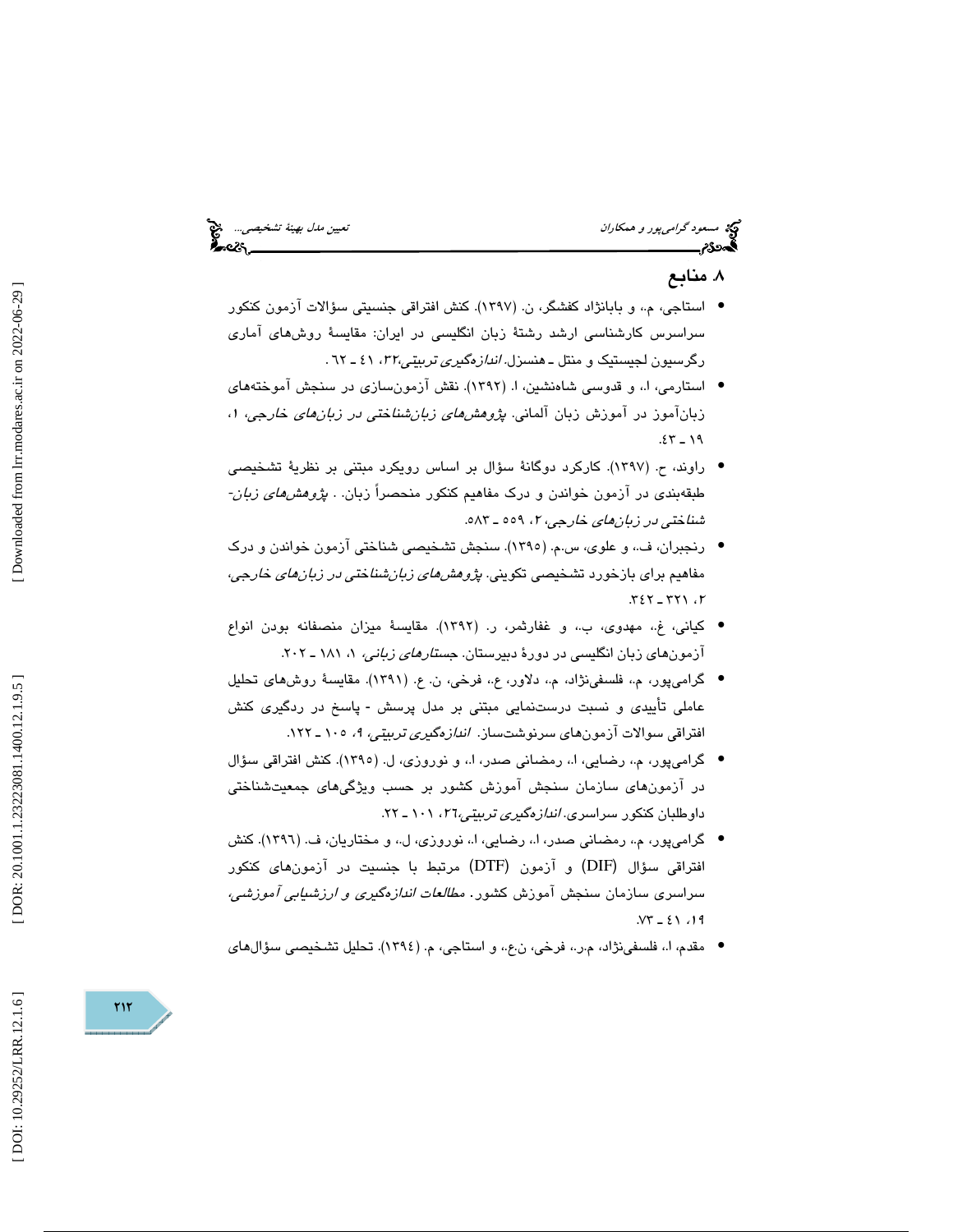### جستار*هاي زباني هي المرديبهشت 1400 ه*ورو 11، شمارة 1 (پياپي 71)، فر*وردين و ارديبهشت 14*00 هج

بخش درك مطلب زبان انگليسي عمومي آزمون ورودي دورههاي دكتري با استفاده از مدل غیرجبران*ی* فیوژن*. اندازهگیری تربیتی، ۲۲*، ٤۱ ـ ۲۸.

- مینایی، ا.، دلاور، ع.، فلسفینژاد، م.ر.، کیامنش، ع.ر.، و مهاجر، ی. (۱۳۹۳). مدلپردازی تشخيصی شناختی (CDM) سؤال های رياضيات تيمز ٢٠٠٧ در دانشآموزان پايهٔ هشتم ايران با استفاده از مدل يكپارچه با پارامترپردازی مجدد (RUM) و مقايسهٔ مهارتهای رياضي دانش آموزان دختر و پسر. *اندازهگيري تربيتي، ١٦* ، ١٣٧ ـ ١٦٩.
- هماوندي، م،. كياني، غ. ر،. غفارثمر، ر،. و اكبري، ر. (1395). بررسی میزان روایی آزمون زبان انگلیسی کنکور دکتری با استفاده از چارچوب بررسی<br>سازهٔ استدلال،حور. *جستارهای زبانی،* ۱، ۲۳۷ ـ ۲۰۵۱.

### **References**

- Alavi, M., & Ranjbaran, F. (2018). Constructing and validating a Q-matrix for cognitive diagnostic analysis of a reading comprehension test battery .*Journal of English Language Teaching and Learning* 21, 30-31. ,
- Alderson, J. C., Brunfaut, T., & Harding, L. (2015). Towards a theory of diagnosis in second and foreign language assessment :Insights from professional practice across diverse fields .*Applied Linguisticcs,* 36(2), 236-260.
- Azar, B. S., & Hagen, S. A. (2017*). Understanding and using English grammar*. Pearson Education.
- Baghaei, P., & Ravand, H. (2015). A cognitive processing model of reading comprehension in English as a foreign language using the linear logistic test model. *Learning and Individual Differences,* 43, 100-105.
- Cavanaugh, J. E. (2009). 171: 290 *Model Selection*, Lecture VI: The Baysian Information Criterion. Department of Biostatistics, Department of Statistics and Acturial Science, University of Iowa.
- Clark, A. K. (2013). Validation of a cognitive diagnostic model across multiple forms of a reading comprehension assessment (Doctoral dissertation).Retrieved

DOR: 20.1001.1.23223081.1400.12.1.9.5

٢١٣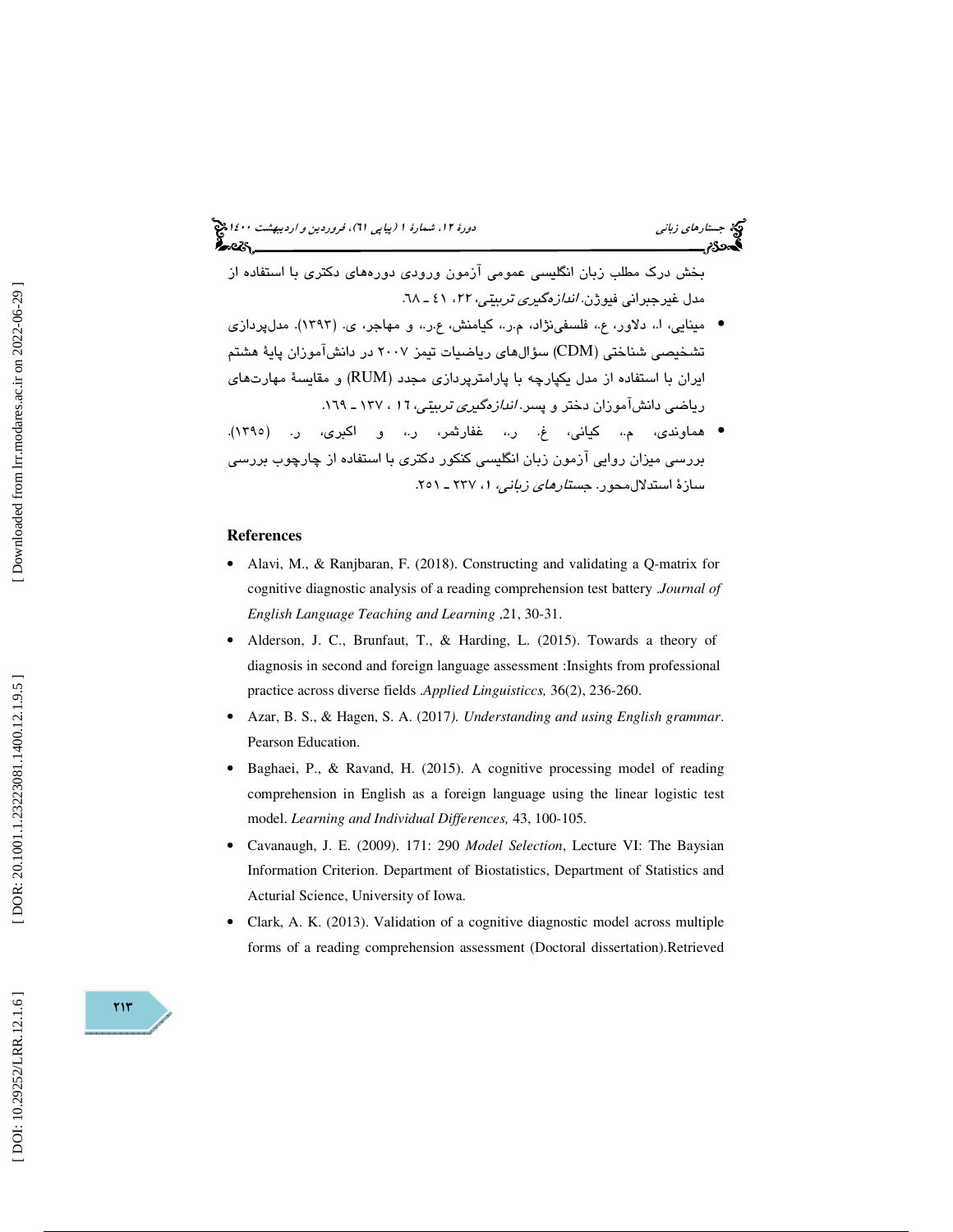# ેન્લ્ટર

from

مسعود گراميپور و همكاران نييتع مدل به ةني تشخ صي ي ...

https://kuscholarworks.ku.edu/bitstream/handle/1808/15071/Clark\_ku\_0099D\_1 3062\_DATA\_1.pdf?sequence=1.

- De La Torre, J. (2011). The generalized DINA model framework. *Psychometrika*, *76*(2), 179-199.
- DiBello, L. V., Roussos, L. A., & Stout, W. (2007). Review of cognitive diagnostic assessment and a summary of psychometric models. In C. R. Rao & S. Sinharay (Eds.), *Handbook of statistics, Vol. 26: Psychometrics* (979 - 1030). Elsevier Science B.V.
- Embretson, S. E., & Reise, S. P. (2013). *Item response theory*. Psychology Press.
- Estaji, M., & Babanezhad Kafshgar, N. (2018). Gender differential item functioning in TEFL master of arts university entrance exam in Iran: Comparing logistic regression and mantel-haenszel procedures. *Quarterly of Educational Measurement*, 8(32), 41-62. doi: 10.22054/jem.2019.30806.1717. [In Persian].
- Estarami, E., & Ghodossi Shahneshin, E. (2013). The Role of testing in the evaluation of the language students' learning in teaching the German language. *Foreign Language Research Journal*, 3(1), 19-43. doi: 10.22059/jflr.2013.53761. [In Persian].
- Feng, Y. (2013). *Estimation and Q-matrix validation for diagnostic classification models*, Master Thesis Submitted to the University of South California. Retrieved form https://scholarcommons.sc.edu/cgi/viewcontent .cgi?referer=https://www.google.com/&httpsredir=1&article=3630&context=etd
- Fleiss, J. L. (1971). Measuring nominal scale agreement among many raters. *Psychological Bulletin*, 76(5), 378–382. doi:10.1037/h0031619.
- George, A. C., Robitzsch, A., Kiefer, T., Groß, J., & Ünlü, A. (2016). The R Package CDM for Cognitive Diagnosis Models. *Journal of Statistical Software, 74*(2), 1–24.
- Geramipour, M., Falsafi nejhad, M., Delavar, A., & Farrokhi, N. (2012).

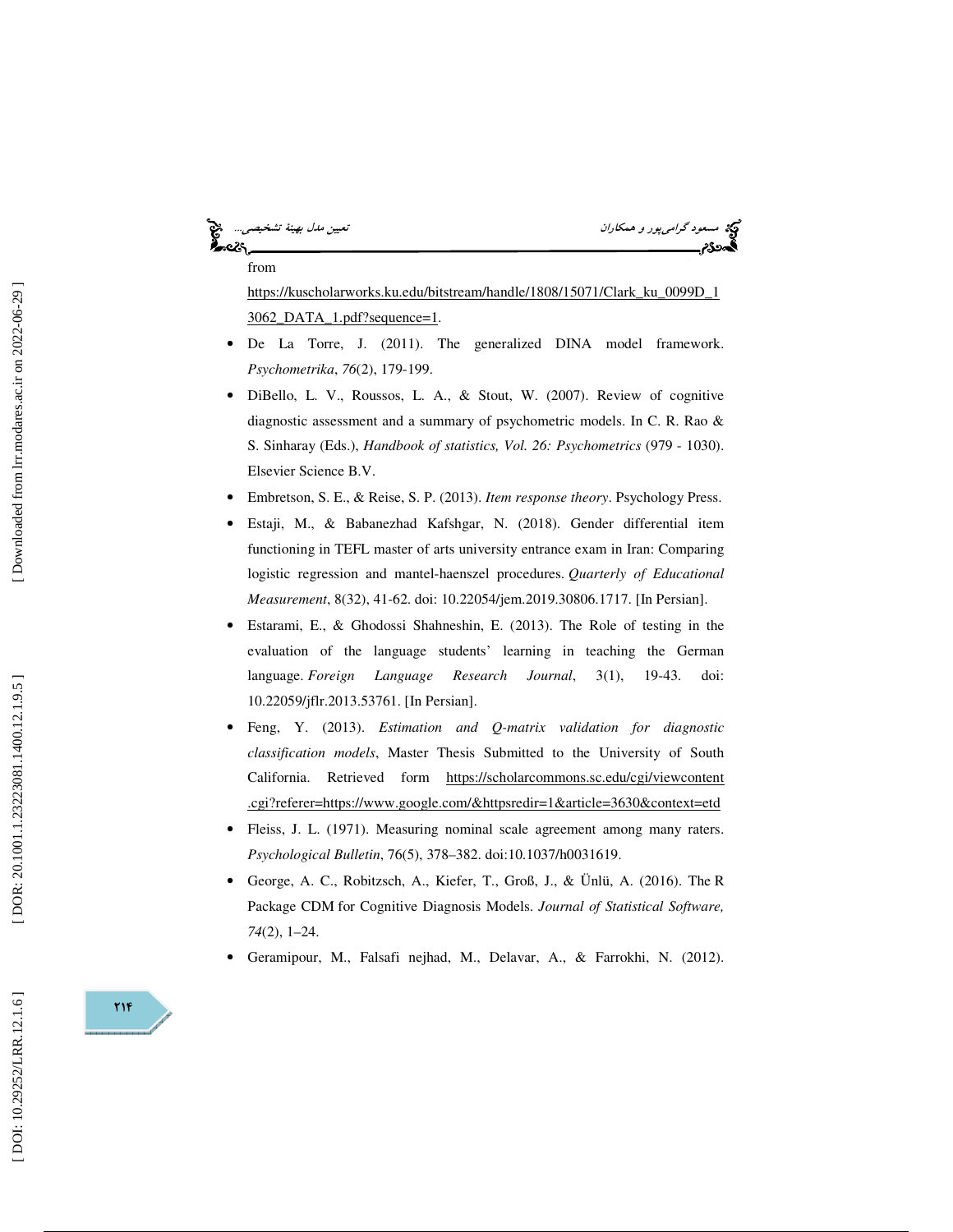# جستار*هاي زباني هي المرديبهشت 1400 ه*ورو 11، شمارة 1 (پياپي 71)، فر*وردين و ارديبهشت 14*00 هج

Comparison of confirmatory factor analysis (CFA) and item response theory (IRT)-based likelihood ratio in detecting differential item functioning at high stakes tests. *Quarterly of Educational Measurement*, 3(9), 105-122. [In Persian].

- Geramipour, M., Ramezani sadr, A., Rezai, A., & Norouzi, L. (2016). Differential item functioning in examinations of national organization of educational testing across demographic characteristics of university entrance exam. *Quarterly of Educational Measurement*, 7(26), 101-122. [In Persian].
- Geramipour, M., Ramezani sadr, A., Rezai, A., Norouzi, L., & Mokhtarian, F. (2017). Gender-related differential item functioning and differential test functioning in national entrance exams organized by national organization for educational testing. *Educational Measurement and Evaluation Studies*, 7(19), 41-73. [In Persian].
- Hamavandi, M., Kiany, G. R., Ghafar Samar, R., & Akbari, R. (2016). An investigation into the validity of the Iranian Ph.D. admission English proficiency test: An Assessment use argument approach. *Language Related Research, 7* (1) :237-251. URL: http://lrr.modares.ac.ir/article-14-7412-fa.html. [In Persian].
- Hartman, H. J. (2001). Developing students' metacognitive knowledge and skills. In H.J. Hartman (Ed.). *Metacognition in Learning and Instruction: Theory, Research and Practice* (33-68). Kluwer.
- Hartz, S. M., Roussos, L., & Staut, W. (2002). *Skills diagnisus: Theory and practice. computer software user manual for Arpeggio software*. ETS.
- Jang ,E. E. (2009). Cognitive diagnostic assessment of L2 reading comprehension ability: Validity arguments for Fusion Model application to LanguEdge assessment. *Language Testing* , 26(1), 31-73 .
- Kiani, G. R., Mahdavi, B., & Ghafar Samar, R. (2013). Comparing the fairness of high school English exams in Iran. *Language Related Research*, *4* (1), 181- 202. URL: http://lrr.modares.ac.ir/article-14-9066-fa.html. [In Persian].
- Koizum, R., Sakai, H., Ido, T., Ota, H., Hayama, M., Sato, M., & Nemoto, A.

11۵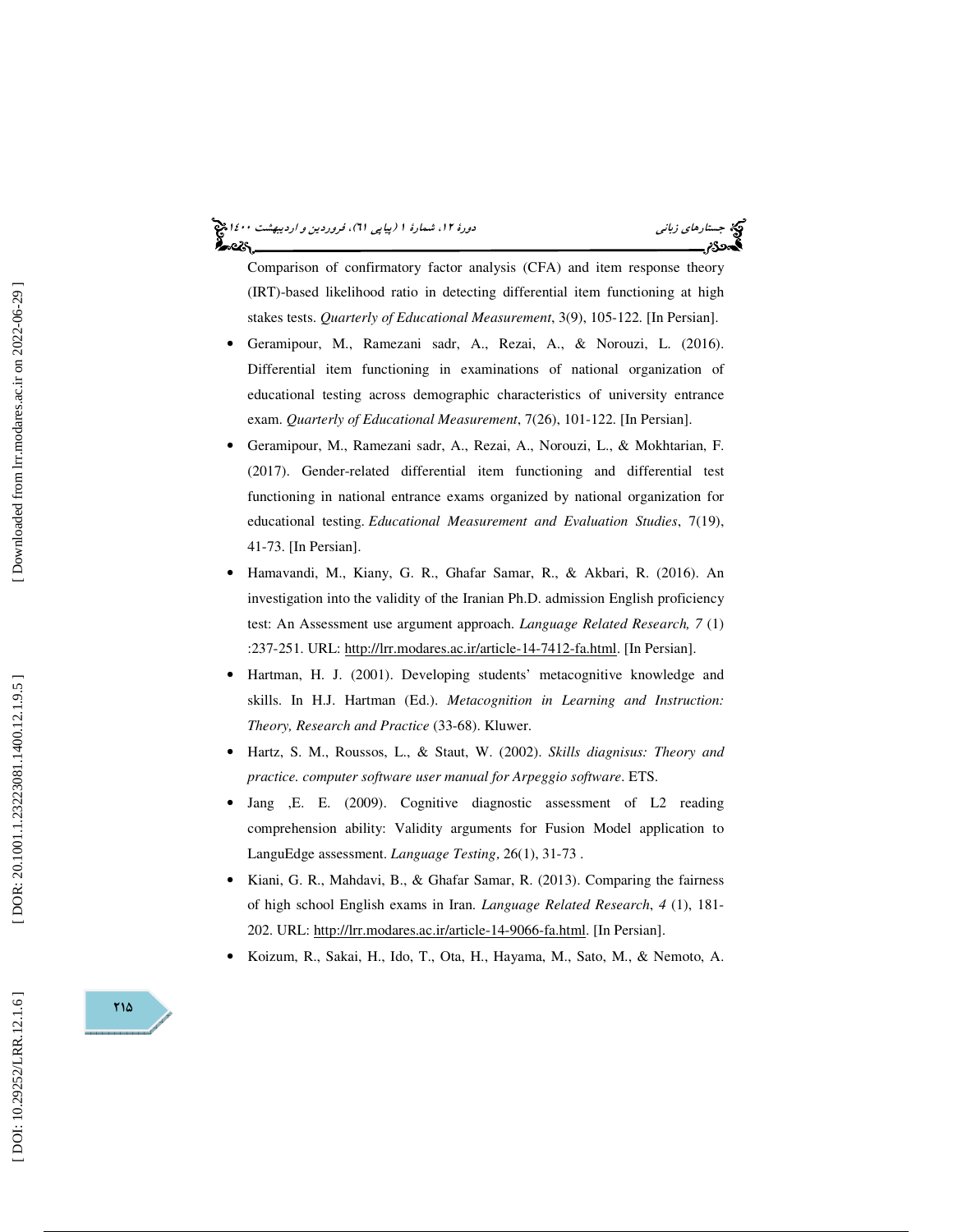## કૂ<br>અવ્હે\

مسعود *گرامي پور و همكاران نييتي مدل بهينهٔ تشخيصي...*<br>**مسعود كرامي پور و همكاران نيستان به تشخيصي**...<br>**پسوردي**م

(2011). Development and validation of a diagnostic grammar test for Japanese learners of English. *Language Assessment Quarterly*, 8(1), 53-72.

- Kunina-Habenicht, O., Rupp, A. A., & Wilhelm, O. (2009). A practical illustration of multidimensional diagnostic skills profiling: Comparing results from confirmatory factor analysis and diagnostic classification models, *Studies in Educational Evaluation*, 35(2–3) pp. 64-70, Retrieved on May 2018 from https://www.sciencedirect.com/science/article/pii/S0191491X09000224
- Landis, J., & Koch, G. (1977). The measurement of observer agreement for categorical data. *Biometrics*, 33, 159-174.
- Leighton, J. P., Gierl, M. J., & Hunka, S. M. (2004). The attribute hierarchy method for cognitive assessment: A variation on Tatsuoka's rule-space approach. *Journal of Educational Measurement*, 41(3), 205-237.
- Lee, Y. W., & Sawaki, Y. (2009). Application of three cognitive diagnosis models to ESL reading and listening assessments. *Language Assessment Quarterly,* 6(3), 239-263. DOI: 10.1080/15434300903079562.
- Leighton, J., & Gierl, M. (2007). Why cognitive diagnostic assessment. In J., Leighton, & M. Gierl (Eds.), *Cognitive diagnostic assessment for education*, (pp. 3- 18).Cambridge University Press.https://doi.org/10.1017/CBO9780511611186.
- Li, H. (2011). *Evaluating language group differences in the subskills of reading using a cognitive diagnostic modeling and differential skill functioning approach*. Doctoral dissertation. Penn State University, State College, PA. Available online at https://etda.libraries.psu.edu/files/final\_submissions/2272.
- Li, H., Hunter, C. V., & Lei, P.-W. (2015, online first). The selection of cognitive diagnostic models for a reading comprehension test. *Language Testing*. Doi: 10.1177/0265532215590848.
- Liao, Y. F. (2007). Investigating the construct validity of the grammar and vocabulary section and the listening section of the ECCE: Lexico-Grammatical ability as a predictor of L2 listening ability. *Working Papers in Second or*

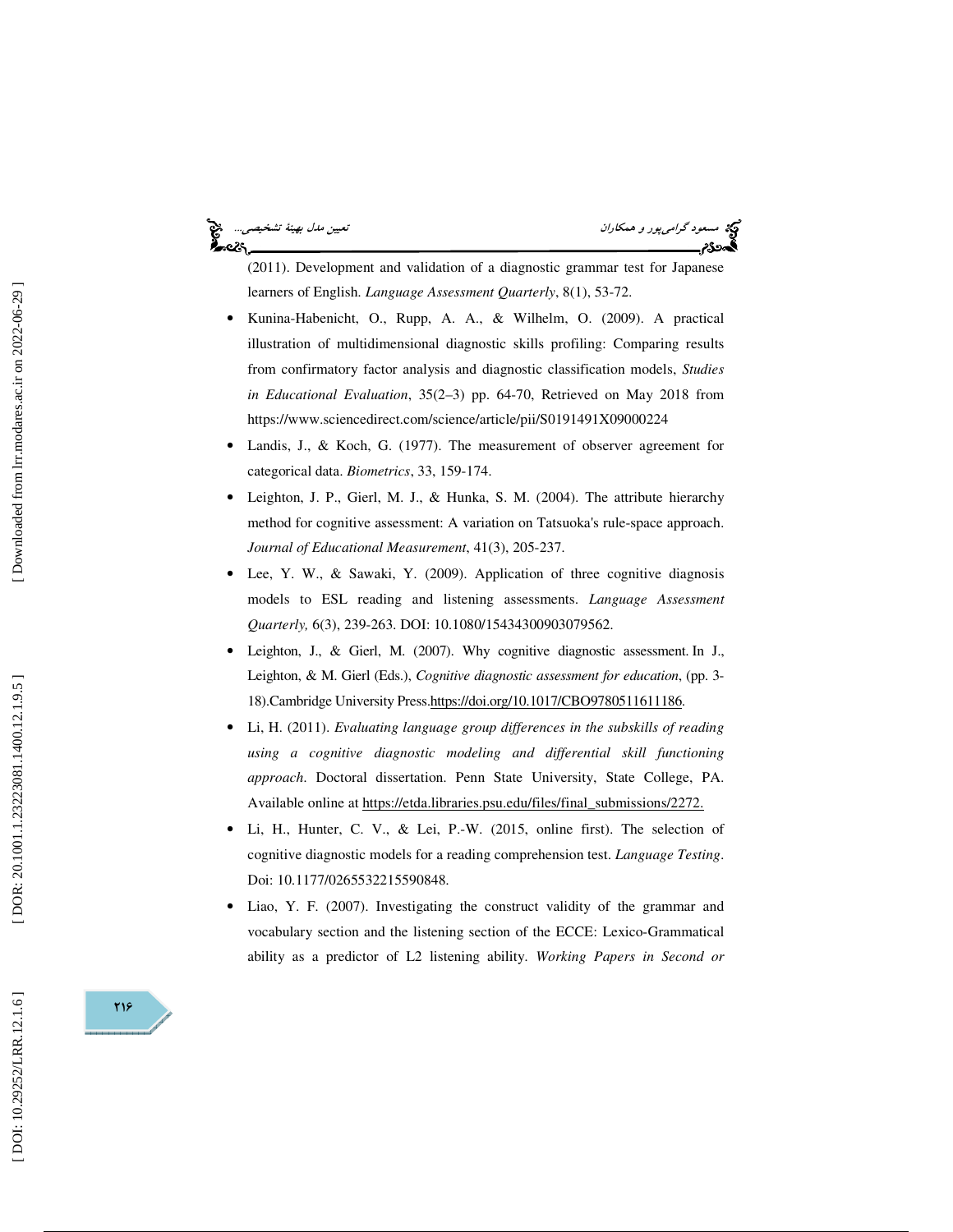## جستار*هاي زباني هي المرديبهشت 1400 ه*ورو 11، شمارة 1 (پياپي 71)، فر*وردين و ارديبهشت 14*00 هج

*Foreign Language Assessment,* Volume 5. Retrieved on June 2017 from https://michiganassessment.org/wpcontent/uploads/2014/12/Spaan\_V5\_FULL.p df#page=45.

- Lim, Y. (2015). *Cognitive diagnostic model comparisons*. Doctoral dissertation submitted to the Georgia Institute of Technology.
- Madison , M., & Bradshaw, L. (2013). *The effects of Q-matrix design on classification accuracy in the LCDM.* Rocky Hill, CT.
- Minaei, A., Delavar, A., Falsafinezhad, M., Kiamanesh, A., & Mohajer, Y. (2014). Cognitive diagnostic modeling of Iranian eight grade student to mathematics items of TIMSS 2007 using reduced noncompensatory reparameterized unified model and comparison between girls and boys. *Quarterly of Educational Measurement*, 4(16), 138-170. [In Persian].
- Mislevy, R. J. (2006). Cognitive psychology and educational assessment. *Educational measurement*, 4, 257-305.
- Moghadam, A., Falsafinejhad, M., Farokhi, N., & Estaji, M. (2015). Diagnostic analysis of general English reading comprehension's items of PhD entrance exam using non-compensatory fusion model. *Quarterly of Educational Measurement*, 6(22), 41-68. doi: 10.22054/jem.2015.2625. [In Persian].
- Murphy, R. (2015). *Essential grammar in use: A self-study reference and practice book for elementary students of English (with answers).* Cambridge University *Press.*
- Park, C., & Cho, S. (2011). Cognitive diagnostic assessment of English grammar for Korean EFL learners. *English Teaching*, 66(4), 101- 117.
- Ranjbaran, F., & Alavi, S. (2016). Cognitive diagnostic assessment of a reading comprehension test battery for formative diagnostic feedback. *Foreign Language Research Journal*, 6(2), 321-342. doi: 10.22059/jflr.2017.228465.320. [In Persian].
- Ravand, H. (2018). Gender in DIF in the reading comprehension section of the

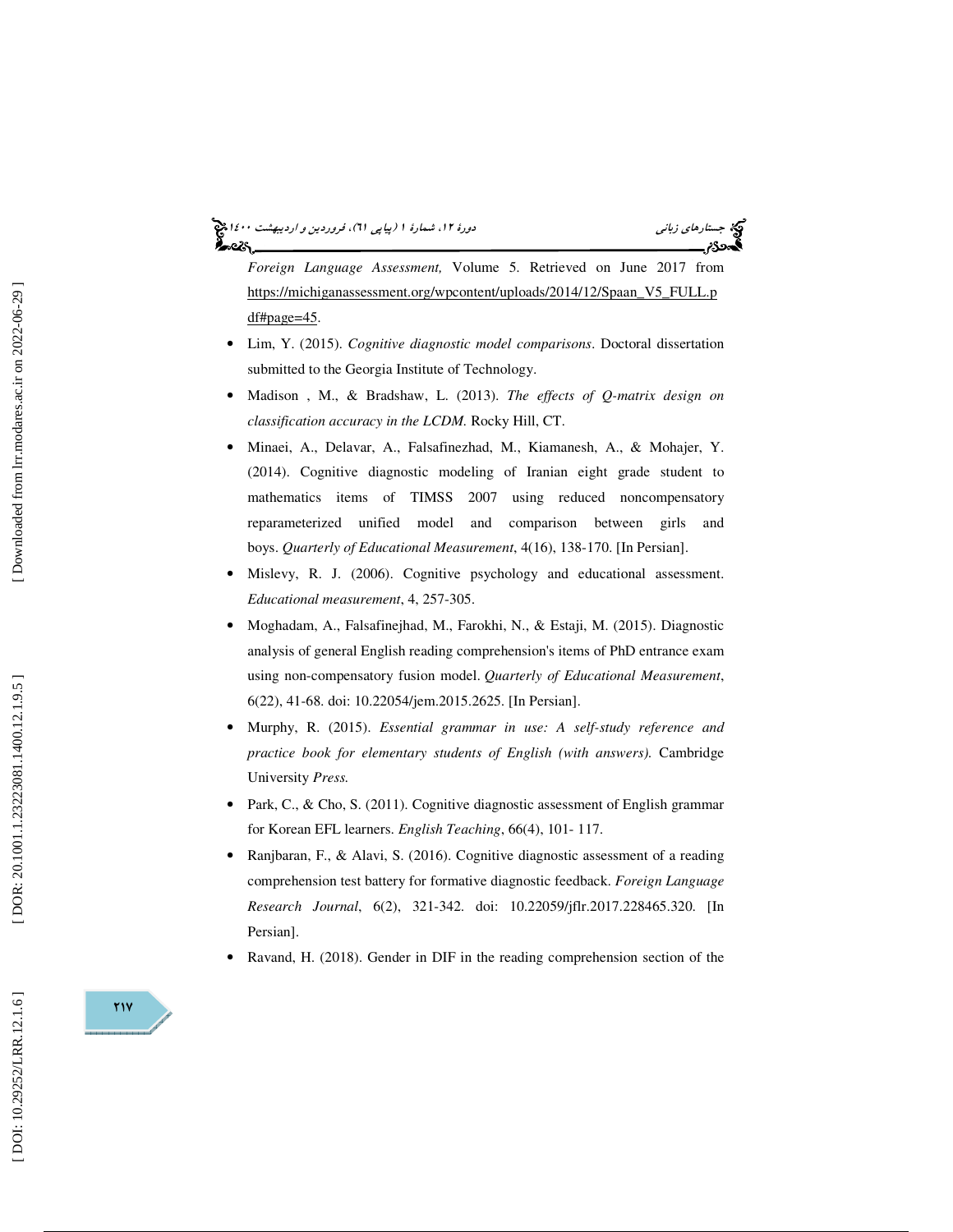# —ેલ્ટેલ

مسعود *گرامي پور و همكاران نييتي مدل بهينهٔ تشخيصي...*<br>**مسعود كرامي پور و همكاران نيستان به تشخيصي**...<br>**پسوردي**م

university entrance examination for the applicants into English programs at Iranian universities using diagnostic classification modeling approach. *Foreign Language Research Journal*, 8(2), 559-584. doi: 10.22059/jflr.2018.248438.439. [In Persian].

- Ravand, H., Barati, H., & Widhiarso, W. (2013). Exploring diagnostic capacity of a high stakes reading comprehension test: A pedagogical demonstration. *Iranian Journal of Language Testing,* 3(1), 11-37.
- Ravand, H., & Robitzsch, A. (2015). Cognitive Diagnostic Modeling Using R *Practical Assessment, Research & Evaluation*, 20(11), 1-12. Available online: http://pareonline.net/getvn.asp?v=20&n=11.
- Rupp, A., Templin, J., & Henson, R. (2010). *Diagnostic measurement: theory, methods, and applications.* The Guilford Press .
- Tatsuoka, K. K. (1995). Architecture of knowledge structure and cognitive diagnosis: A statistical pattern recognition and classification approach. In P. D. Nichols, S. F. Chipman, and R. L. Brennan (Eds.), *Cognitively Diagnostic*  Assessment, (pp. 327-361). Lawrence Erlbaum Associates, Inc.
- Thomson, A. J., & Martinet, A. V. (2012). *A practical English grammar*. Oxford University Press.
- Wu, X. (2003). Intrinsic motivation and young language learners: The impact of the classroom environment. *System*, 31, 501 – 517
- Yi, Y. S. (2016). Probing the relative importance of different attributes in L2 reading and listening comprehension items: An application of cognitive diagnostic models .*Langauge Testing* 34(3) , 337-355. ,
- Yi, Y. S. (2017) In search of optimal cognitive diagnostic model(s) for ESL grammar test data, *Applied Measurement in Education*, 30(2), 82-101. DOI: 10.1080/08957347.2017.1283314.

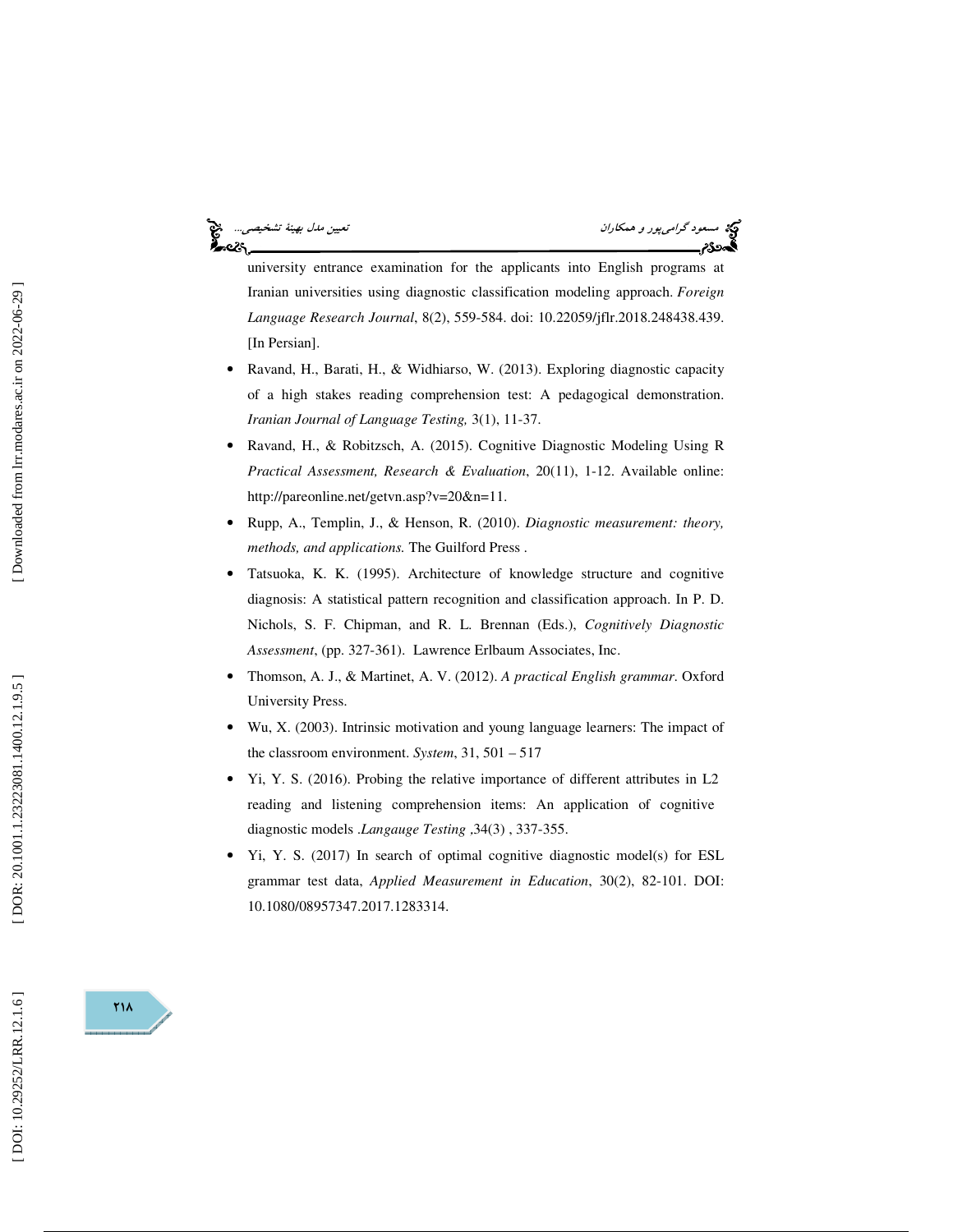

### **Internal Features of 50 Persian Idiomatic Expressions: A Case Study on Female Students of Roshangar High School in Tehran**

**Vol. 12, No. 1, Tome 61 pp. 219-205 April & May 2021** 

*Homeira Niavarani 1 , Gholamhossein Karimi Doostan 2 \*, Belghis Rovshan 3 , Zahra Abolhasani Chimeh4 3*

### **Abstract**

**Received: 22 October 2018 Received in revised form: 14 February 2019 Accepted: 4 March 2019** 

Received in revised form: 14 February 2019 Received: 22 October 2018

Accepted: 4 March 2019

One of the major issues that can be raised in the processing, understanding, producing, applying and training the idiomatic expressions is to describe the internal features and determine the relationship and correlation between these features in idiomatic expressions. The present study is aimed to investigate the characteristics of the internal features of 50 Persian idiomatic expressions and describes them and determines the correlation between them. The intuition of the speakers on variables of familiarity, ambiguity, semantic transparency, figurativeness, arousal, concreteness, emotional valence, and confidence of each phrase was evaluated. Their descriptions were also assessed for the figurative meaning of each phrase. The results showed that the studied Persian idiomatic expressions have the characteristics mentioned and can be categorized using a continuum whose pole is one of the internal features of the idiomatic expressions and the other is opposite of the same internal feature. Furthermore, descriptive statistics showed that the expressions of the Persian language are assessed more as ambiguous, arousal, transparent, figurative, and concrete with negative emotional valence. Moreover, the results showed that there is a negative correlation between the familiarity and semantic transparency. There is a positive correlation between meaningfulness and semantic transparency. There is also a negative correlation between knowledge with semantic transparency and confidence..

*Keywords* **:** idiomatic expressions, internal features, Persian language

ــــــــــــــــــــــــــــــــــــــــــــــــــــــــــــــــــــــــــــــــــــــــــــــــــــــــــــــــــــــــــــــــــــــــــ 1. PhD Candidate in General Linguistics, Islamic Azad University, Science and Research Branch, Tehran, Iran.

<sup>2.</sup> Corresponding author; Professor, Department of Linguistics, Faculty of Literature and Humanities, University of Tehran, Tehran, Iran; *Email: gh5karimi@ut.ac.ir* 

<sup>3.</sup> Professor, Department of Linguistics, Payam-e-Noor University, Tehran, Iran.

<sup>4.</sup> Assistant Professor, Department of Linguistics, Organization for the Study and Compilation of University Humanities Books (SAMT), Tehran, Iran.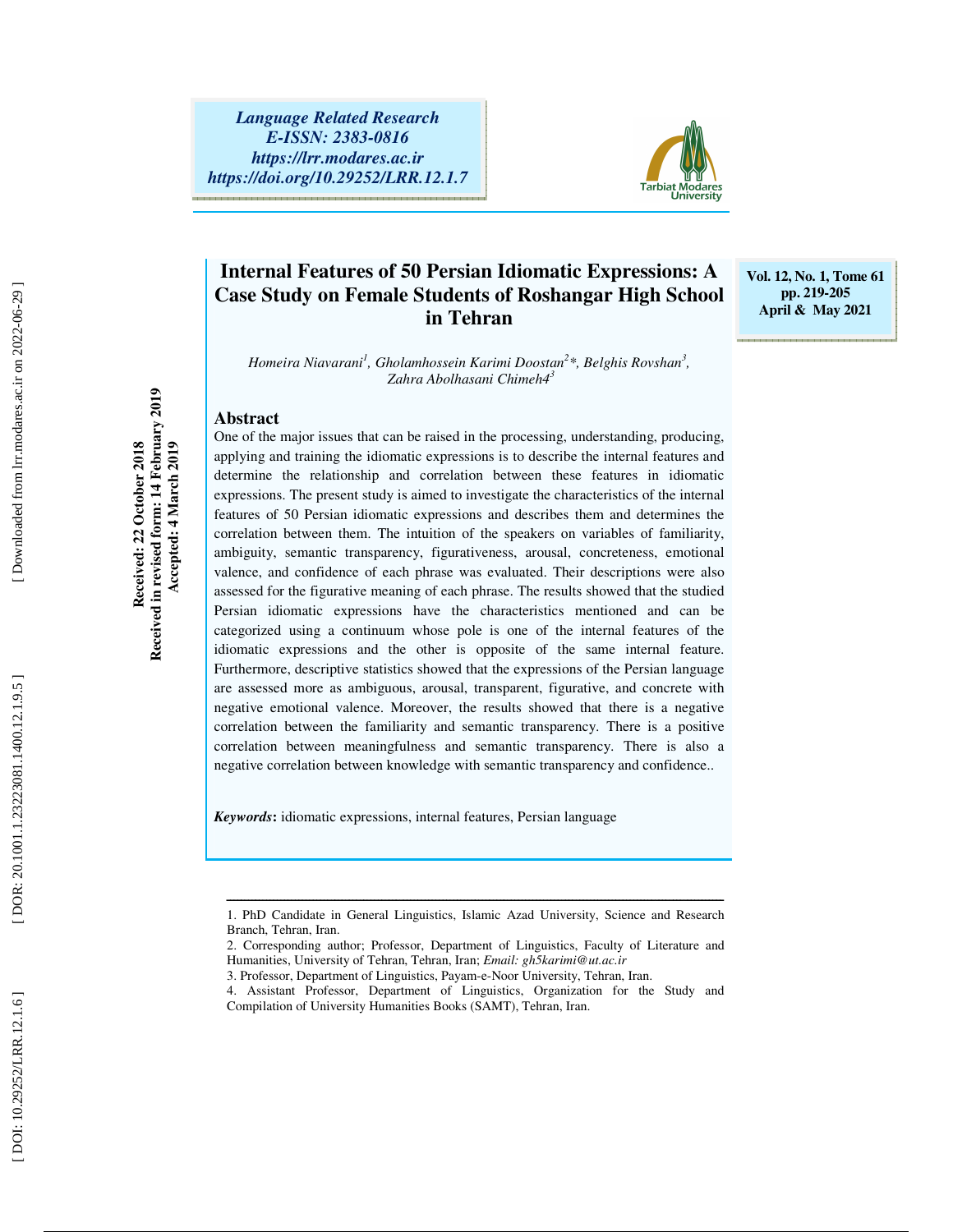One of the most important issues in the processing, perception, production, use, and teaching of idiomatic expressions is describing their internal features and determining the correlation between these features. The present study aimed at describing the following internal features of Persian idiomatic expressions: familiarity, knowledge, ambiguity, semantic transparency, figurativeness, emotional arousal, concreteness, emotional valence, and confidence. Furthermore, an attempt was made to investigate the correlation between these features and answer the following questions: A) Which of these features can be found in Persian idiomatic expressions? B) What is the relationship between the internal features of Persian idiomatic expressions? C) How Persian idiomatic expressions can be categorized based on these internal features? It is hypothesized that idiomatic expressions possess various and diverse internal features and both a negative and a positive correlation can be found between some of them. Furthermore, these idiomatic expressions can be categorized on a continuum with one of the internal features at one end and the opposite feature at the other end. To achieve the aims of the present research, at first, based on the intuitive and encyclopedic knowledge of the researchers, 50 Persian idiomatic expressions were chosen from "Dictionary of Metonymy" by "Mansour Servat (1379)" and "Sokhan's dictionary of metonymy" by "Hassan Anvari (1390). The intuitive knowledge of Persian native speakers for each idiomatic expression was evaluated in terms of familiarity, knowledge, ambiguity, semantic transparency, figurativeness, emotional arousal, concreteness, emotional valence, and confidence. Hence, for the experimental phase of the study, 270 high-school female students were selected using random sampling. Questionnaires were administered to collect the data of the study and for each variable, a questionnaire was developed. The questionnaires were filled in without the researcher's intervention. Descriptive and inferential statistics were performed using SPSS. The importance of this research lies in filling the gap in the field of the internal features of Persian idiomatic expressions and determining their correlation. The results of the study revealed that Persian idiomatic expressions have these internal features and they can be

Downloaded from lrr.modares.ac.ir on 2022-06-29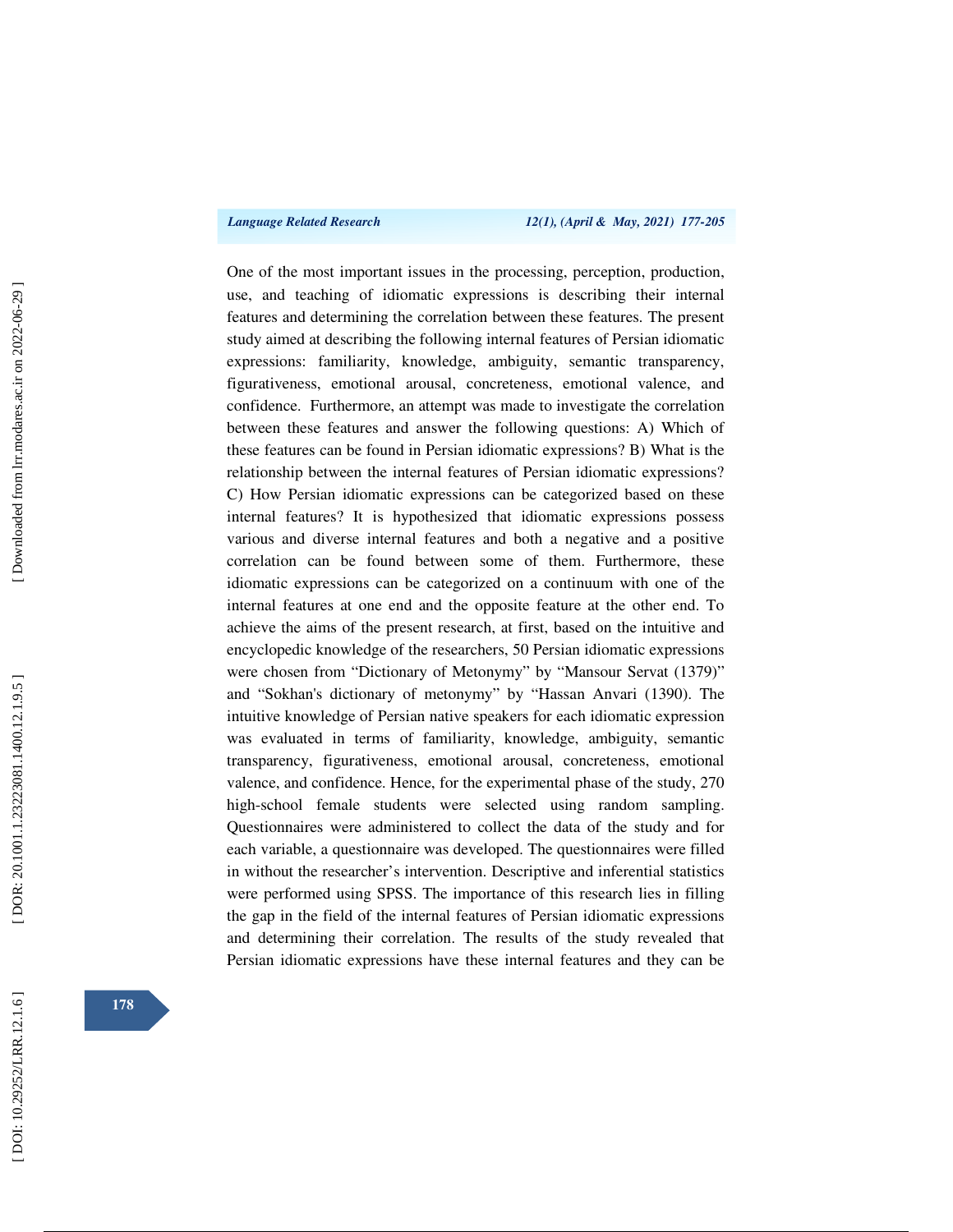categorized based on these features on a continuum with one feature at one end and the opposite feature at the other end. Furthermore, descriptive statistics revealed that the idiomatic expressions investigated in this study were more ambiguous, emotionally arousing, figurative, concrete and emotionally negative. Furthermore, a negative correlation was identified between the internal features of familiarity and semantic transparency. However, a positive correlation was observed between concreteness and semantic transparency. Finally, a negative correlation was observed among knowledge, sematic transparency, and confidence.

**179**

[Downloaded from lrr.modares.ac.ir on 2022-06-29]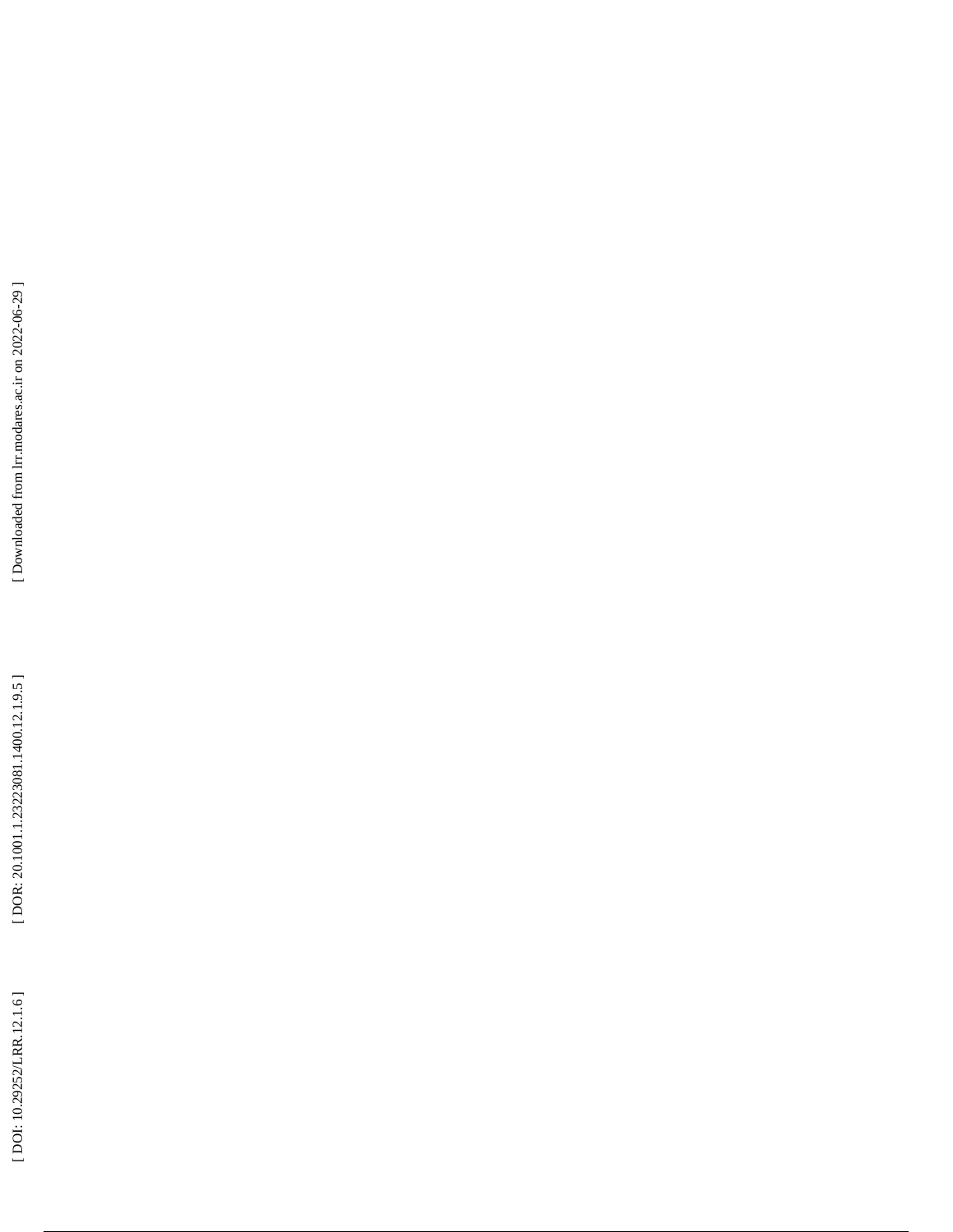

## ويژگيهاي درونمقولهاي 50 عبارت اصطلاحي زبان فارسي: مطالعة موردي بر روي دختران دبيرستان روشنگر تهران

حميرا نياورانى ٰ، غلامحسين كريمى دوستان ّ ؓ، بلقيس روشن ؓ، زهرا ابوالحسنى چِيمه ؓ

۱. دانشجوي دكتري زبانشناسي همگاني، دانشگاه آزاد اسلامي واحد علوم و تحقيقات، تهران، ايران. ۲. استاد گروه زبانشناسی، دانشکدهٔ ادبیات و علوم انسانی دانشگاه تهران، تهران، ایران. . 3 استاد گروه زبانشناسي، دانشگاه پيامنور، تهران، ايران . . استاديار گروه زبانشناسي ، سازمان مطالعه و تدوين كتب علوم انساني دانشگاهها (سمت)، تهران، ايران. 4

دريافت: 30/ 07/ 97 پذيرش: 13/ 12/ 97

### چكيده

يكي از عمدهترين موضوعاتي كه در امر پردازش، درك، توليد، بهكارگيري و آموزش عبارتهاي اصطلاحي امكان طرح مييابد، توصيف ويژگيهاي درونمقولهاي و تعيين رابطه و همبستگي بين اين ويژگيها در عبارتهاي اصطلاحي است. پژوهش حاضر به بررسي ويژگيهاي درونمقولهاي 50 عبارت اصطلاحي زبان فارسي و توصيف آنها و تعيين همبستگي بين آنها پرداخته است. شم زباني گويشوران براي هر عبارت اصطلاحي از نظر متغيرهاي آشنايي، مبهم بودن، شفافيت معنايي، مجازي بودن، انگيختگي، ملموسبودگي، بار عاطفي و اعتماد داشتن مورد ارزيابي قرار گرفت. همچنين توصيفهاي آنها از معني مجازي هر عبارت ارزيابي شد. نتايج نشان داد كه عبارتهاي اصطلاحي مورد مطالعه داراي ويژگيهاي ذكرشده هستند و ميتوان آنها را با استفاده از پيوستاري كه يك قطب آن يكي از ويژگيهاي درونمقولهاي هاي اصطلاحي و قطب ديگر تقابل همان ويژگي است، طبقهبندي كرد. همچنين، آمار توصيفي نشان عبارت داد كه عبارتهاي اصطلاحي مورد مطالعه، بيشتر مبهم، انگيخته، شفاف، مجازي و ملموس با بار عاطفي منفي ارزيابي شدهاند. بهعلاوه، نتايج نشان داد كه بين آشنايي و شفافيت معنايي همبستگي منفي وجود دارد. بين متغير ملموسبودگي و شفافيت معنايي همبستگي مثبت ديده ميشود. همچنين، بين دانش با شفافيت معنايي و اعتماد داشتن همبستگي منفي وجود دارد.

ــــــــــــــــــــــــــــــــــــــــــــــــــــــــــــــــــــــــــــــــــــــــــــــــــــــــــــــــــــــــــــــــــــــــــ

واژههاي كليدي: عبارتهاي اصطلاحي، ويژگيهاي درونمقولهاي، زبان فارسي.

E-mail: gh5karimi@ut.ac.ir :مقاله مسئول نويسندة\*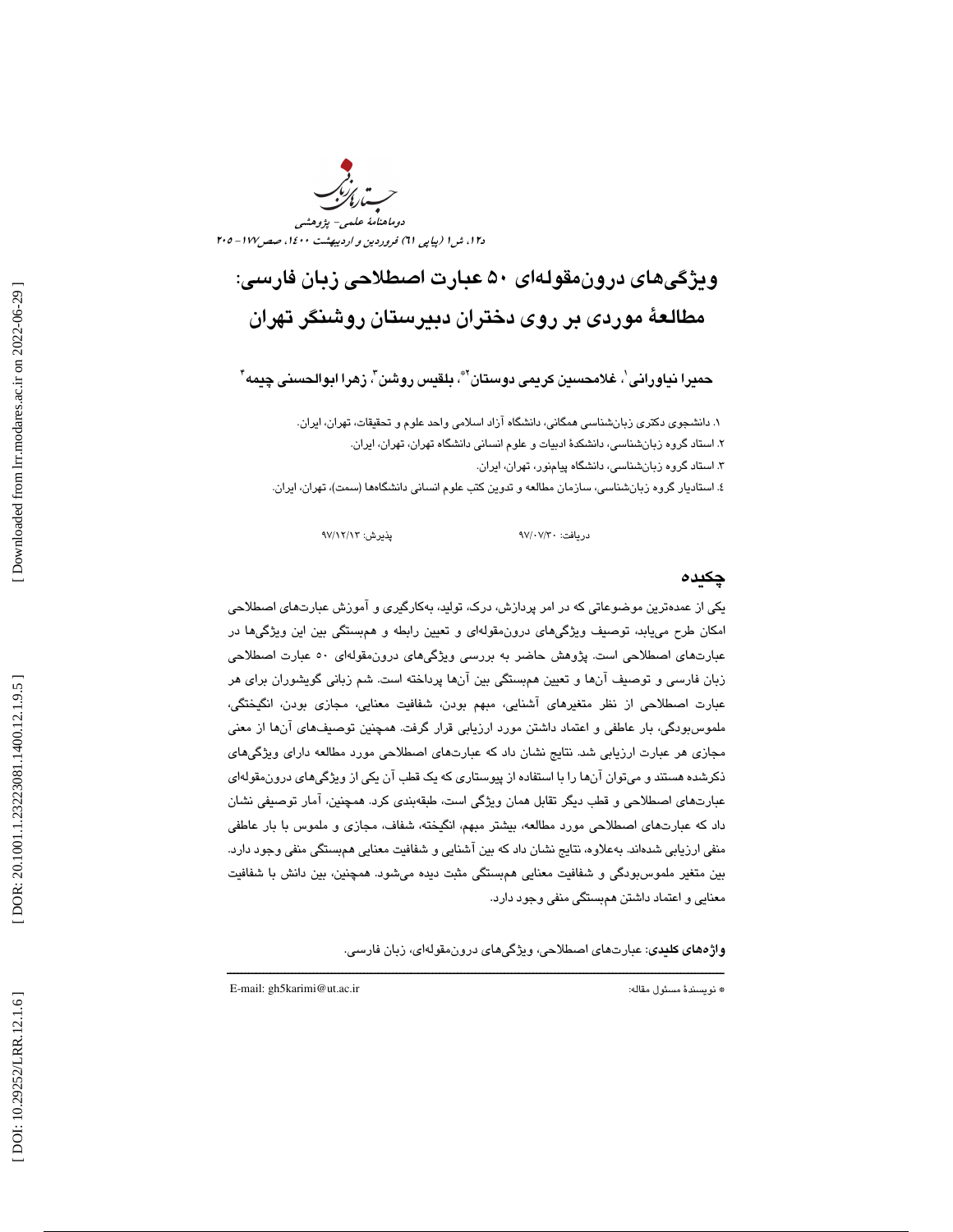حميرا *نياوراني و همكار ويشكل استخدام است بين المركزي هاي درون مقولهاي ٥٠ عبارت...*. چ<mark>خ</mark><br>ال**م**حدوم

### . مقدمه 1

بررسي دقيق و يك به يك انواع عبارتهاي مجازي از ضرورتهاي حوزة زبا ن شناسي است تا بر اين اساس بتوان كاركرد آنها را در انتقال معني بيش از پيش مورد توجه قرار داد. از صور مجازي عبارتهايي (مانند تخم لق شكستن) را ميتوان نام برد كه در اغلب آنها بهسبب معناي 1معرفي كرد، كه مجازی، مفهومشان را نميتوان از همنشيني و معناي لفظي واژههاي تشكيلدهندهٔشان استنتاج بهخصوص در زبان گفتاري بسيار رايج هستند. عبارتهاي اصطلاحي مقولات همگن و يكپارچهاي نيستند. داراي ويژگيهاي درونمقولهاي و هنجارهاي توصيفي متنوعي هستند كه هر يک از اين ويژگيها و رابطهٔ بين آنها را بايد در مسير پردازش بررسي كرد Citron et) .al., 2016, p.104) مهمترين اين متغيرها عبارتاند از: آشنايي<sup>7</sup>، دانش<sup>7</sup>، مبهم بودن<sup>، ب</sup> شفافيت معنايي ؒ، مجازي بودن ؒ، انگيختگي ؒ، ملموسبودگي ؒ، بار عاطفي ؒ، طول اصطلاح ٰ و اعتماد داشتن''، تعيين هنجارها و ويژگيهاي عبارتهاي مجازي از لحاظ روششناسي و نظري مهم است. براي مثال اگر بخواهيم تأثير آشنايي بر سرعت خواندن را بسنجيم، بايد مجموعهاي از عبارتهاي اصطلاحي كه اين ويژگي را دارند، در دسترس باشد. همچنين، داشتن مجموعهاي از ويژگيهاي درون مقولهاي عبارتهاي مجازي، پژوهش دربارة رابطه و همبستگي آنها را محقق ميكند (Bonin et al., 2017, p.1059) و به درك و تشخيص چگونگي توليد و فرايند پردازش اين عبارتها كمك ميكند. ضرورت اين پژوهش به اين دليل است كه تاكنون تحقيقي با درنظر گرفتن همة متغيرهاي ذكرشده بر روي عبارتهاي اصطلاحي زبان فارسي صورت نگرفته است. براي پر كردن اين خلأ، پژوهش حاضر با هدف ارائة توصيفي از ويژگيهاي درونمقولهاي عبارتهاي اصطلاحي زبان فارسي و كشف رابطه و ميزان همبستگي بين اين ويژگيها درپي پاسخ به اين پرسشهاست: الف) عبارتهاي اصطلاحي زبان فارسي داراي كدام ويژگيهاي درونمقولهاي هستند؟ ب) چه رابطهاي بين ويژگيهاي درونمقولهاي عبارتهاي اصطلاحي زبان فارسي (شامل آشنايي، دانش، مبهم بودن، شفافيت معنايي، مجازي بودن، انگيختگي، ملموس بودگي، بار عاطفي و اعتماد داشتن) وجود دارد؟ ج) چگونه ميتوان 1 عبارتهاي اصطلاحي زبان فارسي را بر اساس هر يك از ويژگيهاي درونمقولهاي طبقهبندي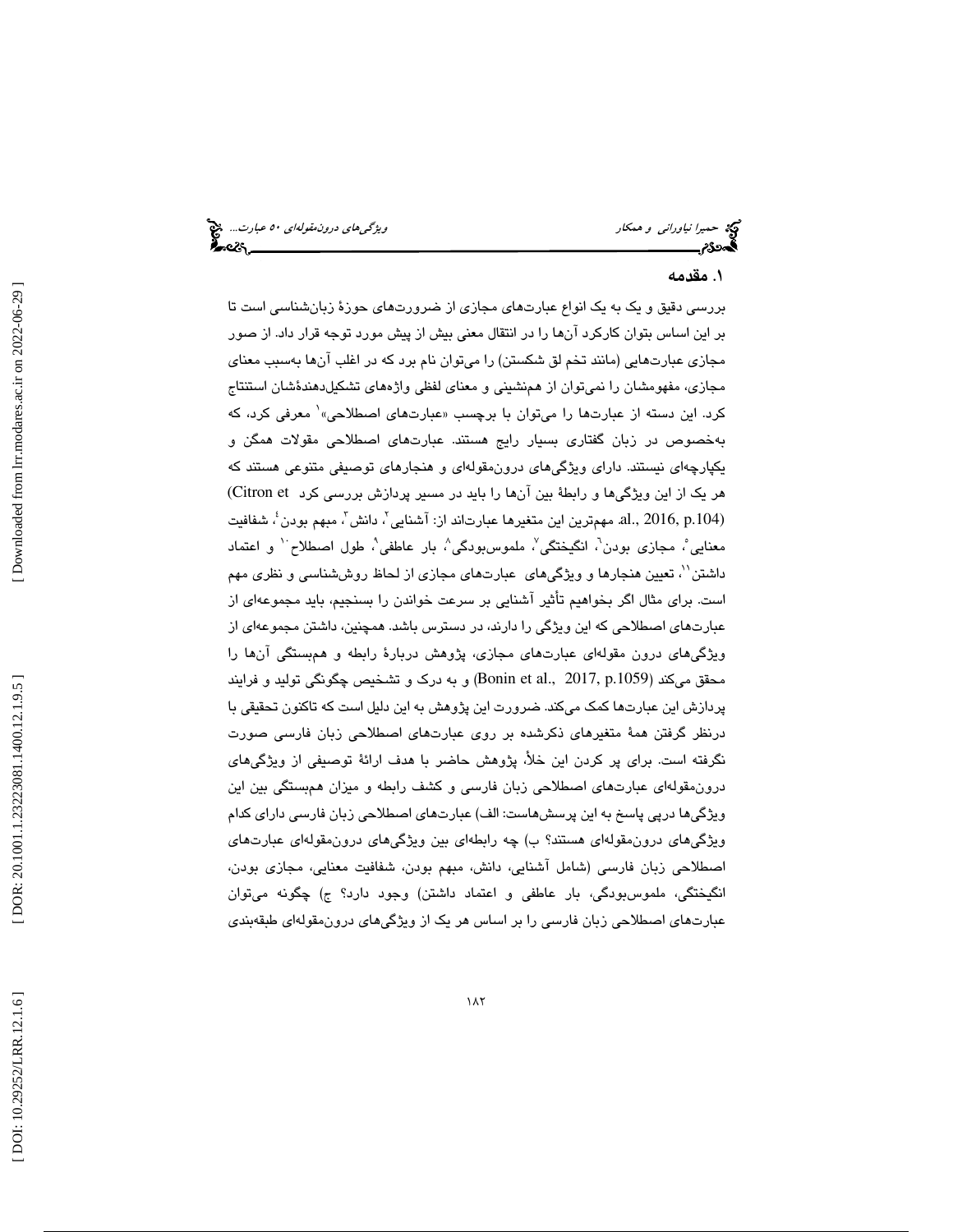### جستار*هاي زباني هي المرديبهشت 1400 ه*ورو 11، شمارة 1 (پياپي 71)، فر*وردين و ارديبهشت 14*00 هج

كرد؟

فرض ما بر اين است كه عبارات اصطلاحي مورد مطالعه داراي ويژگيهاي درونمقولهاي متنوعي هستند و بين برخي از اين ويژگيها همبستگي مثبت و بين برخي ديگر همبستگي منفي وجود دارد. همچنين، اين عبارتها را ميتوان با استفاده از يك پيوستار كه يك قطب آن يكي از ويژگيهاي درونمقولهاي و قطب ديگر تقابل همان ويژگيدرونمقولهاي است، طبقهبندي كرد. وش اين پژوهش از لحاظ معرفي عبارات اصطلاحي زبان فارسي و ويژگيهاي درونمقولهاي ر آنها توصيفي ـ تحليلي است. علاوه بر اين براي اندازهگيري ويژگيهاي درونمقولهاي عبارتهاي اصطلاحي از روش ميداني استفاده شده است.

### . پيشينة تحقيق 2

در اين قسمت به بررسي و مرور مهمترين آثاري ميپردازيم كه اصطلاحات و عبارتهاي مجازي را مورد كنكاش قرار دادهاند. طبيبزاده (1373)، به طبقهبندي و ضبط افعال اصطلاحي پرداخته است. فعلها را به سه دستة افعال ساده، پيشوندي و گروهي تقسيم كرده است. افعال اصطلاحي را دستهاي از افعال گروهي م يداند كه روابط نحوي خاصي در ساخت آنها برقرار است. شجري (1377) با بررسي زبانشناختي اصطلاحات در زبان فارسي ابعاد گوناگون اصطلاح بودن و ارتباط آن با نظرية نحوي را مورد پژوهش قرار داده است. نياوراني (1382) در بررسي ساختار كنايه در زبان فارسي و چگونگي آموزش آن به غيرفارسيزبانان به اين نتيجه رسيده است كه اصطلاحات زبان فارسي بسامد وقوع بالايي در ايجاد ارتباط ميان سخنگويان فارسيزبان دارند و ميتوان آنها را بر اساس سادگي و پيچيدگي معنايي طبقهبندي كرد. راسخ مهند و شمسالديني (1391) به طبقهبندي معنايي اصطلاحات فارسي از ديدگاه زبانشناسي شناختي پرداختهاند. در اين پژوهش معلوم شده است كه عواملي مانند بخشپذيري معنايي، استعاره، مجاز و دانش متعارف در تعيين معناي اصطلاح دخيلاند. گندمكار (1391) به چگونگي درك استعاره در زبان فارسي پرداخته است. وي به اين نتيجه رسيده است كه درك استعاره خلاف آنچه در برخي رويكردهاي امروزي مطرح است، به داشتن تجربة پيشين بستگي ندارد. ميردهقان و همكاران (1391) به بررسي تأثير متغيرهاي بافت زباني، آشنايي و جنسيت بر سرعت درك ضربالمثل پرداختهاند. آنها دريافتند كه هر يك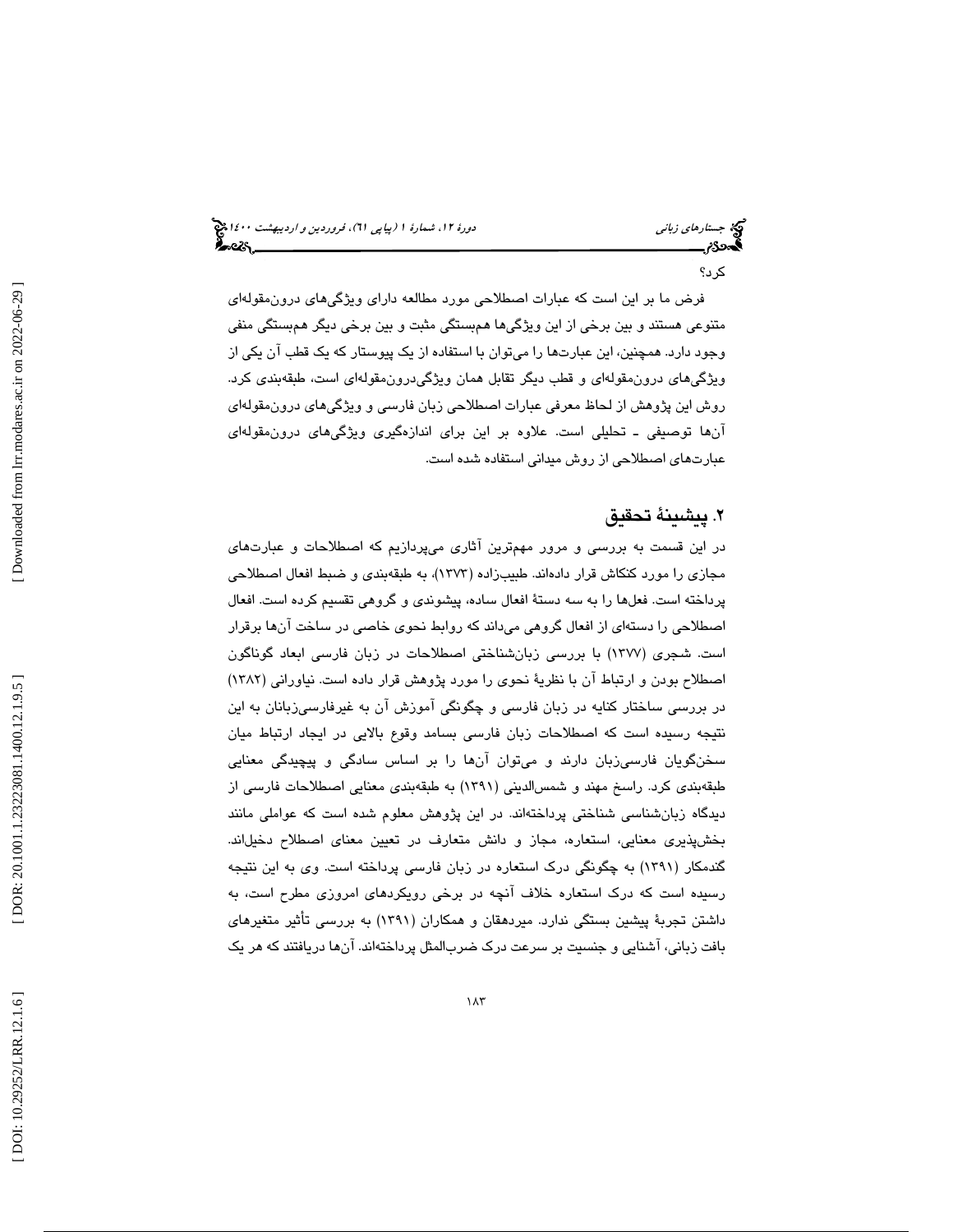از اين متغيرها تأثير معناداري در درك ضربالمثل دارد. عرفانيان قونسولي و همكاران (1393)، به بررسي اهداف استفاده از نمونههاي تمثيلي با رويكرد زبانشناسي شناختي پرداختهاند. آنها تمثيلها را به كنايه، استعاره، عبارت اصطلاحي، درخواست غيرمستقيم، اغراق، كتمان حقيقت، پرسش تصنعي و تشبيه دسته بندي كرده و با بررسي جوابهاي پاسخدهندگان به اين اهداف رسيدهاند: نشان دادن احساسات خوب، ناراحت نشدن طرف مقابل و احترام به او، مؤدب بودن، نشان دادن سطح شعور، خراب نكردن وجهة خود، تأثيرگذار بودن، مطابق عرف صحبت كردن، شفافسازي، بهتر منظور را رساندن، تأكيد، شوخي كردن و نشان دادن احساسات بد. آزاد و منشيزاده (1394) به بررسي رويكردهاي غالب روانشناختي زبان درخصوص فرايند درك اصطلاح پرداخته و به اين نتيجه رسيدهاند كه هيچ يك از رويكردهاي روانشناختي زبان بهتنهايي نميتوانند تبييني قابلقبول از روند پردازش عبارتهاي اصطلاحي فارسيزبانان ارائه كنند. منصوري (1394) به تجزيه و تحليل بيش از 200 اصطلاح ميپردازد تا تفاوت اصطلاحات را بهلحاظ جايگزيني با عناصر ديگر محك بزند و از اين طريق نشان دهد كه چه عناصري از اين اصطلاحات و در چه سطحي از ساختار گروه، غيرقابل جايگزين و به اصطلاح «منجمد» ميشود. تيتون و كانين `` (1994) به هنجارهاي توصيفي ١٧١ عبارتهاي اصطلاحي امريكايي ـ انگليسي براساس متغيرهاي آشنايي، قابليت بخشپذيري، قابليت پيش بيني و مبهم بودن پرداخته و همبستگي بين اين متغيرها را مشخص كردهاند. آنها دريافتهاند كه بين قابليت پيشبيني و آشنايي همبستگي مثبت، و بين متغيرهاي مبهمبودن و بخشناپذيري همبستگي منفی وجود دارد. در پژوهش كيليز و بوچر `` (2007) نتيجه نشان داد كه عبارات اصطلاحی تجزيهپذير زودتر از عبارات اصطلاحی تجزيهناپذير پردازش ميشوند. تابوسي<sup>،</sup>' و همکاران (2008)، به تأثير تجزيه پذيري معنايي در پردازش عبارات اصطلاحي پرداخته و گزارش كردهاند كه اصطلاحات (صرفنظر از تجزيهپذيري و تغييرپذيري نحوي) خيلي سريعتر از همتاي تحتاللفظيشان تشخيص داده مي شوند. ليبن°` و تيتون (2008)به بررسي تأثير تجزيهپذيري اصطلاح در درك آن پرداختهاند. تابوسي و همكاران (2011) به بررسي هنجارهاي توصيفي 245 عبارت اصطلاحي ايتاليايي پرداختهاند. براي هر اصطلاح متغيرهاي طول اصطلاح، دانش، آشنايي، زمان فراگيري، قابليت پيشبيني، انعطاف پذيري نحوي، مبهم بودن و بخشپذيري را گزارش كرده و ميزان همبستگي بين آنها را نيز ارائه دادهاند. آنها به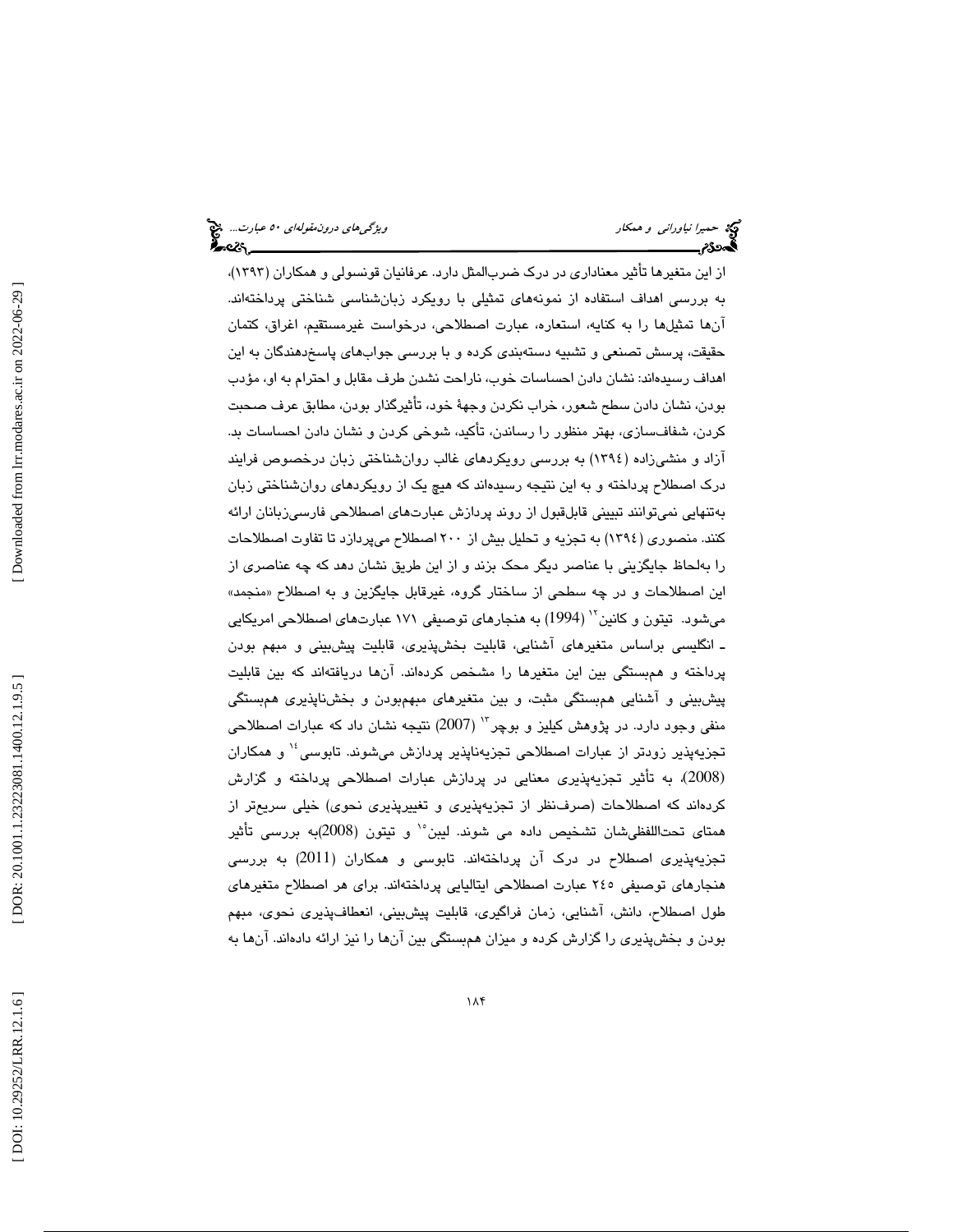اين نتيجه رسيدهاند كه آشنايي بهطور مشخص نقش قاطعي را در مطالعة عبارات اصطلاحي ايفا ميكند. وستبري<sup>11</sup> و تيتون (2011) به تأثير سن بر تحليل معني اصطلاحات مبهم و اصطلاحات تجزیهپذیر تمرکز کردند. بونین $^{\vee}$  و همکاران (2013) به بررسی هنجارهای روانشناختيزبان 305 عبارت اصطلاحي فرانسوي پرداختهاند. آنها براي هر اصطلاح متغيرهاي دانش، قابليت پيشبيني، مبهمبودن، بخشپذيري، بسامد ذهني و عيني، آشنايي، زمان فراگيري و طول اصطلاح را گزارش كردهاند. سيترون `` و همكاران (2016) مطالعهاي دربارهٔ هنجارهاي روانشناختيزبان 619 عبارت اصطلاحي زبان آلماني انجام دادهاند. آنها نشان دادهاند كه بين متغيرهاي انگيختگي و مجازي بودن، انگيختگي و آشنايي، دانش و آشنايي، شفافيت معنايي و ملموسبودگي، آشنايي با بارعاطفي و انگيختگي همچنين شفافيت معنايي و انگيختگي همبستگي مثبت و بين متغيرهاي شفافيت معنايي و مجازيبودن، ملموسبودگي و مجازي بودن همېستگي منفي وجود دارد. نوردمن و جامبازووا<sup>۱۹</sup> (2016) در بخشي از مقالهٔ خود به بررسي ويژگيهاي درونمقولهاي آشنايي، دانش، طول اصطلاحات، مبهم بودن و بخشپذيري اصطلاحات بلغاري و ميزان همبستگي بين آن ها پرداخته و دريافتهاند كه آشنايي با دانش و تجزيهپذيري همبستگي مثبت دارد، ولي رابطة مثبتي بين تجزيهپذيري و مبهم بودن پیدا نكردند. بولكز و تنر `` (2016)، در پژوهشی ۸۷۰ اصطلاح امریكایی ـ انگلیسی را براساس هنجارهاي توصيفي آشنايي، دانش، مبهم بودن، بخشپذيري و قابليت پيشبيني بررسي كردهاند. آنها ميزان همبستگي بين اين متغيرها را نيز گزارش كردهاند. اين گزارش نشان ميدهد كه آشنايي و دانش همبستگي بالايي با يكديگر دارند. همچنين، آشنايي و دانش داراي همبستگي مثبت با بخشپذيري و قابليت پيشبيني هستند. لي`` و همكاران (2016)، اصطلاحات چيني را با ويژگيهاي درونمقولهاي دانش، آشنايي، بسامد ذهني، زمان فراگيري، قابليت پيشبيني، مبهمبودن و بخشپذيري بررسي كردهاند. آنها همبستگي بين اين متغيرها را نيز سنجيدهاند. جیرارت<sup>۲۲</sup> (2017) در بررسی شفافیت عبارتهای اصطلاحی، به این نتیجه رسید که وقتی اصطلاح شناختهشده باشد، داراي شفافيت معنايي است. بونين و همكاران (2017) به بررسي هنجارهاي روانشناختي زبان براي عبارات اصطلاحي و ضربالمثلهاي زبان فرانسه پرداختهاند. آنها دريافتهاند كه هم در اصطلاحات هم در ضربالمثلها بسامد ذهني، آشنايي و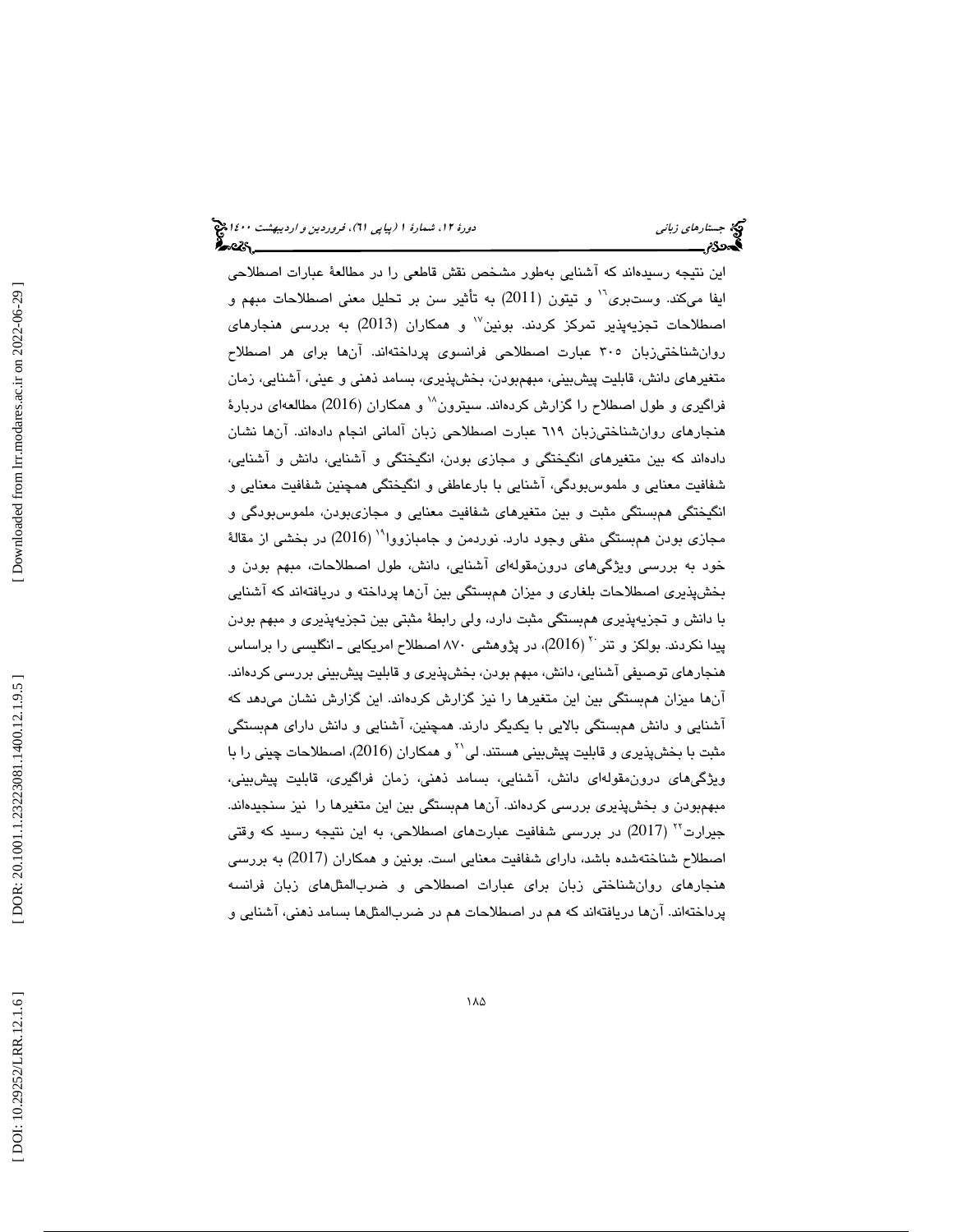حميرا *نياوراني و همكار ويشكل استخدام بين المركزي التورن درون مقولهاي ٥٠ عبارت...*. چ<mark>خ</mark><br>ال**محمد التورنم ويژگي التورنتي ويژگي التورنتي التورنتي ويژگي التورنتي ويژگي التورنتي ويژگي التورنتي التورنتي ال<br>التورنتي التورنتي وي** 

دانش همبستگي بالايي دارند.

### 3 . چارچوب نظري

 مدلهاي واژگاني و غيرواژگاني مختلفي به بررسي چگونگي پردازش عبارات اصطلاحي در طول فرايند درك پرداختهاند. طبق مدلهاي واژگاني (مانند مدل فرضية فهرست اصطلاحي و مدل بازنمود واژگاني)، عبارات اصطلاحي واژگان بلندي هستند كه يا همراه با ديگر واژگان ذهني در ذهن ذخيره ميشوند و يا فهرست جداگانهاي را تشكيل ميدهند ( ,Cutler & Swinny 1973 ,Bell & Bobrow; 1997(. در اين مدل بازيابي معني تحتاللفظي و مجازي به موازات هم انجام ميگيرد و در آخر معني مجازي سريعتر از معني تحتاللفظي بازيابي ميشود. بر اساس فرضية پيكربندي واژگاني كه از رويكردهاي جديد نسبت به درك اصطلاحات است (Pacciari & Tabossi, 1988 :Vespignani et al., 2006) اصطلاحات مانند ديگر بخشهاي (Cacciari & Tabossi, 1 بان كلمه به كلمه رمزگشايي ميشوند تا آنكه واژة كليدي و هدف شناسايي شود. طبق ز مدلهاي غيرواژگاني پردازش اصطلاحات تحت تأثير مجموعهاي از ويژگيهاي معناشناختي و درونمقولهاي است. تحقيقاتي در رابطه با چگونگي فرايند درك اصطلاحات در بزرگسالان Levorato et ) كودكان ،)Sprenger et al., 2006; Tabossi et al., 2009; Hillert, 2004 ) بيماران همچنين و ،)al., 2004; Caillis & Declerq, 20011; Caillis & Butcher, 2007 زبانپريش (2004 .,al et Papagno; 2006 .,al et Papagno(، انجام شده و نشان داده است كه اين فرايند تحت تأثير متغيرهاي مختلفي است. مهمترين اين ويژگيها عبارتاند از: آشنايي، دانش، مبهم بودن، شفافيت معنايي، مجازي بودن، انگيختگي، ملموسبودگي، بار عاطفي و اعتماد داشتن. چارچوب اين پژوهش بر اساس مدلهاي غيرواژگاني است. آشنايي بهمنزلة بسامد ذهني تعريف ميشود؛ يعني هر فرد چهقدر اصطلاحي را شنيده يا خوانده است ( & Libben Titone, 2008, p. 1106). دانش به اين مفهوم اشاره ميكند كه آيا هر فرد معنى درست Bulkes & Tanner, 2016; Citron et al., 2016; ) عبارت اصطلاحی را میداند يا نه در برخی پژوهش ها (Citron et al., 2016) از شركتكنندگان  $($ Nordman et al., 2014 خواسته شد تا معني هر اصطلاح را بنويسند، در حالي كه بقيه ( Bonin et al., 2013; Bulkes 2016 ,Tanner (& از مقياس ليكرت براي تعيين ميزان دانستن معني هر عبارت استفاده كردند.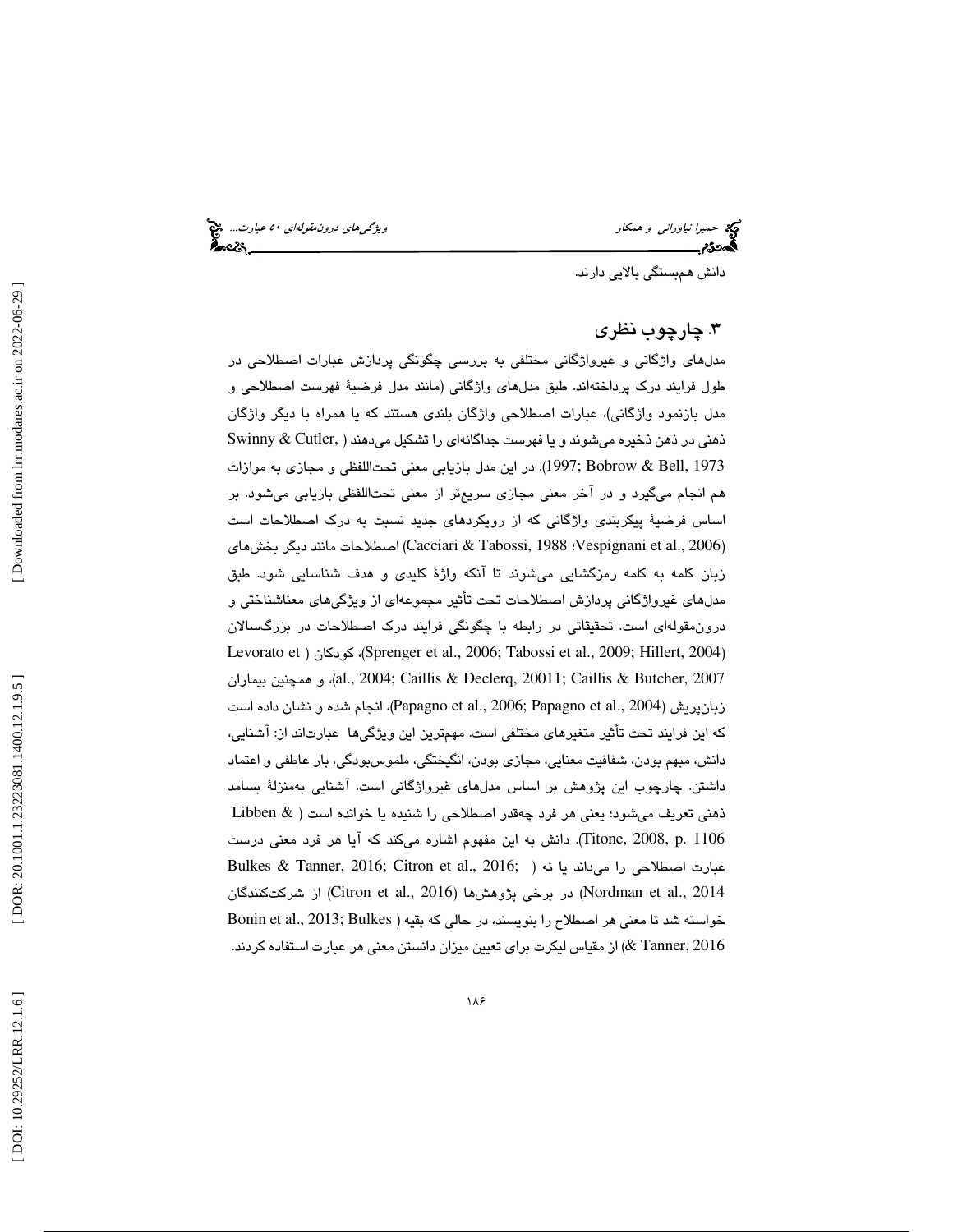### جستار*هاي زباني هي المرديبهشت 1400 ه*ورو 11، شمارة 1 (پياپي 71)، فر*وردين و ارديبهشت 14*00 هج ∳ેન્વ્દર્<sub>——</sub>

مبهم بودن به اين ويژگي اشاره ميكند كه عبارت اصطلاحي در ضمن داشتن معني مجازي، Caillies, 2009; Libben & Titone, 2008; Nordman et al., ) معنى تحتاللفظي هم دارد براي .)2014 ;Tabossi et al., 2011; Titone & connin, 1994; Citron et al., 2016 مثال، «لقمهٔ گندهتر از دهان برداشتن» هم معني تحتاللفظي و هم معني مجازي دارد. شفافيت معنايي (تجزيهپذيري) به اين ويژگي عبارتهاي اصطلاحي اشاره ميكند كه معناي مجازي عبارت را ميتوان از معني تحتاللفظي واژگان سازندهٔ آن استنباط كرد ( ;Bonin et al., 2013 .(Nordman & Jambazova, 2016; Citron et al., 2016; Bulkes & Tanner, 2016 براي مثال، معني «زير و رو كردن» را ميتوان از معني تك تك واژگان آن فهميد. برعكس عبارت اصطلاحي «تخم لق شكستن» از لحاظ معنايي تيره است. مجازي بودن به اين ويژگي عبارتهاي اصطلاحي اشاره ميكند كه اين عبارتها تا چه حد بهمنزلة يك مفهوم غير تحتاللفظي استنباط ميشوند (16, p. 95). Citron et al., 2016, p. 95). درواقع بعضي اصطلاحات كمتر از برخي ديگر مجازي هستند. براي مثال، در اصطلاح «چپ را از راست ندانستن» (به معني ناآگاهي) فعل ندانستن به طور تحتاللفظي به اين مفهوم اشاره ميكند و ممكن است نسبت به اصطلاحي كه معني فعل آن به طور كامل تغيير ميكند، كمتر مجازي درک شود (مانند اصطلاح «از دندهٔ چپ بلند شدن» به معني بد اخلاق بودن). درواقع، درجة ميزان مجازي بودن هر اصطلاح (يعني رابطة بين معناي تحتاللفظي و غير تحتاللفظي هر اصطلاح) متفاوت است. انگيختگي انگيزة بهكار رفتن برخي واژهها در تعداد زيادي از اصطلاحات سازوكار شناختي است كه حوزة دانش را بهمعناي اصطلاحي پيوند ميدهد. انواع این سازوکارها استعاره، مجاز و دانش متعارف هستند. برای مثال در اصطلاح «سگ به دهان خود بستن: فحاشی کردن»، از واژهٔ سگ استفاده شده است، زیرا سگ هنگام نگهبانی با خشونت به سمت متجاوزان حمله ميكند. همين ويژگي سگ سبب شده است در برخي اصطلاحات براي بيان خشونت و فحاشي از سگ استفاده ميشود (راسخ مهند و شمسالديني، ،1391 صص. ـ22 25). انگيختگي به ويژگي آن دسته از عبارتهاي اصطلاحي ميپردازد كه محرك (عنصري) براي فهم آنها وجود دارد، صرف نظر از اينكه بار عاطفي مثبت يا منفي .(Citron et al., 2016: 96 as cited in Barrtt & Russel, 1998) باشند داشته ملموسبودگي به ويژگي اصطلاحاتي اشاره ميكند كه معناي آنها به حالت يا حادثهاي اشاره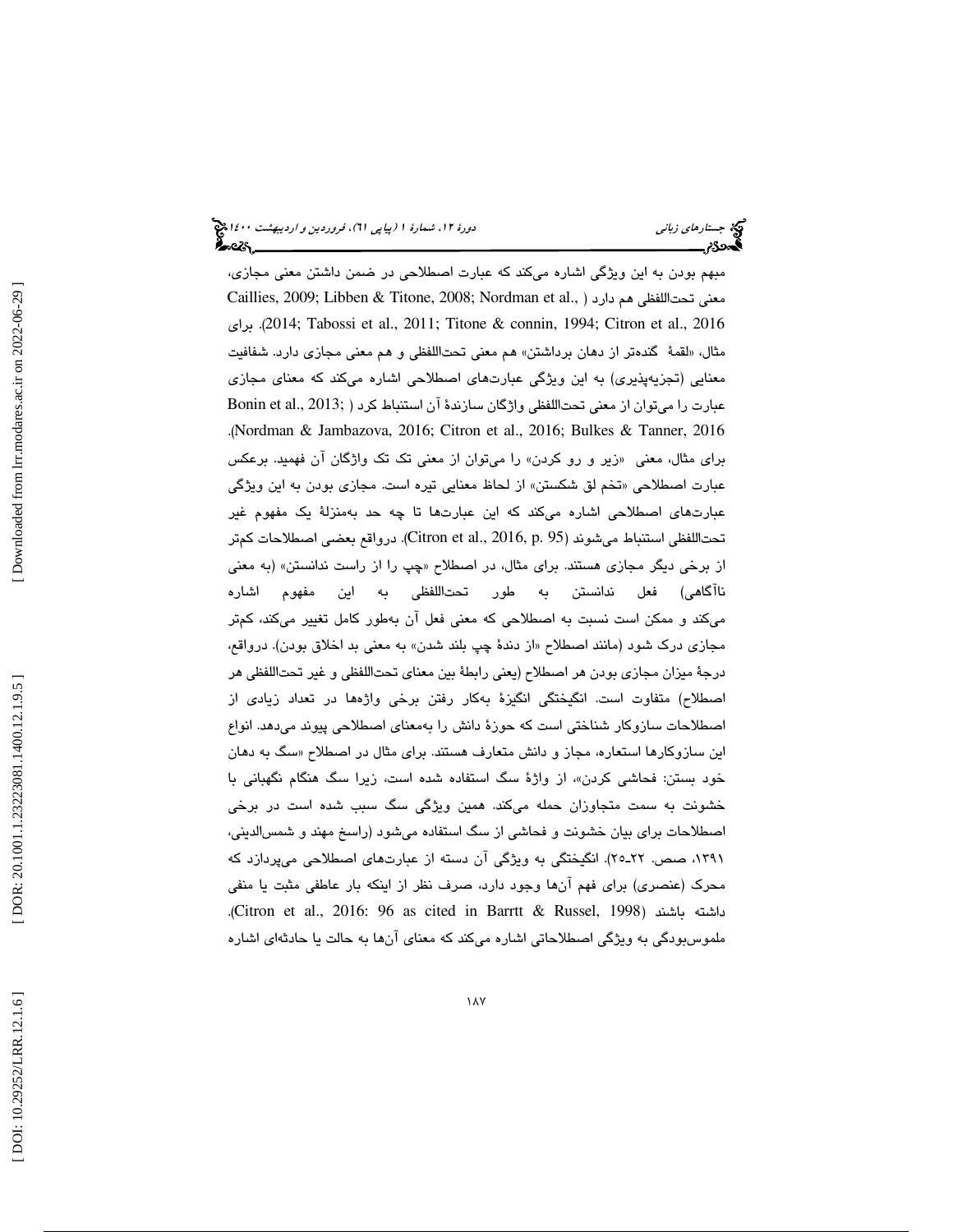ميكند كه ميتوان آن را با يك يا چند بُعد حسى تجربه كرد و انتزاعي نيست ( ..Citron et al 2007 ,Paivio in cited as 95 2016: (و با قابل تصوربودن فرق دارد. بررسي دو متغير ملموس بودگي و مجازي بودن براي اولين بار در پژوهش سيترون و همكاران (2016) انجام گرفته است. بار عاطفي به ويژگي داشتن معني مثبت، منفي يا خنثاي عبارتهاي اصطلاحي ويژگي اين بررسي .)Citron et al., 2016, p. 95 as citfd in Russel, 1980) ميپردازد براي عبارتهاي اصطلاحي نخستينبار در پژوهش سيترون و همكاران (2016)، انجام شده است. اعتماد داشتن به ميزان اعتمادداشتن فرد به دانستن معني درست اصطلاح ميپردازد. اين متغير با متغير دانش متفاوت است، زيرا ممكن است گويشوران نسبت به ندانستن معني اصطلاحي بهخصوص اصطلاحات كمآشنا خيلي اعتماد داشته باشند، ولي ضرورتاً پايايي .( Citron et al., 2016, p. 94) نيايد بهدست بالايي

گفتني است كه اصطلاح با ضربالمثل تفاوت دارد؛ ضربالمثلها نتيجة خرد جمعي مردم هستند (27 .p 1993, .,al et Benjafield(. فرق مهم ضربالمثل و عبارتهاي اصطلاحي در اين است كه ضربالمثلها در ضمن اينكه جملههاي كاملي هستند، معمولاً چه تحتاللفظي، چه مجازي حقيقتي را بيان ميكنند (Cacciari, 2014 ؛ Ferreti et al., 2007). با وجود اين، به گفتة نوردمن و همكاران(1562 .p 2013,(، ضربالمثل و اصطلاح بخشهايي از يك طيف يكسان از عبارتهاي ثابت و منجمد هستند. اصطلاح با استعاره نيز تفاوت دارد. صفوي (،1379 ص. 272) معتقد است كه استعاره انتخاب يك نشانة زبان به جاي نشانهاي ديگر بر حسب تشابه است. استعارهها، حتي منجمدترين آنها، معني منحصر به فرد استاندارد شدهاي ندارند و ميتوانند بسته به بافتي كه در آن قرار ميگيرند، معاني مختلفي را منتقل كنند. در حالي كه اصطلاحات (با وجود اينكه برخي از آنها ممكن است از استعاره گرفته شده باشند) داراي معناي منحصربهفردي هستند و تحتتأثير بافت قرار نميگيرند (19. Citron et al., 2016, p. 92). ( 201 .p 2002, (معتقد است كه اصطلاحات از نظام مفهومي ما نشئت ميگيرند. بر <sup>23</sup> ووكسس اين اساس خاستگاه و منشأ بسياري از عبارتهاي اصطلاحي در هنجارهاي زيستي، آيات قرآني، اعتقادات پيشينيان، تجربههاي حسي و بدنمند، آداب و رسوم مذهبي و اجتماعي، باورهاي عامه و اساطيري است.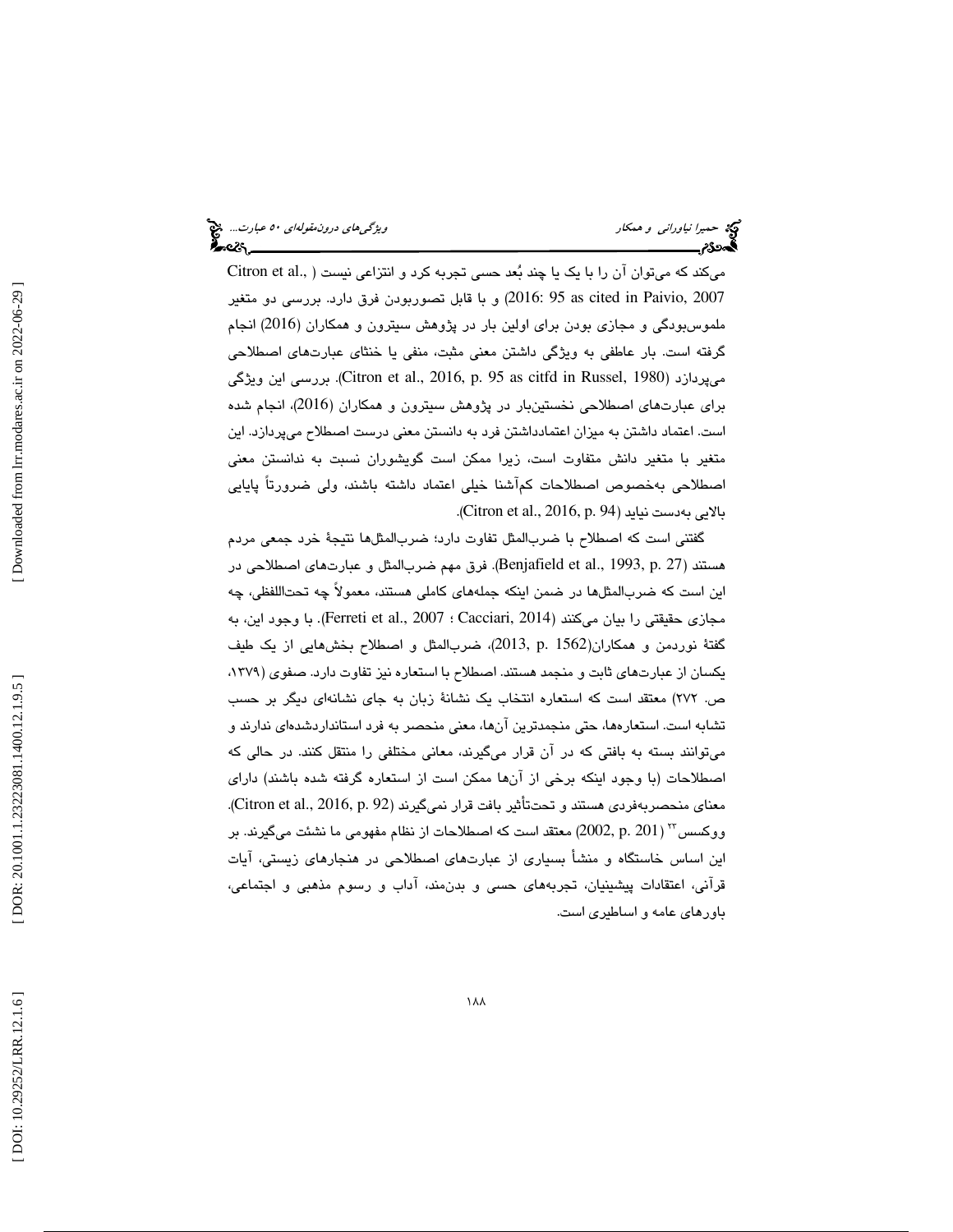### ۴. روش تحقيق

روش اين تحقيق از لحاظ معرفي عبارتهاي اصطلاحي و ويژگيهاي درونمقولهاي آنها توصيفي از نوع تحليل محتواست. علاوه بر اين، براي اندازهگيري ويژگيهاي درونمقولهاي اصطلاحات مورد بررسي از روش ميداني استفاده شده است كه در ادامه توضيح داده ميشود.

 دادههاي مورد مطالعة اين پژوهش تمام عبارات اصطلاحي موجود در دو كتاب فرهنگ كنايات (تأليف منصور ثروت، 1379) و فرهنگ كنايات سخن (به سرپرستي حسن انوري، 1390) است. حجم نمونة عبارتهاي اصطلاحي داراي اين ويژگيها هستند: يك گروه فعلي با يك يا چند ظرفيت، مانند شال و كلاه كردن / پنبه را از گوش درآوردن. بهشكل مصدري، مانند پوست و استخوان شدن (از آن جايي كه انتظار ارزيابي ويژگيهاي عبارتهاي اصطلاحي ميرفت، اين عبارتها بهشكل استاندارد، مصدري، ارائه شد). جامعة مورد تحقيق در بخش ميداني اين پژوهش شامل تمام دانشآموزان دختر مقطع متوسطه دبيرستان روشنگر در منطقة 2 است. حجم نمونه شامل 270 دانشآموز است كه با استفاده از روش نمونهگيري مبتني بر اعداد تصادفي انتخاب شد. جم عآوري اطلاعات از طريق ابزار پرسشنامه صورت پذيرفت. روش تكميل پرسشنامه، به شيوة مستقيم، يعني بدون دخالت پرسشگر انتخاب شد. پرسشنامهها در اختيار افراد با شرايطي كه ذكر شد، گذاشته شد و از آنان درخواست شد پس از خواندن راهنما به تكميل آنها بپردازند. براي تنظيم پرسشنامهها ابتدا تصميم گرفته شد مجموعهاي بالغ بر 50 عبارت اصطلاحي متداول در زبان فارسي استخراج شود. پژوهشگران بر حسب دانش زبانی و د ایـرة الـمعـا رفـی خود ٥٠ عبارت اصطلاحی رایج را انتخاب كردند. سپس اين عبارتها در قالب پرسشنامههاي جداگانه با دستورالعملهاي لازم تنظيم شد و در اختيار شركتكنندگان قرار گرفت. هشت پرسشنامة جدا براي ارزيابي ويژگيهاي درون- مقولهاي عبارت هاي اصطلاحي (شامل آشنايي، دانش، شفافيت معنايي، مجازي بودن، انگيختگي، ملموسبودگي، بار عاطفي و اعتماد داشتن) تنطيم شد. هر پرسشنامه شامل همة 50 عبارت اصطلاحي بود و در هر كدام از مقياس هفت درجهاي ليكرت براي ارزيابي استفاده شد. در ضمن در هر پرسشنامه تعريف مناسبي از هر متغير داده شده بود. پرسشنامهاي نيز براي اندازهگيري ميزان دانستن معني هر اصطلاح طراحي شد. به دليل طولاني بودن زمان پاسخگويي به پرسشنامة دانش، اين پرسشنامه به دو قسمت 25 تايي تقسيم شد و هر پرسشنامه در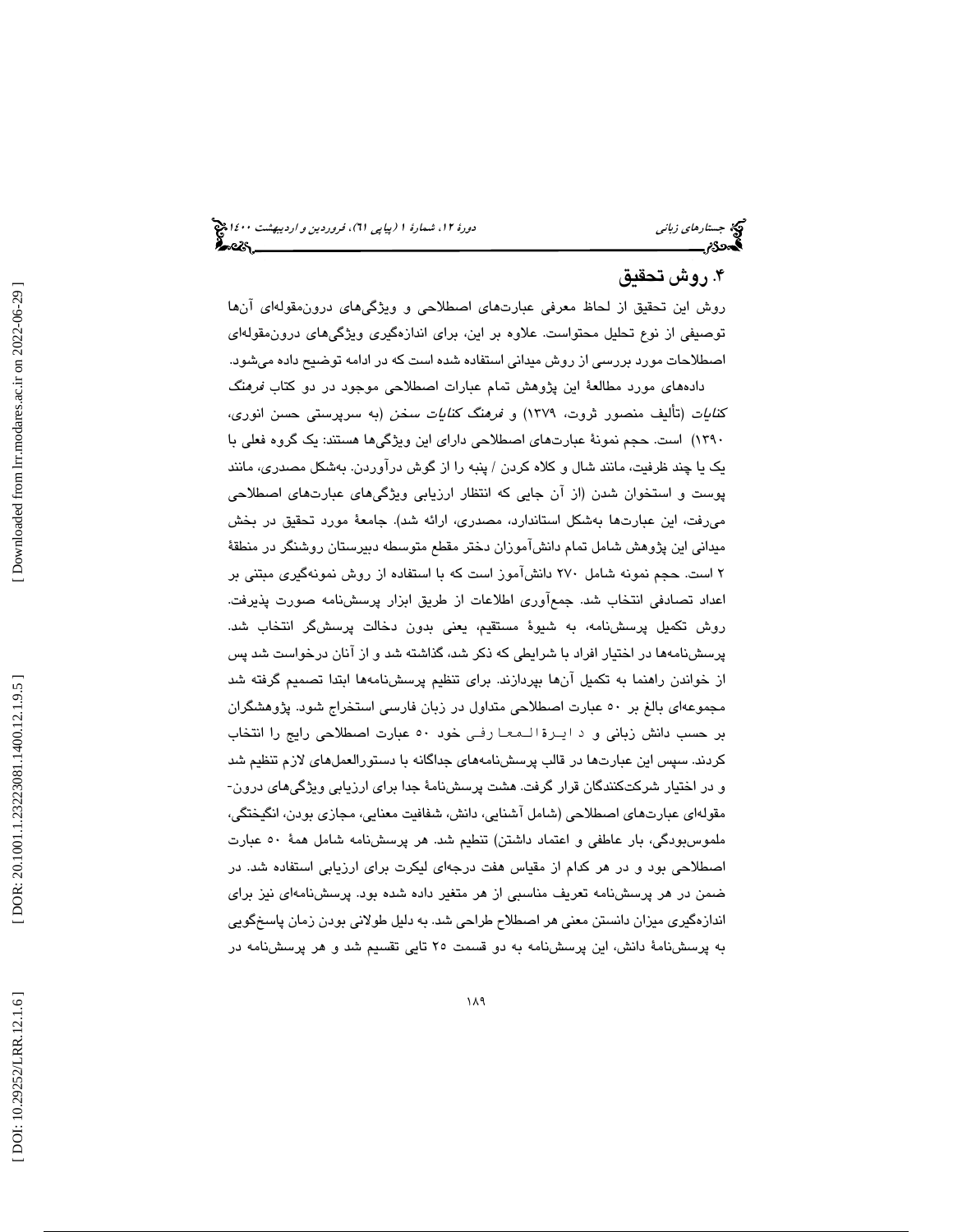اختيار يك نفر قرار گرفت. پرسشنامة اندازهگيري آشنايي بر روي پيوستاري از 1 (هرگز نشنيده و نخواندهام) تا 7 (اغلب شنيده و خواندهام) تنظيم شد. پرسشنامة اندازهگيري شفافيت معنايي بر روي پيوستاري از 1 (داراي شفافيت معنايي) تا 7 (از لحاظ معنايي تيره) تنظيم شد. پرسشنامة مجازي بودن بر روي پيوستاري از 1 (اصلاً مجازي نيست) تا 7 (خيلي مجازي است) تنظيم شد. پرسشنامة ملموسبودگي بر روي پيوستاري از 1 (كاملاً انتزاعي) تا 7 (كاملاً واقعي) تنظيم شد. پرسشنامهٔ بار عاطفي بر روي پيوستاري از ٣ـ (خيلي منفي) تا ٣+ (خيلي مثبت) تنظيم شد. پرسشنامة انگيختگي بر روي پيوستاري از 1 (اصلاً انگيخته نيست) تا 7 (خيلي انگيخته است) تنظيم شد. گفتني است كه براي تكميل پرسشنامههاي ذكرشده اگر دانشآموزان معني اصطلاحات را نميدانستند، توضيح داده ميشد. پرسشنامة اعتماد داشتن پرسششوندگان از دانستن معني يك اصطلاح بر روي پيوستاري از 1 (اصلاً معني آن را نميدانم) تا 7 (معني آن را بهخوبي ميدانم) تنظيم شد. پرسشنامة دانش با قرار دادن جاي خالي مقابل هر اصطلاح براي نوشتن معني آن تنظيم شد. در اين پژوهش از مقياس ليكرت هفت درجهاي براي ارزيابي پرسشنامهها استفاده شد و آمار توصيفي و همبستگي بين متغيرها با استفاده از نرمافزار اس. پي. اس. اس. استخراج شد.

| Tuble 1: Delected<br>renomatic expressions |                        |  |  |  |  |
|--------------------------------------------|------------------------|--|--|--|--|
| شماره                                      | اصطلاحات               |  |  |  |  |
|                                            | از دندۀ چپ بلند شدن    |  |  |  |  |
|                                            | آب از دست کسی نچکیدن   |  |  |  |  |
|                                            | آدم آب زیرکاهی بودن    |  |  |  |  |
| ٤                                          | انگشت به دهان ماندن    |  |  |  |  |
| ٥                                          | پنبه را از گوش درآوردن |  |  |  |  |
|                                            | شاخ و شانه كشيدن       |  |  |  |  |
| ٧                                          | بنای چیزی بر یخ کردن   |  |  |  |  |
| ٨                                          | بار خود را بستن        |  |  |  |  |
| ٩                                          | خود را به آب و آتش زدن |  |  |  |  |
| ١.                                         | ریگی به کفش داشتن      |  |  |  |  |
|                                            |                        |  |  |  |  |

جدول ۱: عبارات اصطلاحی انتخابشده **Table 1**: Selected idiomatic expressions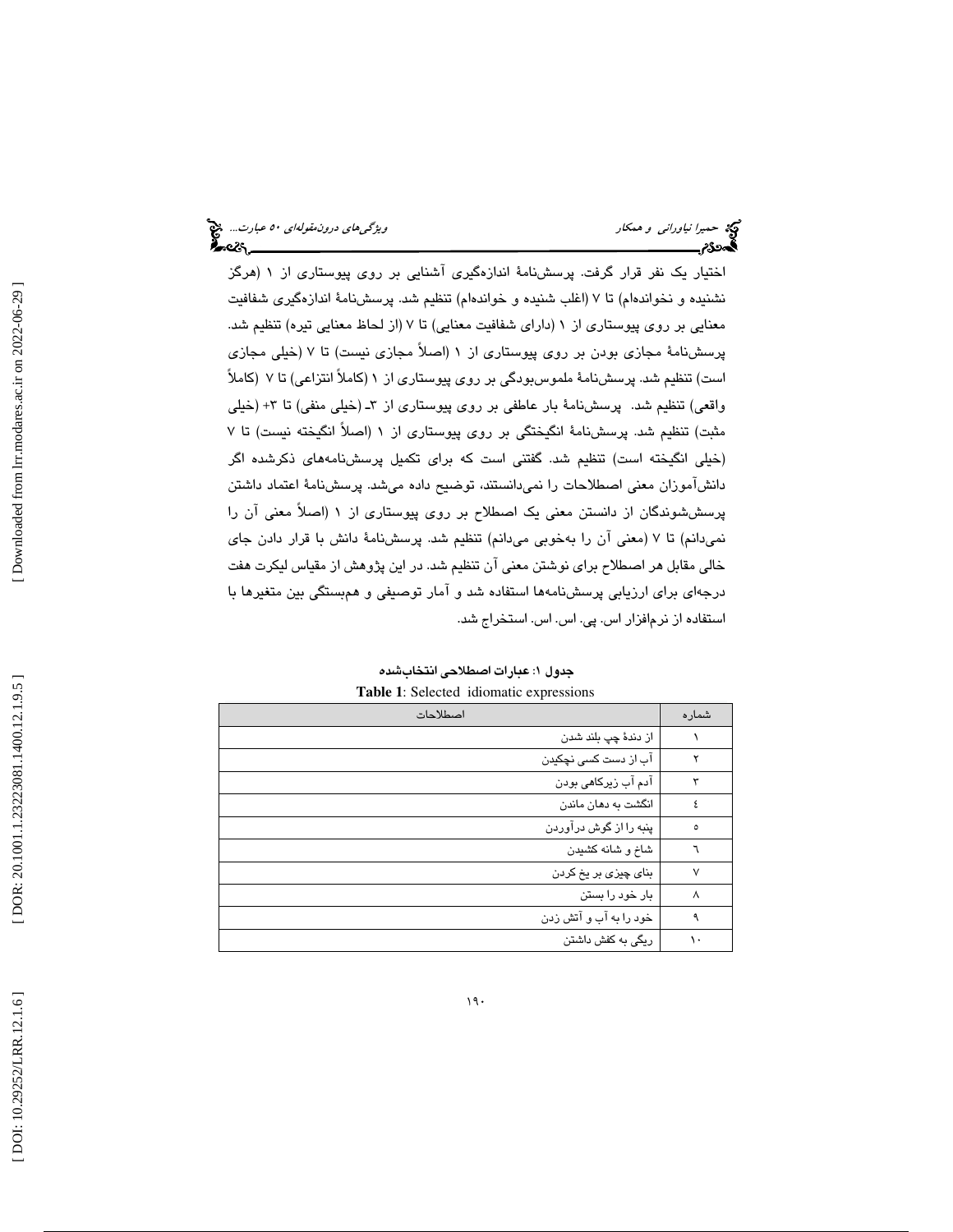| .<br>અપ્લે <u>.</u> |                                  | <b>لہور ہ</b> ے          |
|---------------------|----------------------------------|--------------------------|
| اصطلاحات            |                                  | شماره                    |
|                     | پای کسی در حنا بستن              | ۱۱                       |
|                     | پشت دست داغ کردن                 | ۱۲                       |
|                     | سر نخ را پیدا کردن               | ۱۳                       |
|                     | تخم لق شکستن                     | ١٤                       |
|                     | تیر به تاریکی انداختن            | ١٥                       |
|                     | تا بناگوش سرخ شدن                | ۱٦                       |
|                     | سر همه را شیره مالیدن            | ١٧                       |
|                     | دهان کسی بوی شیر دادن            | ۱۸                       |
|                     | دست همه در یک کاسه بودن          | ۱۹                       |
|                     | چپ را از راست ندانستن            | ٢٠                       |
|                     | چشم و گوش بسته بودن              | ۲۱                       |
|                     | چوب لاي چرخ گذاشتن               | ۲۲                       |
|                     | جانماز آب کشیدن                  | ۲۳                       |
|                     | شال و كلاه كردن                  | ٢٤                       |
|                     | پوست و استخوان شدن               | ۲٥                       |
|                     | خر داغ کردن                      | ٢٦                       |
|                     | مچ کسی را گرفتن                  | ۲٧                       |
|                     | خون خونش را خوردن                | ۲۸                       |
|                     | کسی را تر و خشک کردن             | ۲۹                       |
|                     | پا تو کفش دیگران کردن            | ٣٠                       |
|                     | دست به عصا راه رفتن              | ٣١                       |
|                     | نبض چیز <i>ی</i> را به دست گرفتن | ٣٢                       |
|                     | کاسه و کورْهها را سر کسی شکستن   | ٣٣                       |
|                     | رگ خواب کسی به دست آمدن          | ٣٤                       |
|                     | نان کسی را آجر کردن              | ٣٥                       |
|                     | این دست، آن دست کردن             | ٣٦                       |
|                     | زهر خود را ريختن                 | ٣٧                       |
|                     | لقمهٔ بزرگتر از دهان برداشتن     | ۳۸                       |
|                     | دل به دریا زدن                   | ٣٩                       |
|                     | سر به گریبان بردن                | $\mathbf{\epsilon}\cdot$ |

[Downloaded from lrr.modares.ac.ir on 2022-06-29]  [\[ DOI: 10.29252/LRR.12.1.6 \]](http://dx.doi.org/10.29252/LRR.12.1.6) [\[ DOR: 20.1001.1.23223081.1400.12.1.9.5](https://dorl.net/dor/20.1001.1.23223081.1400.12.1.9.5) ] [\[ Downloaded from lrr.modares.ac.ir on 20](https://lrr.modares.ac.ir/article-14-34252-fa.html)22-06-29 ]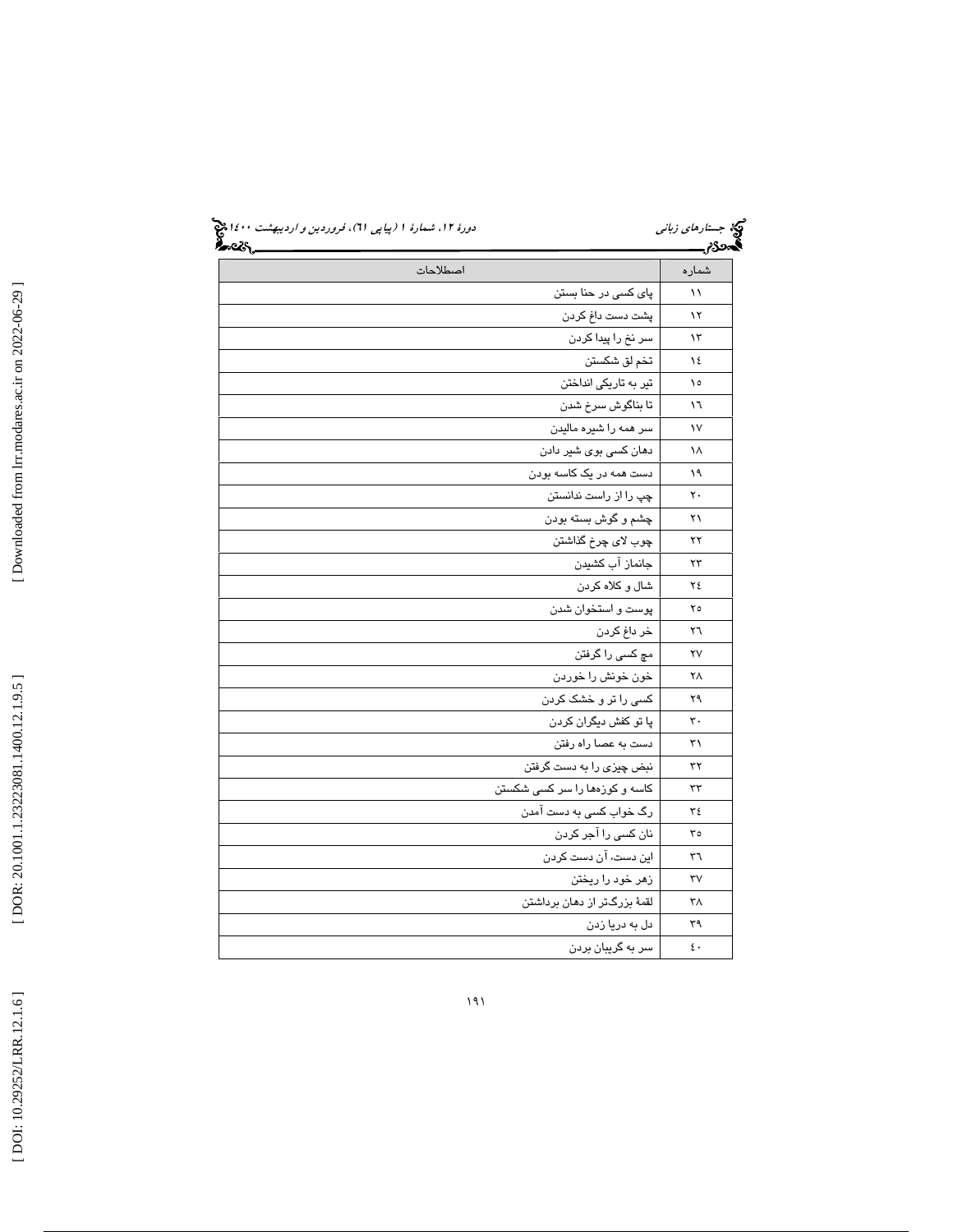| ویژگی های درون مقولهای ۵۰ عبارت<br>૰ટઽ |                           | کیا حم <i>یرا نیاورانی و همکار</i><br>تحمدي |  |  |
|----------------------------------------|---------------------------|---------------------------------------------|--|--|
| اصطلاحات                               |                           | شماره                                       |  |  |
|                                        | مغز خر خوردن              | ٤١                                          |  |  |
|                                        | زیر پا <i>ی</i> کسی نشستن | ٤٢                                          |  |  |
|                                        | شکم را صابون زدن          | ٤٣                                          |  |  |
|                                        | ضرب شست نشان دادن         | ٤٤                                          |  |  |
|                                        | قمر در عقرب بودن          | ه ٤                                         |  |  |
|                                        | کارد به استخوان رسیدن     | ٤٦                                          |  |  |
|                                        | كلاهش يشم نداشتن          | ٤٧                                          |  |  |
|                                        | لنگ انداختن پیش کسی       | ٤٨                                          |  |  |
|                                        | چند مردہ حلاج بودن        | ٤٩                                          |  |  |
|                                        | رشتهها را پنبه کردن       | $\circ$                                     |  |  |

### ۵. تجزيه و تحليل دادهها

تحليل دادهها بر اساس بررسي ويژگيهاي درونمقولهاي عبارتهاي اصطلاحي (شامل آشنايي، دانش، مبهم بودن، شفافيت معنايي، مجازي بودن، انگيختگي، ملموسبودگي، بار عاطفي و اعتماد داشتن) و رابطه و همبستگي بين اين متغيرها ارائه شده است. در اين مطالعه براي هر يك از 50 عبارت اصطلاحي نمرة كمترين، بيشترين، ميانگين و انحراف معيار هر يك از متغيرها بهدست آمد. گفتني است كه گويشوران بومي فارسيزبان تمام ارزيابيها را انجام دادند.

| انحراف                          | مىانگىن | بيشترين         | كمترين                  | تعداد         | متغىرها       |
|---------------------------------|---------|-----------------|-------------------------|---------------|---------------|
| استاندار د                      |         |                 |                         |               |               |
| 30.7                            | 0.55    | ٦.٨٠            | V.7V                    | $\circ \cdot$ | آشنایی        |
| $\lambda.5V$                    | 0.79    | $V \cdot \cdot$ | $\lambda$ . $\lambda$ . | $\circ \cdot$ | دانش          |
| $\mathcal{N}$ .                 | 0.1     | ٥٠.٦            | Y.o.                    | $\circ \cdot$ | مبهم بودن     |
| $\cdot$ $\cdot$                 | 2.11    | 7.5V            | Y.Y.                    | $\circ \cdot$ | شفافيت معنايي |
| .77                             | 2.7.    | ٥.VV            | <b>Y.VV</b>             | $\circ \cdot$ | مجازی بودن    |
| $\mathcal{N} \cdot \mathcal{E}$ | 0.05    | ٦.V٣            | Y.YY                    | $\circ \cdot$ | انگیختگی      |

جدول ۲: آمار توصيفی متغيرها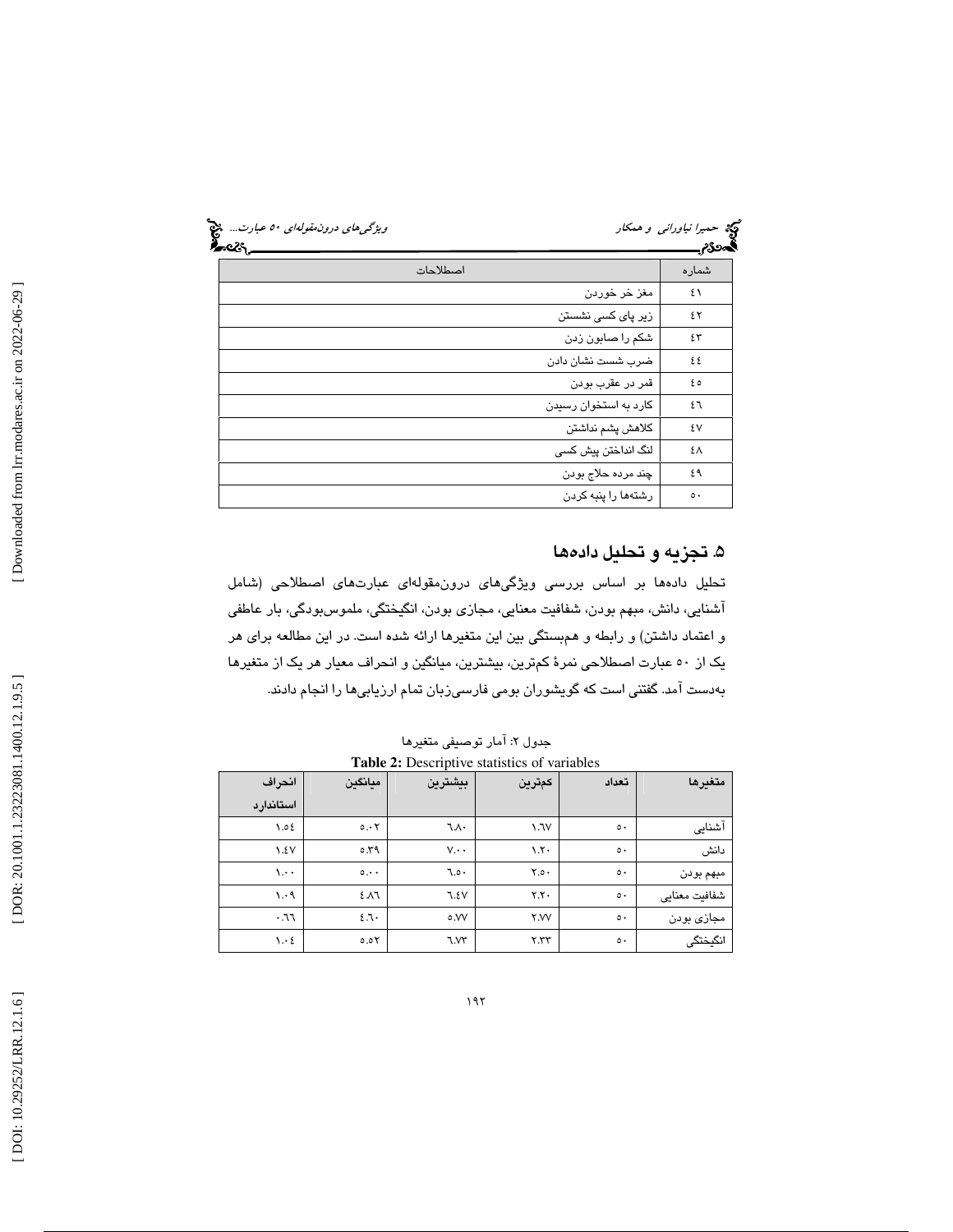جستار*هاي زباني هي المرديبهشت 1400 ه*ورو 11، شمارة 1 (پياپي 71)، فر*وردين و ارديبهشت 14*00 هج

| ,,۔۔۔۔<br>. |                       |                   |         |               |              |  |  |
|-------------|-----------------------|-------------------|---------|---------------|--------------|--|--|
| انحراف      | ميانكين               | بيشترين<br>كمترين |         | تعداد         | متغيرها      |  |  |
| استاندارد   |                       |                   |         |               |              |  |  |
| .97         | 2.79                  | ٦.٤٣              | ۰٦٠     | $\circ \cdot$ | ملموسبودگی   |  |  |
| 1.4         | $-\cdot \wedge \cdot$ | $1.9 -$           | $-Y.YY$ | $\circ \cdot$ | بار عاطفی    |  |  |
| ۲.۲٥        | 0.00                  | ٦.٩٣              | Y.YY    | $\circ \cdot$ | اعتماد داشتن |  |  |

### 1ـ5 . آشنايي، دانش و اعتماد داشتن

آشنايي: عبارات اصطلاحي بناي چيزي بر يخ كردن كمترين ميزان آشنايي (ميانگين 1.66 و انحراف معيار 1.26) و لقمة بزرگتر از دهان برداشتن بيشترين ميزان آشنايي (ميانگين 6.80 و انحراف معيار 0.48) را كسب كردند. آمار نشان ميدهد كه عبارتهاي اصطلاحي بر روي طيفي از آشنا تا ناآشنا ارزيابي شدهاند. ميانگين كل پيكره براي متغير آشنايي5.02 (انحراف معيار 1.54) نشان ميدهد كه اصطلاحات انتخابشده، پربسامد بودهاند. دانش: از دندة چپ بلند شدن، دهان كسي بوي شير دادن و سر همه شيره ماليدن عبارتهاي اصطلاحياي هستند كه بيشترين ميزان دانش را دارند (ميانگين 7 و انحراف معيار 0.00). كمترين ميزان دانستن معني مربوط به اصطلاح تخم لق شكستن (ميانگين 1.20و انحراف معيار 1.09) است. ميانگين كل پيكره براي متغير دانش 5.39 (انحراف معيار 1.47) بيانگر اين مطلب است كه عبارتهاي اصطلاحي شناختهشده و آشنا انتخاب شده است. همچنين نتيجه نشان ميدهد كه دانش يكي از ويژگيهاي درونمقولهاي است و پيكره ميتواند محدودهاي از كمترين تا بيشترين ميزان اين ویژگی را ارائه دهد. ا**عتماد داشتن**: پا تو كفش دیگران كردن اصطلاحی است كه بیشترین ميزان اعتماد داشتن را دارد (ميانگين 6.93 و انحراف معيار 0.25). كمترين ميزان اعتماد مربوط به اصطلاح تخم لق شكستن (ميانگين 2.33 و انحراف معيار 2.01) است. ميانگين كل پيكره براي متغير اعتماد داشتن 5.55 (انحراف معيار 1.25) نتيجة متغير دانش را يادآوري ميكند كه عبارات انتخابشده مهجور و نادر نبودهاند.

### 2ـ5 . شفافيت معنايي، انگيختگي و بار عاطفي

شفافيت معنايي: كمترين ميانگين اين متغير از 2.20 (انحراف معيار 1.73) (خر داغ كردن) تا بيشترين ميانگين 6.46 (انحراف معيار 0.77) (مغز خر خوردن) در نوسان بود. راسخ مهند و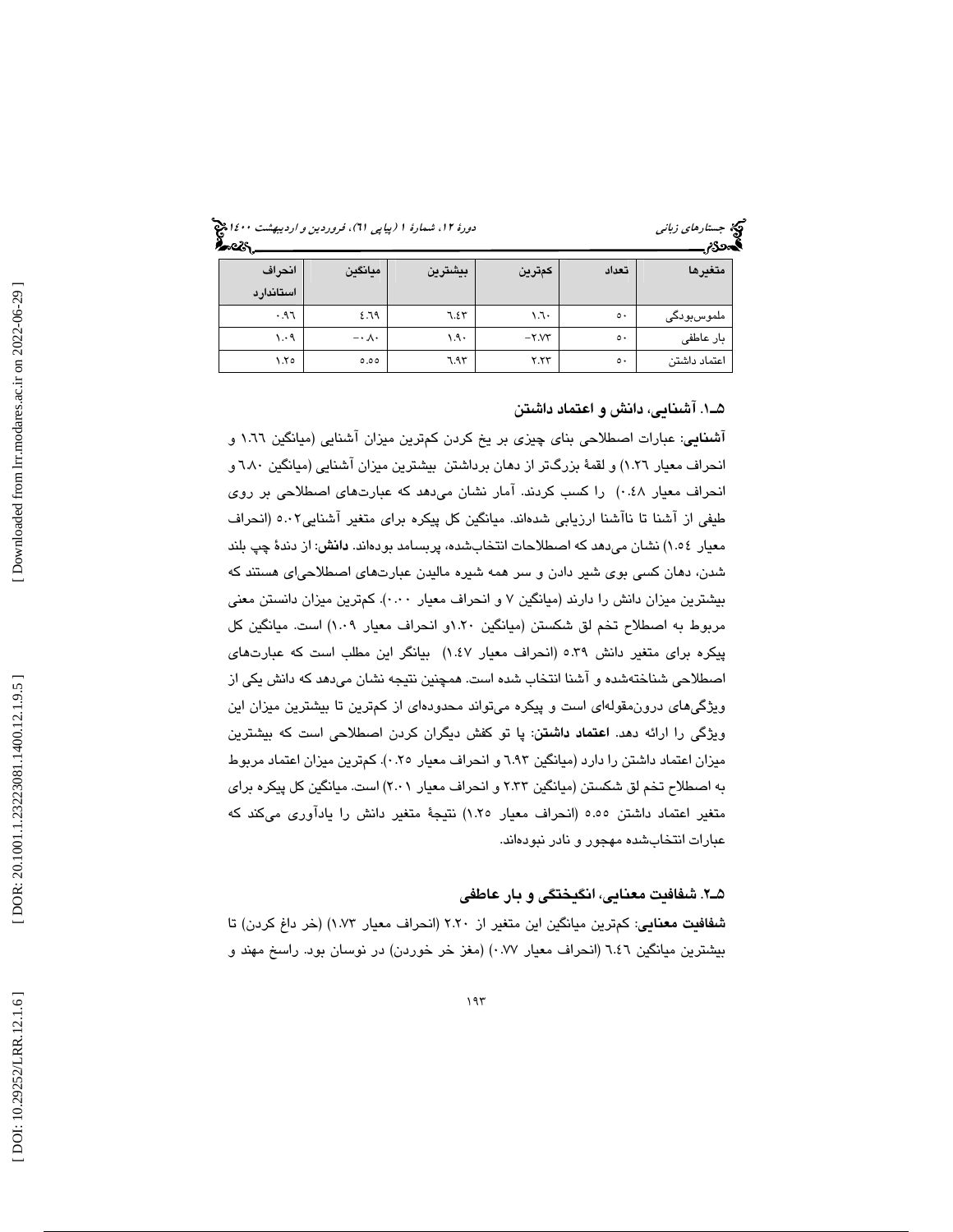شمسالديني (1391) هم اصطلاحات بخشپذير و هم اصطلاحات انگيخته را بهلحاظ معنايي شفاف ميدانند؛ يعني مي توان معني آنها را به طور كلي حدس زد. نتيجة ذكرشده اين ادعا را تأييد ميكند. ولي يافتههاي پژوهش آنان نشان داد كه تعداد اصطلاحات شفاف بسيار بيشتر از اصطلاحات تيره است، در صورتي كه ميانگين كل بهدست آمده در اين پژوهش 4.86 (انحراف معيار 1.09) است. انگيختگي: دادههاي پژوهش نشان داده است كه عبارات اصطلاحي داراي محدودهاي از بيشترين انگيختگي در عبارت شال و كلاه كردن (ميانگين 6.33 و انحراف معيار 0.71) تا كمترين انگيختگي در عبارت تخم لق شكستن (ميانگين 2.33 و انحراف معيار 1.93) هستند. ميانگين كل اين پيكره براي متغير انگيختگي 5.52 (انحراف معيار 1.04) نشان ميدهد كه بسياري از عبارتهاي اصطلاحي انگيخته هستند. **بار عاطفي**: بيشترين نمرهٔ بار عاطفي منفي مربوط به عبارت اصطلاحي «آدم آب زير كاهي بودن» (ميانگين ٢.٣٦- و انحراف معيار ٩٦.٠) است و كمترين نمرة بار عاطفي منفي در عبارت تير به تاريكي انداختن (ميانگين 0.06 و - انحراف معيار 1.36) بهدست آمده است. بار عاطفي مثبت از محدودة ميانگين 1.40 (انحراف معيار ١.٤٠) در عبارت اصطلاحي «چند مرده حلاج بودن»، تا ميانگين ٠.١٦ (انحراف معيار خود را به آب و آتش زدن» متغير است. ميانگين صفر كه نشاندهندة بار 1.74) در عبارت « عاطفي خنثي است، براي هيچ عبارتي بهدست نيامد. ميانگين كل پيكره براي اين متغير ٠٨٠ --(انحراف معيار 1.90) است كه نشان ميدهد بيشتر اصطلاحات داراي بار منفي هستند.

### 3ـ5 . مبهم بودن، مجازي بودن و ملموسبودگي

مبهم بودن: بنالر دادههاي پژوهش انگشت به دهان ماندن (ميانگين 6.50 و انحراف معيار 1.54) مبهمترين و تخم لق شكستن (ميانگين 2.50 و انحراف معيار 1.97) نامبهمترين عبارتهاي اصطلاحي هستند. پژوهشي در فارسي در دسترس نيست تا نتيجة اين پژوهش با آن مقايسه شود. ميانگين كل پيكره براي اين متغير 5.00 (انحراف معيار 1.00 ) است كه مبهم ارزيابي شدن تعداد بيشتري از اصطلاحات را نشان ميدهد. مجازي بودن: عبارت اصطلاحي آدم آب زير كاهي بودن بيشترين درجة مجازي بودن (ميانگين 5.76 و انحراف معيار 1.33) و چپ را از راست ندانستن كمترين درجة مجازي بودن (ميانگين 2.76 و انحراف معيار 2.01) را كسب كردند. ميانگين كل اين متغير 4.60 (انحراف معيار 0.66) است كه نشان ميدهد اصطلاحات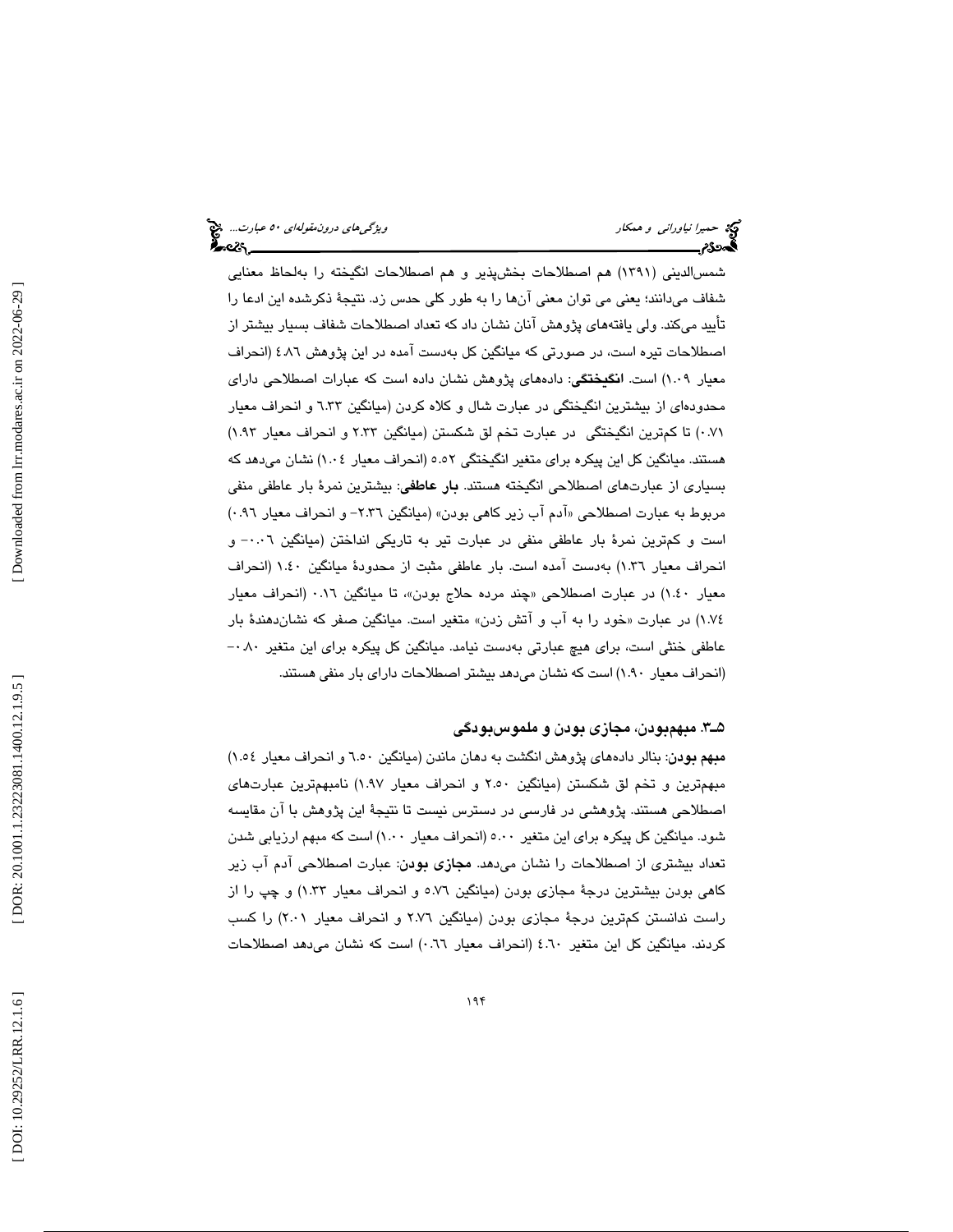# د*ورهٔ ۱۲، شمارهٔ ۱ (پياپي ۲۱)، فروردين و ارديبهشت ۱٤۰۰ پ*ي<mark>خ</mark><br>**گفت: مس**مو

بهطور تقريبي مجازي ارزيابي شدهاند. ملموسبودگي: عبارت اصطلاحي شال و كلاه كردن (ميانگين 6.43 و انحراف معيار 0.89) بيشترين ميزان درجة ملموسبودگي را دارد و عبارت اصطلاحي خر داغ كردن (ميانگين 1.60 و انحراف معيار 1.25) كمترين ميزان درجة ملموسبودگي را به خود اختصاص داده است. ميانگين اين متغير 4.69 (انحراف معيار 0.96) است كه ميتوان گفت اصطلاحات بهطور ملايمي ملموس ارزيابي شدهاند.

### -4 5 . تحليل پايايي

جب جستار*های زبانی*<br>دوره دوره مس

پايايي پژوهش بر اساس آلفاي كرونباخ انجام پذيرفت. طبق جدول ۳، پژوهش پايايي بالايي براي هر متغير دارد.

### جدول ۳: پايايى متغيرها **Table 3**: Reliability of variables

| آلفاى كرونباخ     | متغيرها       |
|-------------------|---------------|
| .95               | آشنایی        |
| $\cdot \Lambda r$ | دانش          |
| ۰۹۱.              | مبهم بودن     |
| .95               | شفافيت معنايي |
| .91               | مجازي بودن    |
| $\cdot \lambda$ ٩ | انگیختگی      |
| .91               | ملموسبودگی    |
| $\cdot \Lambda r$ | بار عاطفى     |
| .95               | اعتماد داشتن  |

### 5ـ5 . همبستگي بين متغيرها

 همبستگي بين متغيرها با استفاده از ضريب همبستگي پيرسون محاسبه شد. جدول 4 همبستگي بين متغيرها را نشان ميدهد.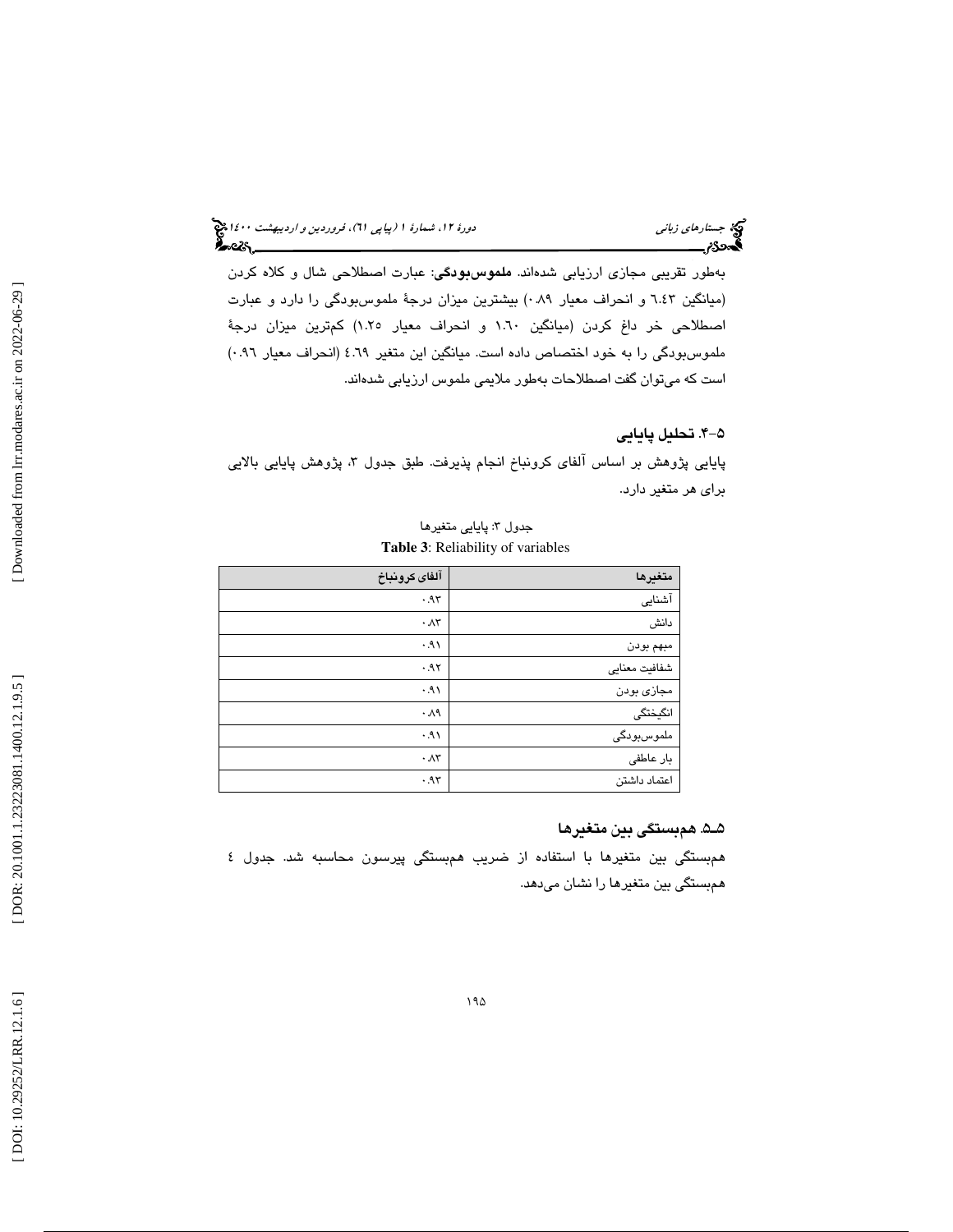| ویژگ <sub>ی</sub> های دروزمق <i>ولهای ۵۰ عبارت</i> چ <mark>خ</mark><br>مستقل کرده |                             | حمیرا نیاورانی و همکار |
|-----------------------------------------------------------------------------------|-----------------------------|------------------------|
|                                                                                   |                             | 2S.                    |
|                                                                                   | جدول ٤: همبستگی بین متغیرها |                        |

**Table 4**: Correlation between variables

| دانش      | اعتماد | مبهم |            | ملموس بودگی بار                                                                                                                                                                                                                                                                                                   | مجازی انگیختگی                                                                                                                |          |                                | متغيرها آشنايى شفافيت        |          |
|-----------|--------|------|------------|-------------------------------------------------------------------------------------------------------------------------------------------------------------------------------------------------------------------------------------------------------------------------------------------------------------------|-------------------------------------------------------------------------------------------------------------------------------|----------|--------------------------------|------------------------------|----------|
|           | داشتن  |      | عاطفي بودن |                                                                                                                                                                                                                                                                                                                   |                                                                                                                               | بودن     | معنايى                         |                              |          |
|           |        |      |            |                                                                                                                                                                                                                                                                                                                   |                                                                                                                               |          |                                | $\mathcal{N}$                | آشنایی   |
|           |        |      |            |                                                                                                                                                                                                                                                                                                                   |                                                                                                                               |          |                                |                              |          |
|           |        |      |            |                                                                                                                                                                                                                                                                                                                   |                                                                                                                               |          | $\mathcal{N}$                  | $- \cdot 79$ $*$             | شفافيت   |
|           |        |      |            |                                                                                                                                                                                                                                                                                                                   |                                                                                                                               |          |                                |                              | معنايى   |
|           |        |      |            |                                                                                                                                                                                                                                                                                                                   |                                                                                                                               | $\Delta$ |                                | مجازی<br>۰.۰۹ م              |          |
|           |        |      |            |                                                                                                                                                                                                                                                                                                                   |                                                                                                                               |          |                                |                              | بودن     |
|           |        |      |            |                                                                                                                                                                                                                                                                                                                   |                                                                                                                               |          | $\lambda$ $\uparrow$ $\lambda$ | $-\cdot\cdot\cdot\mathsf{Y}$ | انگیختگی |
|           |        |      |            | $\lambda$                                                                                                                                                                                                                                                                                                         | $\cdot$ $\wedge$ $\vee$ $\cdot$ $\wedge$ $\wedge$ $\cdot$ $\wedge$ $\cdot$ $\wedge$ $\cdot$ $\wedge$ $\cdot$ $\wedge$ $\cdot$ |          |                                |                              | ملموس    |
|           |        |      |            |                                                                                                                                                                                                                                                                                                                   |                                                                                                                               |          |                                |                              | بودگی    |
|           |        |      | $\sqrt{2}$ | $\cdot$ .11 $- \cdot$ .70 $- \cdot$ .17 $- \cdot$ .11 $\cdot$ .77                                                                                                                                                                                                                                                 |                                                                                                                               |          |                                |                              | بار      |
|           |        |      |            |                                                                                                                                                                                                                                                                                                                   |                                                                                                                               |          |                                |                              | عاطفى    |
|           |        |      |            | $\mathcal{N}$ and $\mathcal{N}$ and $\mathcal{N}$ and $\mathcal{N}$ and $\mathcal{N}$ and $\mathcal{N}$ and $\mathcal{N}$ and $\mathcal{N}$ and $\mathcal{N}$ and $\mathcal{N}$ and $\mathcal{N}$ and $\mathcal{N}$ and $\mathcal{N}$ and $\mathcal{N}$ and $\mathcal{N}$ and $\mathcal{N}$ and $\mathcal{N}$ and |                                                                                                                               |          |                                |                              | مبهم     |
|           |        |      |            |                                                                                                                                                                                                                                                                                                                   |                                                                                                                               |          |                                |                              | بودن     |
|           |        |      |            |                                                                                                                                                                                                                                                                                                                   |                                                                                                                               |          |                                |                              | اعتماد   |
|           |        |      |            |                                                                                                                                                                                                                                                                                                                   |                                                                                                                               |          |                                |                              | داشتن    |
| $\lambda$ |        |      |            |                                                                                                                                                                                                                                                                                                                   |                                                                                                                               |          |                                |                              | دانش     |

طبق دادههاي جدول بين آشنايي و شفافيت معنايي همبستگي منفي با سطح معناداري 0.05 وجود دارد كه نشان ميدهد افزايش هر كدام از اين دو متغير (آشنايي و شفافيت معنايي) در رابطه با كاهش متغير ديگر است. بين متغير ملموسبودگي و شفافيت معنايي همبستگي مثبت با سطح معناداري 0.01 ديده ميشود كه بيانگر جهت تغييرات يكسان در دو متغير است. درواقع، افزايش يا كاهش متغير ملموسبودگي در رابطه با افزايش يا كاهش متغير شفافيت معنايي است. همچنين بين دانش با شفافيت معنايي و اعتماد داشتن همبستگي منفي با سطح معناداري 0.01 وجود دارد.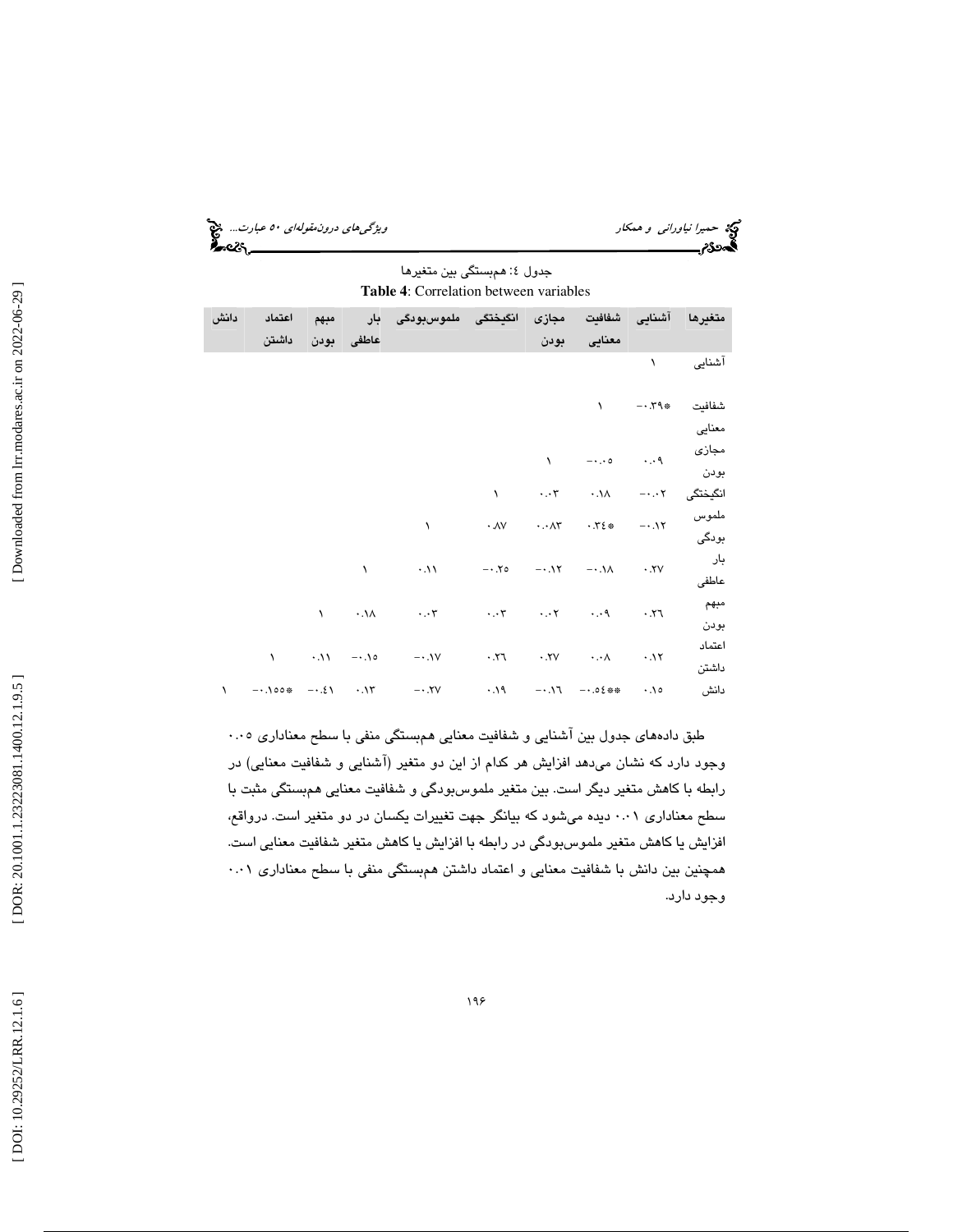### ۶. نتيجه

هدف از تدوين مقالة حاضر ارائة توصيفي از ويژگيهاي درون مقولهاي عبارتهاي اصطلاحي زبان فارسي و تعيين رابطه و همبستگي بين آنهاست. دادههاي پژوهش نشان ميدهد كه عبارتهاي اصطلاحي مورد مطالعه داراي ويژگيهاي درونمقوله اي آشنايي، دانش، مبهم بودن، شفافيت معنايي، مجازي بودن، انگيختگي، ملموسبودگي، بار عاطفي و اعتماد داشتن هستند (بررسي اين ويژگي ها در عبارات اصطلاحي براي اولينبار در اين پژوهش مورد مطالعه قرار گرفت). تحليلهاي آماري نشان ميدهد كه عبارات اصطلاحي زبان فارسي نيز مقولات همگن و يكپارچهاي نيستند و داراي وجوه مختلفاند. همچنين ميتوان آنها را بر روي پيوستاري كه يك قطب آن يكي از ويژ گيهاي درونمقولهاي و قطب ديگر تقابل همان ويژگي درونمقولهاي است، طبقهبندي كرد. تقابلهاي دوگانة بهدست آمده از اين پژوهش عبارتاند از: آشنا/ ناآشنا، دانستن معني/ ندانستن معني، مبهم/ نامبهم، شفاف/ تيره، مجازي/ غيرمجازي، انگيخته/ غيرانگيخته، ملموس/ ناملموس، بار عاطفي مثبت/ بار عاطفي منفي و اعتماد داشتن/ اعتمادنداشتن. نتايج حاصل از پژوهش حاضر از لحاظ اعمال متغيرهاي ذكرشده بر عبارتهاي اصطلاحي درنظر گرفتهشده همسو با مطالعاتي است كه بر عبارتهاي اصطلاحي در زبانهاي Abel, 2003; Bulkes & Tanner, 2016; Cronk et al., 1993; ) امريكايي ـ انگليسي ،(Citron et al., 2016) آلماني ،)Libben & Titone, 2008; Nordman et al., 2014 Nordman & ) بلغاري ،)Li et al., 2016) چيني ،)Tabossi et al., 2011) ايتاليايي 2016 ,Jambazova (و فرانسوي (2017 ;2013 .,al et Bonin (انجام گرفته است. بررسي میانگینهای مربوط به متغیر آشنایی و دانش (نک: جدول ۲) در این پژوهش نشان میدهد كه عبارتهاي اصطلاحي انتخابشده، پربسامد و آشنا بودهاند و اين در نمرة پايايي متغيرهاي ديگر (جدول ۲) تأثيرگذار بوده است. دامنهٔ گستردهٔ متغير دانش همچنين بيانگر اين مطلب است كه دانش شركتكنندگان نسبت به عبارتهاي اصطلاحي، بسيار متفاوت است. طبق آمار عبارتهاي اصطلاحي بيشتر مبهم و انگيخته ارزيابي شدهاند. اين نتيجه مؤيد اين مطلب است كه توليد عبارتهاي اصطلاحي زبان فارسي صرفاَ زباني نيست و نظام مفهومي و سازوكارهاي شناختي و شباهت هستيشناختي ميان دو حوزة مبدأ و مقصد در توليد آنها دخيلاند. منفيبودن ميانگين بار عاطفي عبارتهاي اصطلاحي بيانگر بالا بودن نسبي موردها با بار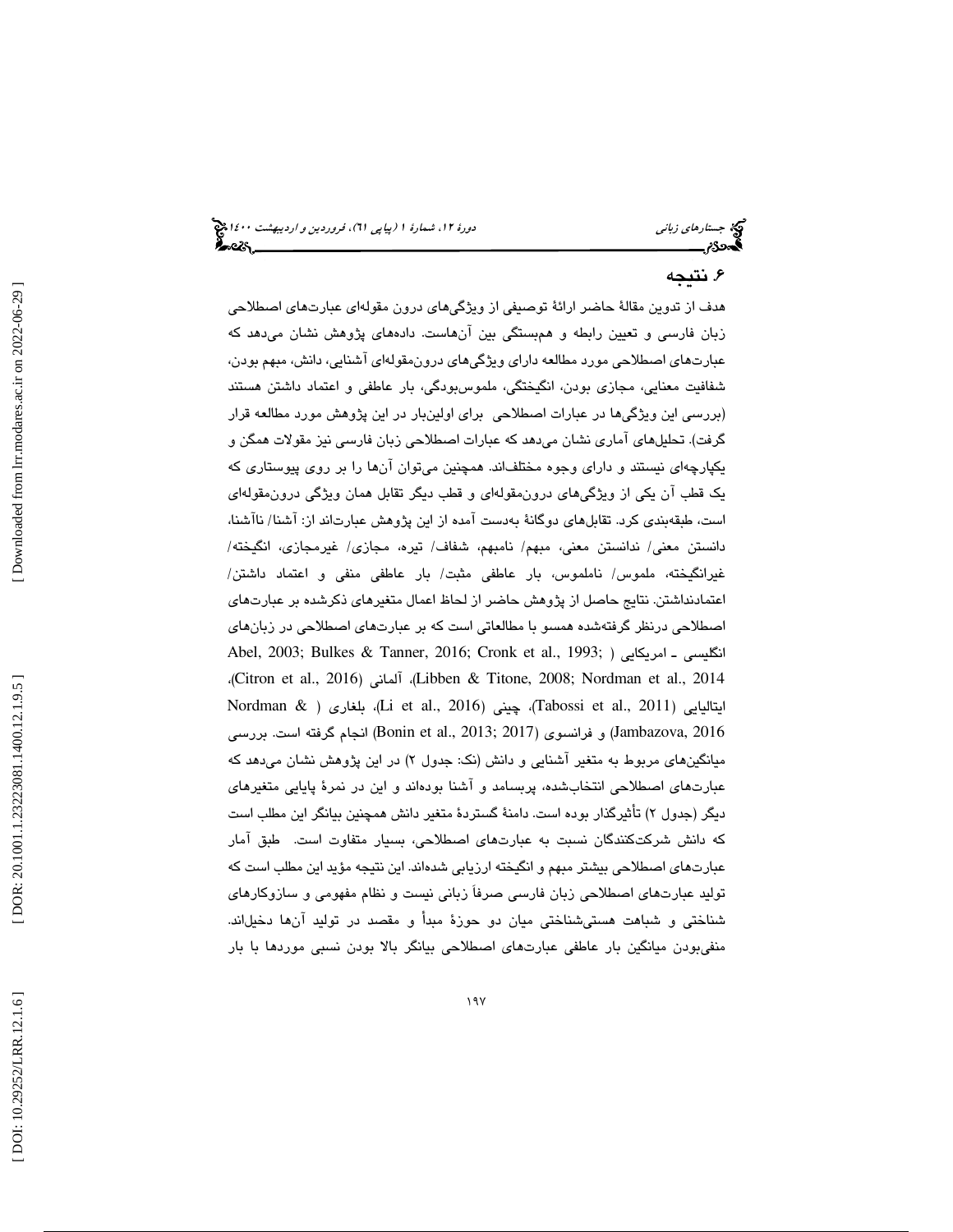عاطفي منفي نسبت به بار عاطفي مثبت است. اين نتيجه نشان ميدهد توليد عبارتهاي اصطلاحي با بار عاطفي منفي بيشتر است، زيرا مردم ترجيح ميدهند به جاي استفادة تحتاللفظي از واژه اي با بار منفي از زبان مجازي براي انتقال مفهوم منفي استفاده كنند. اين نتيجه، پژوهش عرفانيان قونسولي و همكاران (،1391 ص. 29) را تأييد ميكند كه گويشوران با اهداف ناراحت نشدن طرف مقابل و احترام به او، مؤدب بودن و نشان دادن سطح شعور از زبان مجازي استفاده ميكنند. طبق مدلهاي غيرواژگاني، متغيرهاي متفاوتي در فرايند پردازش و درك عبارات اصطلاحي دخالت دارد، ازجمله ملموسبودگي و مجازي بودن. شركتكنندگان نيز پيوستاري از عبارتهاي اصطلاحي با اين ويژگيها را ارزيابي كردند. آمار شيب ملايمي از ميزان ويژگي مجازي بودن عبارتهاي اصطلاحي مورد مطالعه را نشان داده است. ميتوان چنين گفت كه تقريباً بين معني تحتاللفظي و غير تحتاللفظي عبارات رابطة كمتري وجود دارد. همچنين، شيب ملايم ويژگي ملموسبودگي عبارتهاي اصطلاحي در اين پيكره بيانگر اين موضوع است كه مفهوم اين عبارات تا حدودي به موارد و حوادث غيرانتزاعي اشاره مي كند. پائيويو (2007) معتقد است كه گاهي متغير ملموسبودگي با قابل تصور بودن اشتباه گرفته ميشود. درواقع، برخي مفاهيم انتزاعي قابل تصور هستند. دربارة ميانگين 4.69 براي متغير ملموسبودگي، ميتوان گفت كه اين متغير تا حدودي بر اساس قابل تصور بودن سنجيده شده است. مقايسة نتيجة ميزان اعتماد داشتن و دانش نشان ميدهد كه اين دو متغير متفاوتاند و لزوماَ كسي كه فكر مي كند معني درست اصطلاحي را ميداند، اين طور نيست كه معني مورد نظرش صحيح باشد. همچنين، متغير دانش بايد از طريق تعريف كردن ارزيابي شود.

در بررسي تعيين رابطه و همبستگي بين ويژگيهاي درونمقولهاي عبارات اصطلاحي در نظرگرفتهشده، نتايج نشان داد كه بين آشنايي و شفافيت معنايي همبستگي منفي با سطح معناداري ۰.۰وجود دارد (2016 .Gabossi et al., 2011; Citron et al وt Citron; ميتوان گفت كه اين نتيجه بازتابكنندة اين واقعيت است كه معني اصطلاحات آشنا در حافظة معنايي ذخيره ميشود و بدون توجه به رابطة واژگان تشكيلدهنده و تفسير مجازي هر عبارت اصطلاحي، Bonin et al., 2013; libben & Titon, 2008; Tiyon & Connine, ) ميشود بازيابي 1994). همبستگي مثبت بين متغير شفافيت معنايي و ملموسبودگي نشان ميدهد ( Citron et 2016 .,al (كه هر چه عبارتي شفافتر باشد، ملموستر نيز است. درواقع، هر چه بيشتر بتوان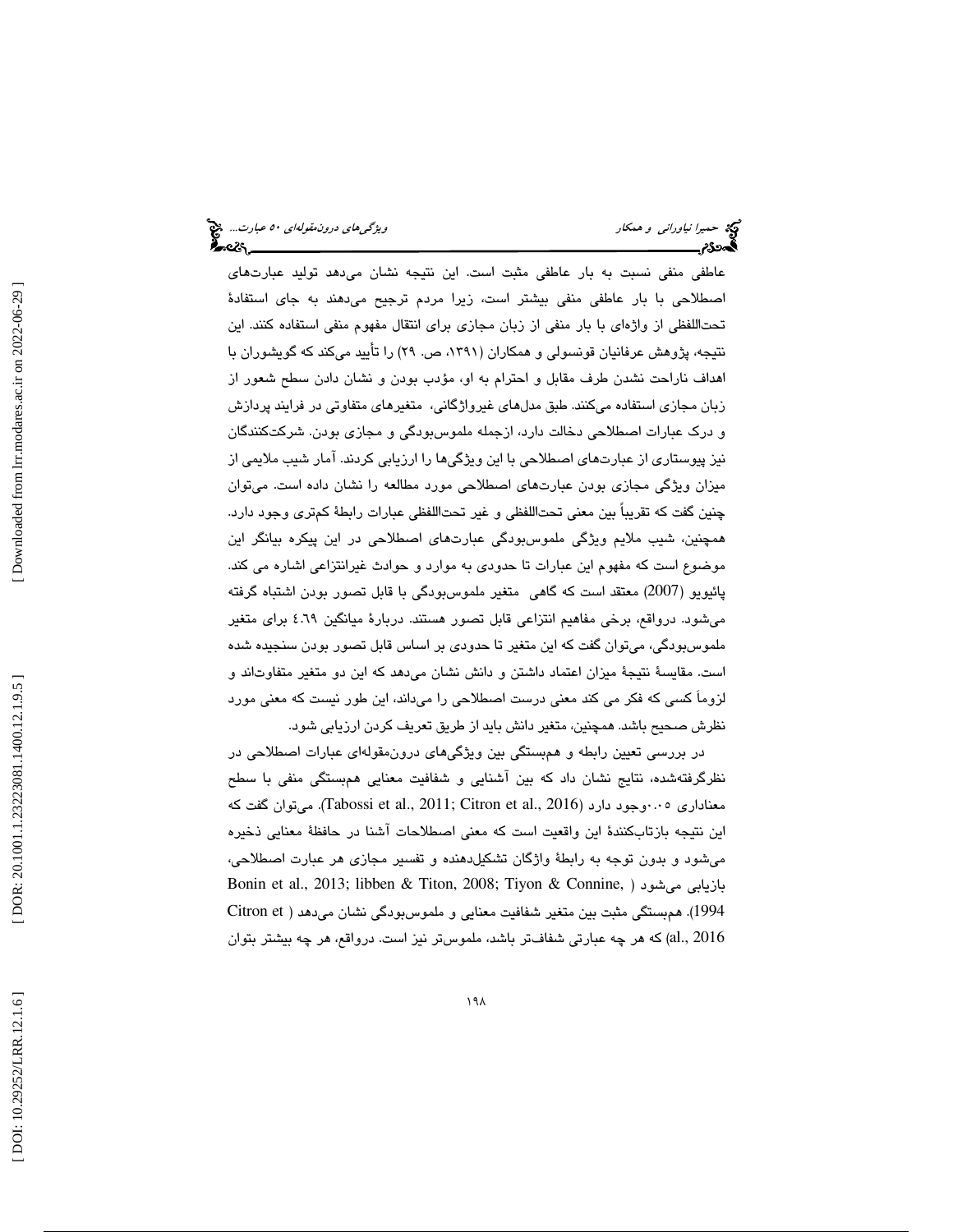معني يک عبارت اصطلاحي را از معني واژگان سازندهاش بهدست آورد، آن عبارت كمتر به موارد و حوادث انتزاعي دلالت ميكند. همچنين، بين دانش با شفافيت معنايي و اعتماد داشتن همبستگي منفي با سطح معناداري 0.01 وجود دارد. همبستگي منفي بين شفافيت معنايي و دانش نشان ميدهد كه شفافيت بيشتر يك عبارت اصطلاحي رابطة مستقيم با دانستن معني آن عبارت ندارد. اين نتيجه با پژوهش بونين و همكاران (2013)، بولكز و تنر (2016)، تابوسي و همكاران (2010) همسو نيست. ميتوان گفت كه اين تفاوت انعكاسدهندة اختلاف تربيت شناختي بين شركتكنندگان آنها و اين پژوهش است. ه مبستگي معنادار بين متغير دانش و اعتماد داشتن نشان ميدهد كه سنجش شركتكنندگان دربارة دانستن معني عبارتهاي اصطلاحي كنترلشده بوده است.

پژوهش حاضر (در حجم نمونة بزرگتر) به لحاظ كاربردي ميتواند در انتخاب عبارات اصطلاحي زبان فارسي براي تعيين چگونگي پردازش اين عبارات در افراد بزرگسال، كودك، زبان پريش، آلزايمري و همچنين مطالعات مربوط به سرعت خواندن، مفيد باشد. از طريق اين پژوهش ميتوان براي انتخاب عبارتهاي اصطلاحي بهمنظور تدوين متون آموزشي بهخصوص محتواي آموزشي آموزش زبان فارسي به غيرفارسيزبانان بهره گرفت. با بررسي اين يافتهها ميتوان بر اساس چارچوب نظري زبانشناسي شناختي، ميزان شناختي تربيت شدن افراد جامعه را نيز محك زد.

### . پينوشت ها 7

- 1. Idiomatic Expression
- 2. familiarity
- 3. Knowledge
- 4. Ambiguity
- 5. Semantic transparency
- 6. Figurativeness
- 7. Arousal
- 8. Concreteness
- 9. Emotional valence
- 10. Length of idiom
- 11. Confidence
- 12. Titon & Connin
- 13. Caillies & Butcher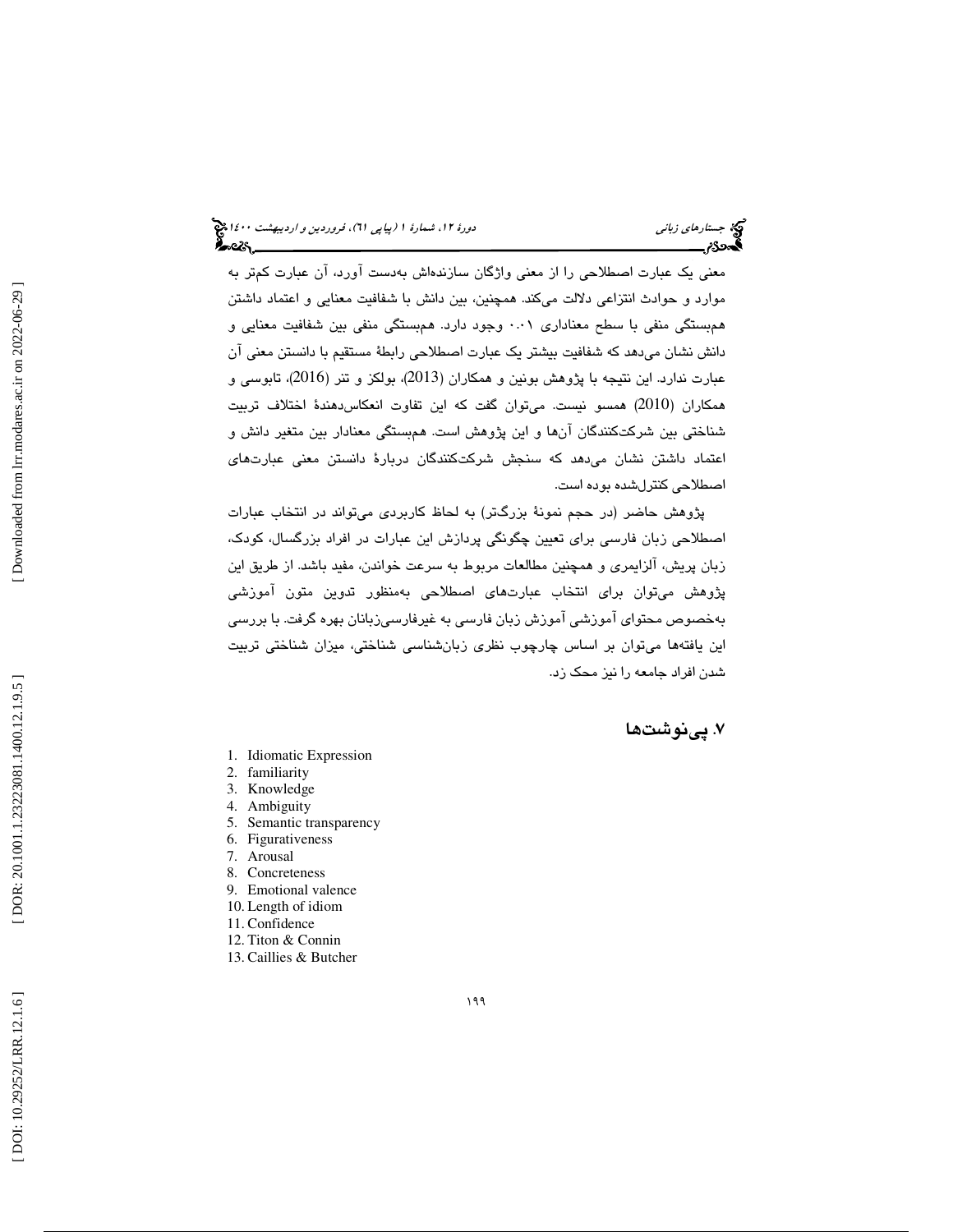حميرا *نياوراني و همكار ويشكل استخدام استخدام درون مقولهاي ٥٠ عبارت..*. چ<mark>خ</mark><br>المحمد التي تاريخ العبار<br>المحمد العبارة

ీంలు, 14. Tabossi 15. Libben 16. Westbury 17. Bonin 18. Citron 19. Nordman & Jambazova 20. Bulkes & Tanner 21. Li 22. Geeraert

23. Kovecses

### . منابع 8

- آزاد، ا.، و منشىزاده، م. (١٣٩٤). رویکردهای غالب روانشناختی زبان پیرامون فرایند درک اصطلاح. ج*ستارهاي زباني، ۱ (*۲۲)، ۱-۲۰.
	- انوری، ح. (١٣٩٠). *فرهنگ كنايات سخن*. تهران: سخن.
		- ثروت، م. (1379). فرهنگ كنايات. تهران: سخن. •
- راسخ مهند، م،. و شمسالديني، م. (1391). طبقهبندي معنايي اصطلاحات فارسي از ديدگاه زبانشناسي شناختي. ادبپژوهي، 20 ، ـ11 32.
	- شجري، م. (1377). گزينش افعال اصطلاحي رايج در زبان فارسي معيار با توجه به سطح مت*وسط زبانآموزي.* رسالة كارشناسي ارشد. تهران: دانشگاه تربيت مدرس.
	- صفوي، ك. (1379). درآمدي بر معنيشناسي. تهران: پژوهشگاه فرهنگ و هنر اسلامي. •
- طبيبزاده، ا. (١٢٧٣). طبقهبندي و ضبط افعال اصطلاحي فارسي. *نشر دانش. ٤و ٥،* ٢٠ـ ٣٥.
- عرفانيان قونسولي، ل.، شريفي، ش.، و مشكوۃالديني، م. (١٣٩٣). اهداف استفاده از نمونههاي مختلف زبان تمثيلي با رويكرد زبانشناسي شناختي. تازههاي علوم شناختي، ۱ (۲۱)، ۲۹\_۲۹.
- گندمكار، ر. (1391). نگاهي تازه به چگونگي درك استعاره در زبان فارسي. ادبپژوهي، ،<sup>19</sup> • ۱۵۱-۱۲۷.
- ميردهقان، م،. نجاتي، و،. و داوودي، ا. (1391). درك ضربالمثلهاي زبان فارسي در نوجوانان يكزبانه و دوزبانه: تحليل مقايسهاي عملكرد بر پاية مدل اقناع محدوديت. پژوهش *های زبان و ادبيات تطبيقي، ۳ (۱۹*۱)، ۱۹۳–۲۱٦.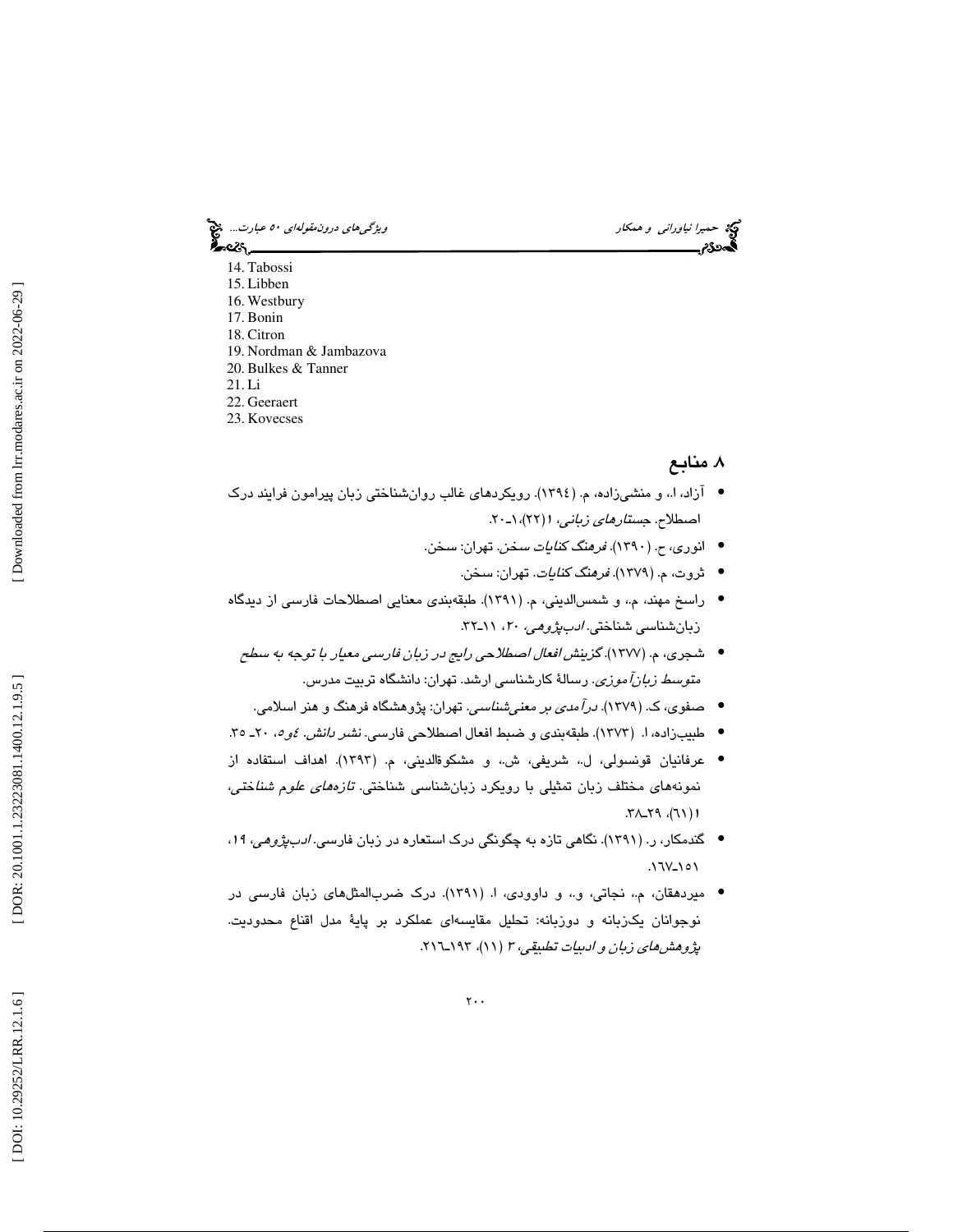(پياپي 61)، فروردين و ارديبهشت 1400 جستارهاي زباني دورة ،12 شمارة 1 • منصوري، م. (1394). اصطلاحي شدن در زبان فارسي در قالب كمينهگرا. جستارهاي . 292 ( 24)، 271ـ زباني، <sup>3</sup> • نياوراني، ح. (1382). بررسي ساختار كنايه در زبان فارسي و چگونگي آموزش آن به غير

*فارسیزبانان*. رسالهٔ کارشناسی ارشد. تهران: دانشگاه علامه طباطبایی.

#### References:

- Abel, B. (2003). English idioms in the first language and second language lexicon: A dual representation Approach. *Second Language Research*, *19*(4), 329-358.
- Anvari, H. (2011). *Dictionary of idioms speech*. Sokhan Publications.[In Persian].
- Azad, O. & Monshizadeh, M. (2015). The dominant psycholinguistic approaches on the process of idiom comprehention." *Language Related Research*. *6*(1). Pp.1-20 .[In Persian].
- Benjafield, J., Frommhold, K., Keenan, T., Muckenheim, R., & Mueller, D. (1993). Imagery, concreteness, goodness, and familiarity ratings for 500 proverbs sampled from theOxford Dictionary of English Proverbs. *Behavior Research Methods, Instruments, & Computers*, *25*(1), 27-40.
- Bobrow, S. A., & Bell, S. M. (1973). On catching on to idiomatic expressions. *Memory & Cognition*, *1*(3), 343-346.
- Bonin, P., Méot, A., & Bugaiska, A. (2013). Norms and comprehension times for 305 French idiomatic Expressions. *Behavior Research Methods*, *45*(4), 1259-1271.
- Bonin, P., Méot, A., Boucheix, J. M., & Bugaiska, A. (2017). Psycholinguistic norms for 320 fixed expressions (idioms and proverbs) in French. *The Quarterly Journal of Experimental Psychology*, (just-accepted), 1-37.
- Bulkes, N. Z., & Tanner, D. (2016). "Going to town": Large-scale norming and statistical analysis of 870 American English idioms. *Behavior research methods*, 1- 12.
- Cacciari, C. (2014). Processing multiword idiomatic strings: Many words in one?.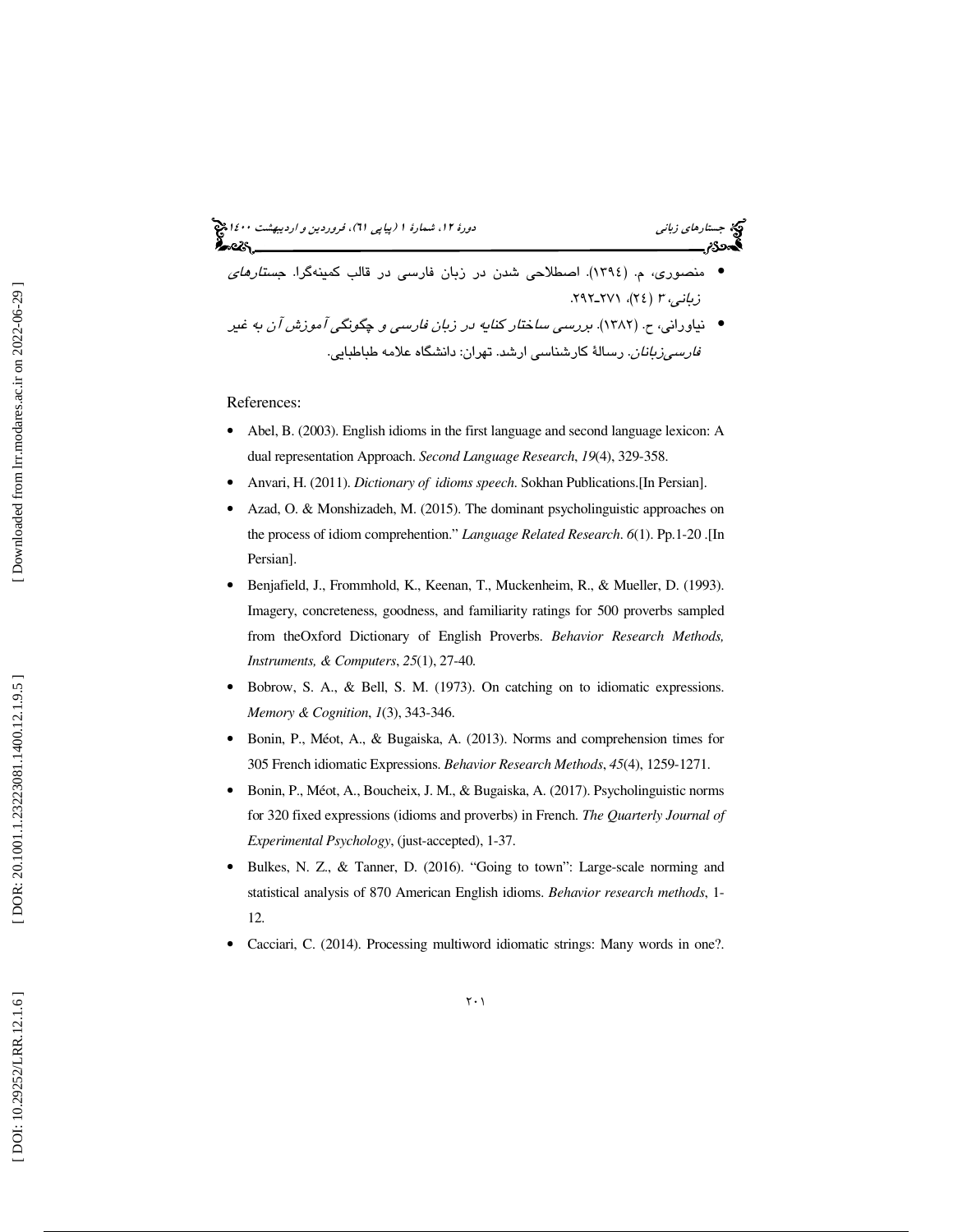### حميرا *نياوراني و همكار ويشكلوا و همكار و همكار و همكار و هم كارت..*. چ<mark>خ</mark><br>المحمد التيار ويژگي با در ايران بين التيار و است.<br>المحمد التيار و التيار و التيار و التيار و التيار و التيار و التي التي التي التي التي التي التي કૂં∼≪∖

*The Mental Lexicon*, *9*(2), 267-293.

- Cacciari, C., & Tabossi, P. (1988). The comprehension of idioms. *Journal of Memory and Language*, *27*(6), 668-683.
- Caillies, S., & Butcher, K. (2007). Processing of idiomatic expressions: Evidence for a new hybrid view. *Metaphor and Symbol*, *22*(1), 79-108.
- Caillies, S., & Declercq, C. (2011). Kill the song—steal the show: what does distinguish predicative metaphors from decomposable idioms?. *Journal of Psycholinguistic Research*, *40*(3), 205-223.
- Citron, F. M., Cacciari, C., Kucharski, M., Beck, L., Conrad, M., & Jacobs, A. M. (2016). When emotions are expressed figuratively:Psycholinguistic and Affective Norms of 619 Idioms for German (PANIG). *Behavior Research Methods*, *48*(1), 91- 111.
- Cronk, B. C., Lima, S. D., & Schweigert, W. A. (1993). Idioms in sentences: Effects of frequency, literalness, and familiarity. *Journal of Psycholinguistic Research*, *22*(1), 59-82.
- Erfaniyan Qonsoli, L., Sharifi, Sh., & Meshkatoddini, M. (2014). The goals of using different figurative language types via cognitive approach. *Advances in Cognitive Science*, 16(1). Pp. 29-38.[In Persian].
- Ferretti, T. R., Schwint, C. A., & Katz, A. N. (2007). Electrophysiological and behavioral measures of the influence of literal and figurative contextual constraints on proverb comprehension. *Brain and Language*, *101*(1), 38-49.
- Gandomkar, R. (2012). A perceptual approach to understanding metaphor in Persian ".*A Quarterly Journal of Persian Language and Literature*, *19*. Pp. 151-167.[In Persian].
- Geeraert, K. (2017). As clear as day: The Transparency of English Idiomatic Expressions. *International Cognitive Linguistics Conference.*
- Hillert, D. G. (2004). Spared access to idiomatic and literal meanings: A single-case approach. *Brain and Language*, *89*(1), 207-215.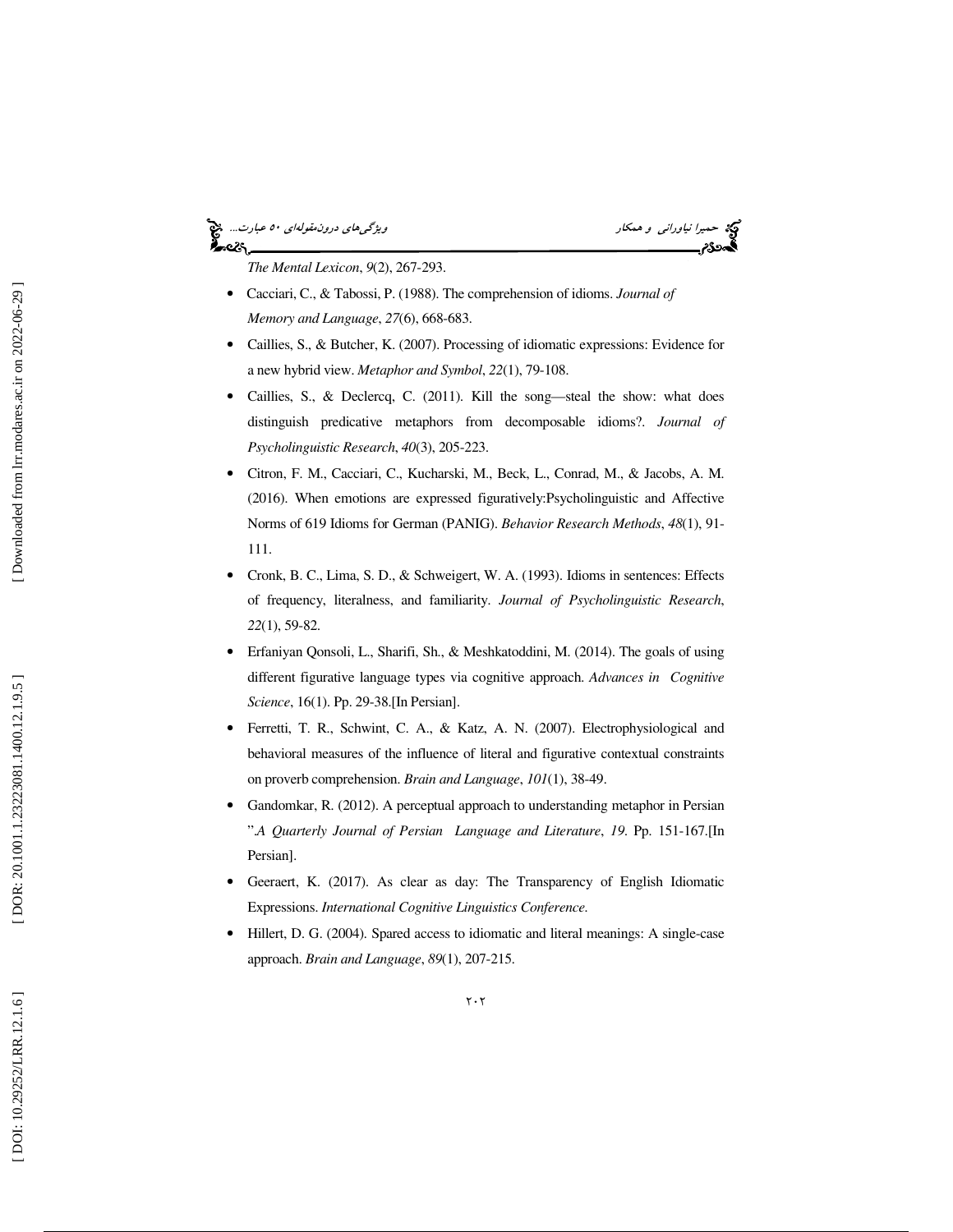### جستار*هاي زباني هي المرديبهشت 1400 ه*ورو 11، شمارة 1 (پياپي 71)، فر*وردين و ارديبهشت 14*00 هج

- Kovecses, Z. (2002). *Metaphor, metonymy, and idioms: A practical introduction*. Oxford University Press.
- Levorato, M. C., Nesi, B., & Cacciari, C. (2004). Reading comprehension and understanding idiomatic expressions: A developmental study. *Brain and Language*, *91*(3), 303-314.
- Li, D., Zhang, Y., & Wang, X. (2016). Descriptive norms for 350 Chinese idioms with seven syntactic structures. *Behavior research methods*, *48*(4), 1678-1693.
- Libben, M. R. & Titone, D. A. (2008). The multidetermined nature of idiom processing. *Memory & Cognition*, *36*(6), 1103-1121.
- Nordmann, E., Cleland, A. A., & Bull, R. (2014). Familiarity breeds dissent: Reliability analyses for British-English idioms on measures of familiarity, meaning, literality, and decomposability. *Acta psychologica*, 149, 87-95.
- Mansouri, M (2015). Idiomatic expressions in the framework of minimalist approach. *Language Related Research*, *6*(3). Pp. 212-292.[ In Persian].
- Mirdehghan M., Nejati, V., & Davoodi E.A. (2012). Comprehensive study of Persian proverbs among monolingal and bilingual adolescents comparatively on the basis of constraint satisfaction model. *Comprative Literature Research*. *3*(3), Pp. 193-216.[ In Persian].
- Niavarani, H. (2003). *Review the structure of the Idioms in Persian language and how to teach it to non-Persian speakers*. M.A. Thesis. Tehran: Allameh Tabataba'i University.[ In Persian].
- Nordmann, E., Cleland, A. A., & Bull, R. (2013). Cat got your tongue? Using the tip ‐of‐the ‐tongue state to investigate fixed expressions. *Cognitive Science*, *37*(8), 1553-1564.
- Nordmann, E. & Jambazova, A. A. (2016). Normative data for idiomatic expressions. *Behavior Research Methods*, 1-18.
- Pavio, A. (2007). *Mind and its evolution: A dual coding theoretical approach.* Mahwah: Erlbaum.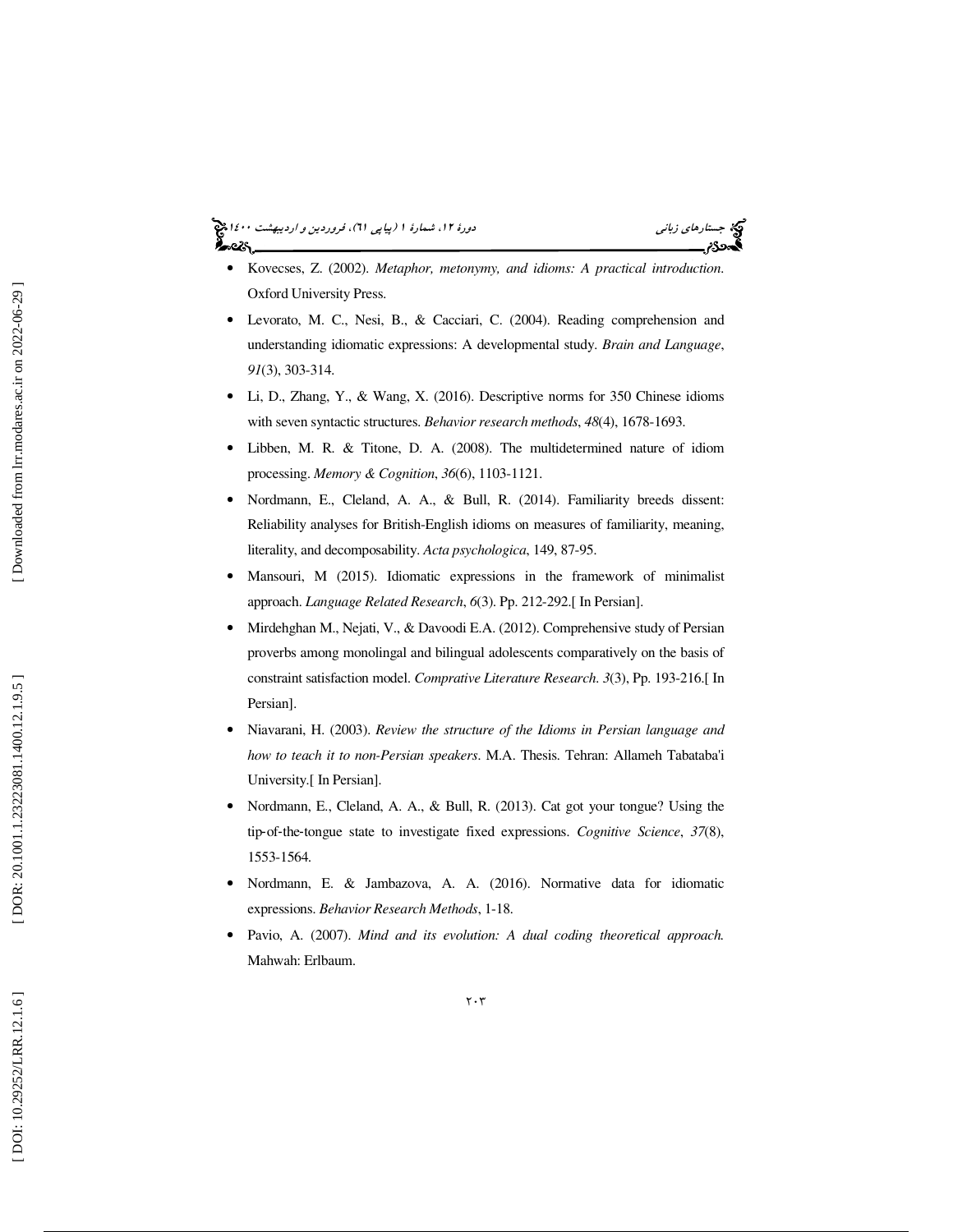### حميرا *نياوراني و همكار ويژگي هاي درون مقولهاي ٥٠ عبارت..*. چ<mark>خ</mark><br>ايدوي العبارت ويژگي در ويژگي درون مقابل در ويژگي هاي درون مقولهاي در ويژگي هاي درون مقولهاي در ويژگي هاي در در<br>ايدوي در ويژگي در ويژگي در ويژگي در ويژگي درو ا⊷دک⁄م

- Papagno, C., Curti, R., Rizzo, S., Crippa, F., & Colombo, M. R. (2006). Is the right hemisphere involved in idiom comprehension? A neuropsychological study. *Neuropsychology*, *20*(5), 598-606.
- Papagno, C., Tabossi, P., Colombo, M. R., & Zampetti, P. (2004). Idiom comprehension in aphasic patients. *Brain and Language*, 89(1), 226-234.
- Rasekh Mahand, M. & Shamseddini, M. (2012). Semantic classification of Persian idioms; A cognitive approach. *A Quarterly Journal of Persian Language and Literature*. *20*. Pp. 11-32.[In Persian].
- Safavi, K (2000).*An introduction to semantics*. Islamic Art and Culture Institute.[In Persian].
- Servat, M (2000). *Dictionary of Idioms*. Sokhan Publications[In Persian].
- Shajari, M (1998). *Selection of Idiomatic verbs in Persian language according to the average level of language learning*. M.A. Thesis. Tehran: Tarbiat Modares University.[In Persian].
- Sprenger, S. A., Levelt, W. J., & Kempen, G. (2006). Lexical access during the production of idiomatic phrases". *Journal of Memory and Language*, 54(2), 161-184.
- Swinney, D. A., & Cutler, A. (1979). The access and processing of idiomatic expressions. *Journal ofverbal learning and verbal behavior, 18*(5), 523-534.
- Tabibzadeh, O (2002). "Classifying and recording Persian idioms". *Publishing Knowledge*. vol. 14, no. 4 & 5 (May and July). Pp. 20-23, 31 & 35.[In Persian].
- Tabossi, P., Arduino, L., & Fanari, R. (2011). Descriptive norms for 245 Italian idiomatic expressions". *Behavior Research Methods*, *43*(1), 110-123.
- Tabossi, P., Fanari, R., & Wolf, K. (2008). Processing idiomatic expressions: Effects of semantic compositionality. *Journal of Experimental Psychology: Learning, Memory, and Cognition*, *34*(2), 313-327.
- Tabossi, P., Wolf, K., & Koterle, S. (2009). Idiom syntax: Idiosyncratic or principled?". *Journal of Memory and Language*, *61*(1), 77-96.
- Titone, D. A., & Connine, C. M. (1994). Descriptive norms for 171 idiomatic

 $\mathbf{y} \cdot \mathbf{y}$